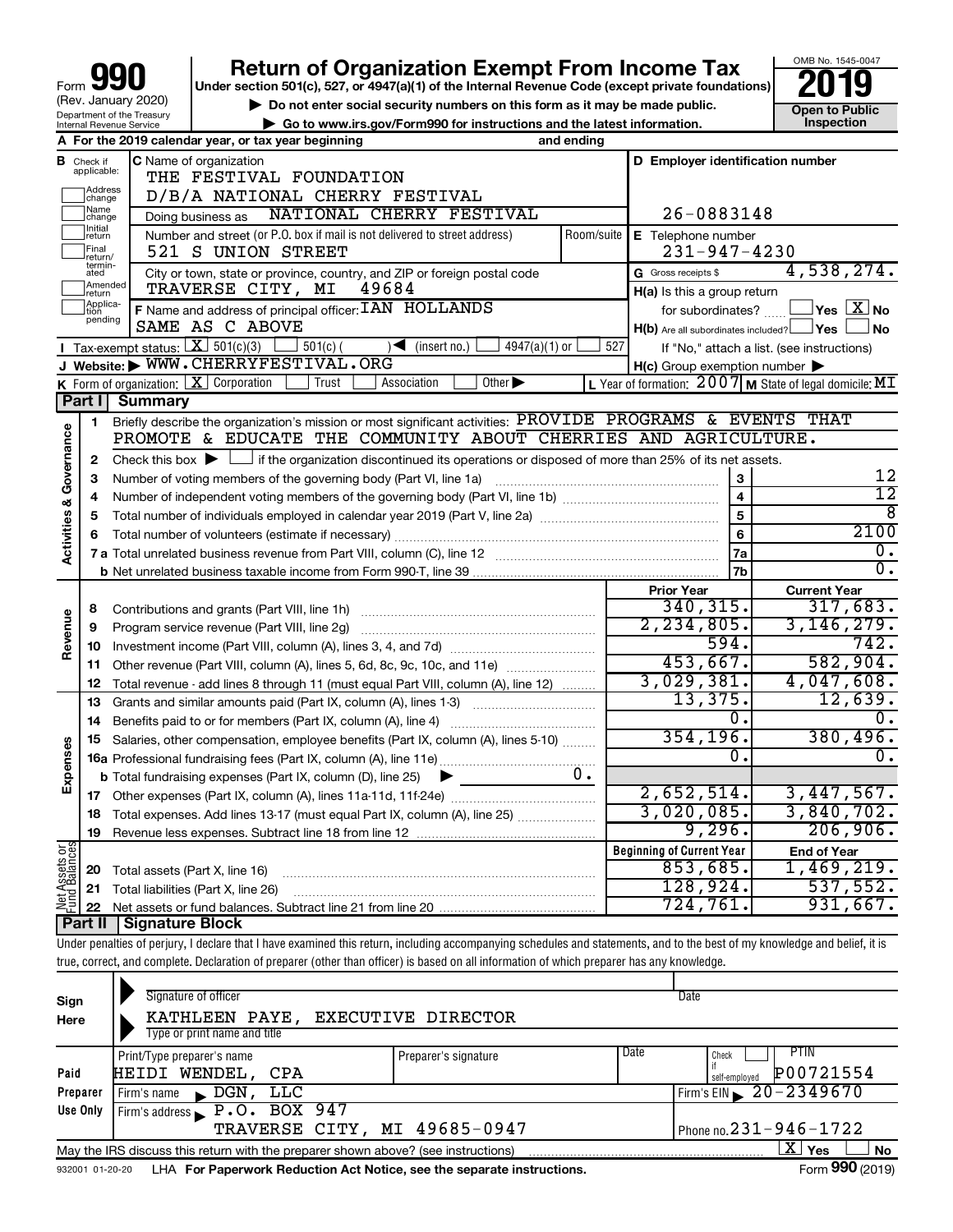|              | THE FESTIVAL FOUNDATION                                                                                                                                                                                                                                                                                                                                                                            |               |                                         |
|--------------|----------------------------------------------------------------------------------------------------------------------------------------------------------------------------------------------------------------------------------------------------------------------------------------------------------------------------------------------------------------------------------------------------|---------------|-----------------------------------------|
|              | D/B/A NATIONAL CHERRY FESTIVAL<br>Form 990 (2019)                                                                                                                                                                                                                                                                                                                                                  | 26-0883148    | Page 2                                  |
|              | Part III   Statement of Program Service Accomplishments                                                                                                                                                                                                                                                                                                                                            |               |                                         |
|              |                                                                                                                                                                                                                                                                                                                                                                                                    |               | $\overline{\mathbf{x}}$                 |
| $\mathbf{1}$ | Briefly describe the organization's mission:<br>SERVE THE COMMUNITY BY PROVIDING PROGRAMS AND EVENTS THAT CELEBRATE,<br>PROMOTE AND EDUCATE THE COMMUNITY ABOUT CHERRIES AND AGRICULTURE AND                                                                                                                                                                                                       |               |                                         |
|              | THEIR IMPORTANCE TO THE GRAND TRAVERSE REGION, COMMUNITY INVOLVEMENT,                                                                                                                                                                                                                                                                                                                              |               |                                         |
|              | VOLUNTEERISM, PATRIOTISM, AND THE HISTORY, ART AND CULTURE OF THE                                                                                                                                                                                                                                                                                                                                  |               |                                         |
| $\mathbf{2}$ | Did the organization undertake any significant program services during the year which were not listed on the                                                                                                                                                                                                                                                                                       |               |                                         |
|              | prior Form 990 or 990-EZ?<br>If "Yes," describe these new services on Schedule O.                                                                                                                                                                                                                                                                                                                  |               | $\Box$ Yes $[\overline{\mathrm{X}}]$ No |
| 3            | Did the organization cease conducting, or make significant changes in how it conducts, any program services?                                                                                                                                                                                                                                                                                       |               | $\Box$ Yes $\boxed{\mathrm{X}}$ No      |
|              | If "Yes," describe these changes on Schedule O.                                                                                                                                                                                                                                                                                                                                                    |               |                                         |
| 4            | Describe the organization's program service accomplishments for each of its three largest program services, as measured by expenses.<br>Section 501(c)(3) and 501(c)(4) organizations are required to report the amount of grants and allocations to others, the total expenses, and                                                                                                               |               |                                         |
|              | revenue, if any, for each program service reported.<br>3, 276, 880. including grants of \$12, 639. ) (Revenue \$2, 967, 781. )                                                                                                                                                                                                                                                                     |               |                                         |
| 4a           | ) (Expenses \$<br>(Code:<br>THE FESTIVAL FOUNDATION, D/B/A THE NATIONAL CHERRY FESTIVAL HOSTS EIGHT<br>DAYS OF EVENTS TO PROMOTE THE CHERRY AND AGRICULTURE INDUSTRY IN THE<br>GRAND TRAVERSE REGION. EVENTS INCLUDE NIGHTLY LIVE ENTERTAINMENT, THREE<br>PARADES, FOOT RACES, CULINARY AND WINE EVENTS, AIR SHOWS, HORTICULTURAL<br>TOURS, FIREWORKS, CHILDREN'S PROGRAMMING AND HERITAGE RELATED |               |                                         |
|              | THE FESTIVAL FOUNDATION ALSO HOSTS THE ICEMAN COMETH<br>ACTIVITIES.                                                                                                                                                                                                                                                                                                                                |               |                                         |
|              | MOUNTAIN BIKE RACE ANNUALLY, AS WELL AS OTHER EVENTS WHICH SUPPORT AND                                                                                                                                                                                                                                                                                                                             |               |                                         |
|              | PROMOTE THE GRAND TRAVERSE REGION.                                                                                                                                                                                                                                                                                                                                                                 |               |                                         |
|              |                                                                                                                                                                                                                                                                                                                                                                                                    |               |                                         |
|              |                                                                                                                                                                                                                                                                                                                                                                                                    |               |                                         |
|              |                                                                                                                                                                                                                                                                                                                                                                                                    |               |                                         |
| 4b           | $\overbrace{a_1, a_2, a_3, a_4, a_5, a_6, a_7, a_8, a_9, a_1, a_2, a_3, a_1, a_2, a_3, a_4, a_5, a_7, a_8, a_9, a_1, a_2, a_3, a_1, a_2, a_3, a_1, a_2, a_3, a_1, a_2, a_3, a_1, a_2, a_3, a_1, a_2, a_3, a_1, a_2, a_3, a_1, a_2, a_3, a_1, a_2, a_3, a_1, a_2, a_3, a_1, a_2, a_2, a_3,$                                                                                                         |               |                                         |
|              |                                                                                                                                                                                                                                                                                                                                                                                                    |               |                                         |
|              |                                                                                                                                                                                                                                                                                                                                                                                                    |               |                                         |
|              |                                                                                                                                                                                                                                                                                                                                                                                                    |               |                                         |
|              |                                                                                                                                                                                                                                                                                                                                                                                                    |               |                                         |
|              |                                                                                                                                                                                                                                                                                                                                                                                                    |               |                                         |
|              |                                                                                                                                                                                                                                                                                                                                                                                                    |               |                                         |
|              |                                                                                                                                                                                                                                                                                                                                                                                                    |               |                                         |
|              |                                                                                                                                                                                                                                                                                                                                                                                                    |               |                                         |
|              |                                                                                                                                                                                                                                                                                                                                                                                                    |               |                                         |
|              |                                                                                                                                                                                                                                                                                                                                                                                                    |               |                                         |
| 4c           | (Code:<br>) (Expenses \$<br>including grants of \$                                                                                                                                                                                                                                                                                                                                                 | ) (Revenue \$ |                                         |
|              |                                                                                                                                                                                                                                                                                                                                                                                                    |               |                                         |
|              |                                                                                                                                                                                                                                                                                                                                                                                                    |               |                                         |
|              |                                                                                                                                                                                                                                                                                                                                                                                                    |               |                                         |
|              |                                                                                                                                                                                                                                                                                                                                                                                                    |               |                                         |
|              |                                                                                                                                                                                                                                                                                                                                                                                                    |               |                                         |
|              |                                                                                                                                                                                                                                                                                                                                                                                                    |               |                                         |
|              |                                                                                                                                                                                                                                                                                                                                                                                                    |               |                                         |
|              |                                                                                                                                                                                                                                                                                                                                                                                                    |               |                                         |
|              |                                                                                                                                                                                                                                                                                                                                                                                                    |               |                                         |
|              |                                                                                                                                                                                                                                                                                                                                                                                                    |               |                                         |
|              |                                                                                                                                                                                                                                                                                                                                                                                                    |               |                                         |
| 4d           | Other program services (Describe on Schedule O.)                                                                                                                                                                                                                                                                                                                                                   |               |                                         |
|              | (Expenses \$<br>including grants of \$<br>(Revenue \$                                                                                                                                                                                                                                                                                                                                              |               |                                         |
|              | 3, 276, 880.<br>4e Total program service expenses                                                                                                                                                                                                                                                                                                                                                  |               |                                         |
|              |                                                                                                                                                                                                                                                                                                                                                                                                    |               | Form 990 (2019)                         |
|              | 932002 01-20-20<br>2<br>TOOGAT NAGOT<br>2010 02022 mur recotivit roundaton D/D 00007                                                                                                                                                                                                                                                                                                               |               |                                         |

07460424 792967 00987 2019.03033 THE FESTIVAL FOUNDATION D/B 00987 1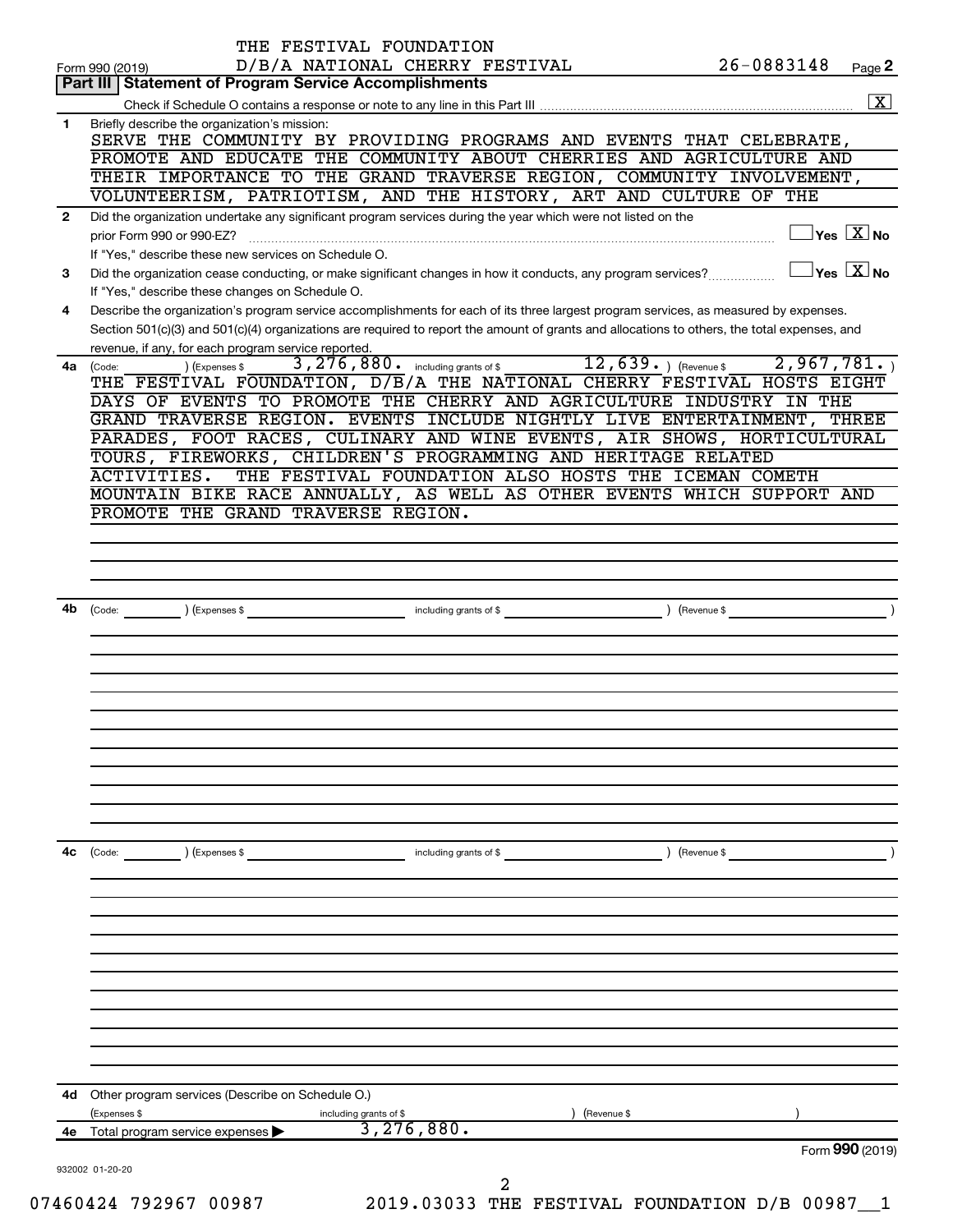**Part IV Checklist of Required Schedules**

Form 990 (2019)  $D/B/A$  NATIONAL CHERRY FESTIVAL  $26-0883148$  Page 26-0883148 Page 3

|     |                                                                                                                                                                                                                                     |                 | Yes | No                      |
|-----|-------------------------------------------------------------------------------------------------------------------------------------------------------------------------------------------------------------------------------------|-----------------|-----|-------------------------|
| 1   | Is the organization described in section 501(c)(3) or 4947(a)(1) (other than a private foundation)?                                                                                                                                 |                 |     |                         |
|     |                                                                                                                                                                                                                                     | 1               | X   |                         |
| 2   |                                                                                                                                                                                                                                     | $\overline{2}$  |     | $\overline{X}$          |
| З   | Did the organization engage in direct or indirect political campaign activities on behalf of or in opposition to candidates for                                                                                                     |                 |     |                         |
|     |                                                                                                                                                                                                                                     | 3               |     | x                       |
| 4   | Section 501(c)(3) organizations. Did the organization engage in lobbying activities, or have a section 501(h) election in effect                                                                                                    |                 |     |                         |
|     |                                                                                                                                                                                                                                     | 4               |     | x                       |
| 5   | Is the organization a section 501(c)(4), 501(c)(5), or 501(c)(6) organization that receives membership dues, assessments, or                                                                                                        |                 |     |                         |
|     |                                                                                                                                                                                                                                     | 5               |     | x                       |
| 6   | Did the organization maintain any donor advised funds or any similar funds or accounts for which donors have the right to                                                                                                           |                 |     |                         |
|     | provide advice on the distribution or investment of amounts in such funds or accounts? If "Yes," complete Schedule D, Part I                                                                                                        | 6               |     | x                       |
| 7   | Did the organization receive or hold a conservation easement, including easements to preserve open space,                                                                                                                           |                 |     |                         |
|     |                                                                                                                                                                                                                                     | $\overline{7}$  |     | x                       |
| 8   | Did the organization maintain collections of works of art, historical treasures, or other similar assets? If "Yes," complete                                                                                                        |                 |     |                         |
|     | Schedule D, Part III <b>Marting Community</b> Construction of the Construction of the Construction of the Construction of the Construction of the Construction of the Construction of the Construction of the Construction of the C | 8               |     | x                       |
| 9   | Did the organization report an amount in Part X, line 21, for escrow or custodial account liability, serve as a custodian for                                                                                                       |                 |     |                         |
|     | amounts not listed in Part X; or provide credit counseling, debt management, credit repair, or debt negotiation services?                                                                                                           |                 |     |                         |
|     |                                                                                                                                                                                                                                     | 9               |     | x                       |
|     |                                                                                                                                                                                                                                     |                 |     |                         |
| 10  | Did the organization, directly or through a related organization, hold assets in donor-restricted endowments                                                                                                                        |                 |     | x                       |
|     |                                                                                                                                                                                                                                     | 10              |     |                         |
| 11  | If the organization's answer to any of the following questions is "Yes," then complete Schedule D, Parts VI, VII, VIII, IX, or X                                                                                                    |                 |     |                         |
|     | as applicable.                                                                                                                                                                                                                      |                 |     |                         |
|     | a Did the organization report an amount for land, buildings, and equipment in Part X, line 10? If "Yes," complete Schedule D,                                                                                                       |                 |     |                         |
|     | Part VI                                                                                                                                                                                                                             | 11a             | X   |                         |
|     | <b>b</b> Did the organization report an amount for investments - other securities in Part X, line 12, that is 5% or more of its total                                                                                               |                 |     |                         |
|     |                                                                                                                                                                                                                                     | 11b             |     | x                       |
|     | c Did the organization report an amount for investments - program related in Part X, line 13, that is 5% or more of its total                                                                                                       |                 |     |                         |
|     |                                                                                                                                                                                                                                     | 11c             |     | x                       |
|     | d Did the organization report an amount for other assets in Part X, line 15, that is 5% or more of its total assets reported in                                                                                                     |                 |     |                         |
|     |                                                                                                                                                                                                                                     | 11d             |     | x                       |
|     |                                                                                                                                                                                                                                     | 11e             | X   |                         |
| f.  | Did the organization's separate or consolidated financial statements for the tax year include a footnote that addresses                                                                                                             |                 |     |                         |
|     | the organization's liability for uncertain tax positions under FIN 48 (ASC 740)? If "Yes," complete Schedule D, Part X                                                                                                              | 11f             | X   |                         |
|     | 12a Did the organization obtain separate, independent audited financial statements for the tax year? If "Yes," complete                                                                                                             |                 |     |                         |
|     |                                                                                                                                                                                                                                     | 12a             |     | x                       |
|     | b Was the organization included in consolidated, independent audited financial statements for the tax year?                                                                                                                         |                 |     |                         |
|     | If "Yes," and if the organization answered "No" to line 12a, then completing Schedule D, Parts XI and XII is optional                                                                                                               | 12b             |     | x                       |
| 13  |                                                                                                                                                                                                                                     | 13              |     | $\overline{\texttt{x}}$ |
| 14a |                                                                                                                                                                                                                                     | 14a             |     | $\overline{\mathbf{X}}$ |
|     | <b>b</b> Did the organization have aggregate revenues or expenses of more than \$10,000 from grantmaking, fundraising, business,                                                                                                    |                 |     |                         |
|     | investment, and program service activities outside the United States, or aggregate foreign investments valued at \$100,000                                                                                                          |                 |     |                         |
|     |                                                                                                                                                                                                                                     | 14b             |     | x                       |
| 15  | Did the organization report on Part IX, column (A), line 3, more than \$5,000 of grants or other assistance to or for any                                                                                                           |                 |     |                         |
|     |                                                                                                                                                                                                                                     | 15              |     | х                       |
| 16  | Did the organization report on Part IX, column (A), line 3, more than \$5,000 of aggregate grants or other assistance to                                                                                                            |                 |     |                         |
|     |                                                                                                                                                                                                                                     | 16              |     | x                       |
| 17  | Did the organization report a total of more than \$15,000 of expenses for professional fundraising services on Part IX,                                                                                                             |                 |     |                         |
|     |                                                                                                                                                                                                                                     | 17              |     | х                       |
| 18  | Did the organization report more than \$15,000 total of fundraising event gross income and contributions on Part VIII, lines                                                                                                        |                 |     |                         |
|     |                                                                                                                                                                                                                                     | 18              |     | х                       |
| 19  | Did the organization report more than \$15,000 of gross income from gaming activities on Part VIII, line 9a? If "Yes,"                                                                                                              |                 |     |                         |
|     |                                                                                                                                                                                                                                     | 19              | х   |                         |
|     |                                                                                                                                                                                                                                     | 20a             |     | X                       |
|     |                                                                                                                                                                                                                                     | 20 <sub>b</sub> |     |                         |
| b   |                                                                                                                                                                                                                                     |                 |     |                         |
| 21  | Did the organization report more than \$5,000 of grants or other assistance to any domestic organization or                                                                                                                         | 21              |     | х                       |
|     |                                                                                                                                                                                                                                     |                 |     | Form 990 (2019)         |
|     | 932003 01-20-20<br>3                                                                                                                                                                                                                |                 |     |                         |

07460424 792967 00987 2019.03033 THE FESTIVAL FOUNDATION D/B 00987\_1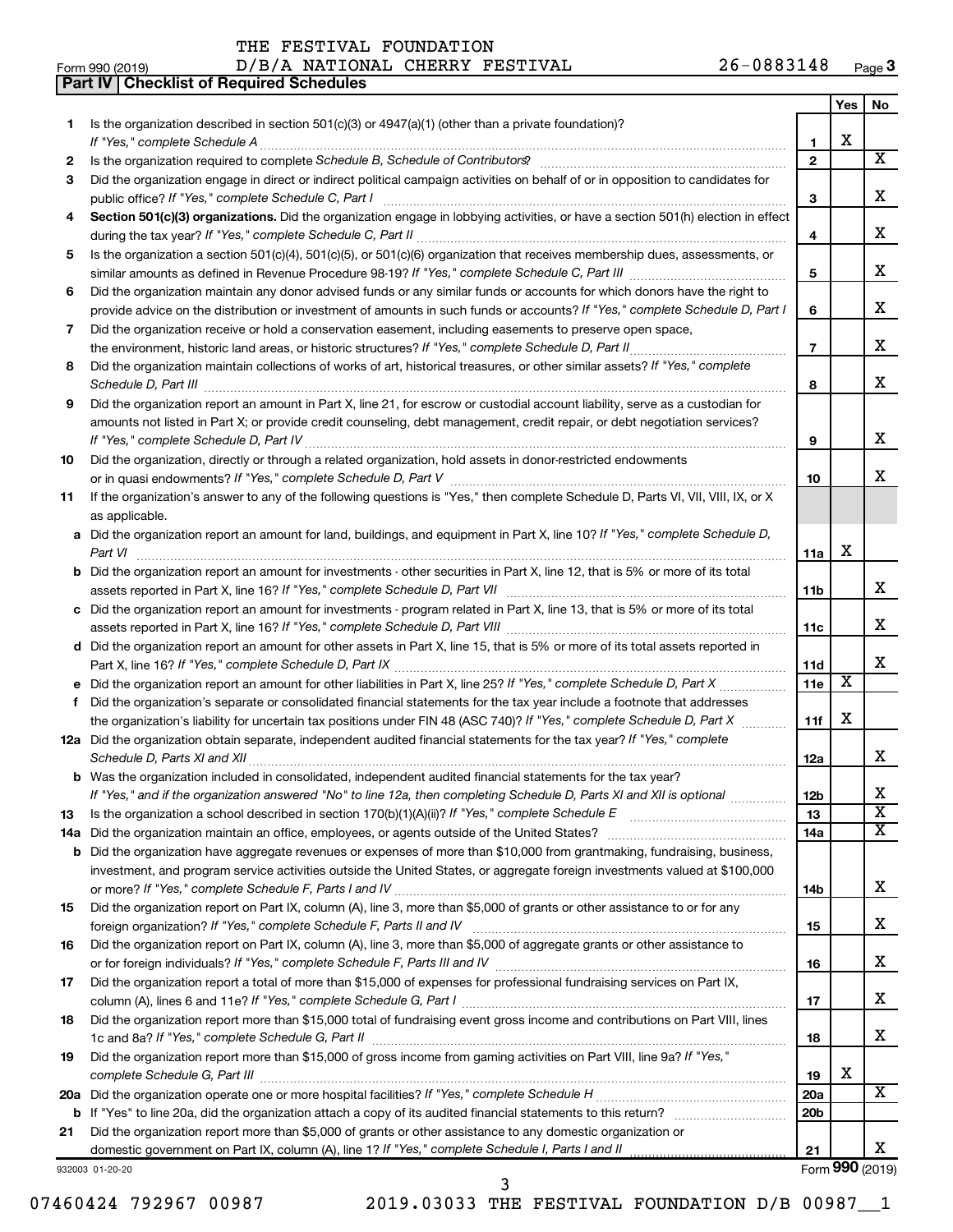Form 990 (2019)  $D/B/A$  NATIONAL CHERRY FESTIVAL  $26-0883148$  Page

**4**

|    | <b>Part IV   Checklist of Required Schedules (continued)</b>                                                                        |                 |                         |                         |
|----|-------------------------------------------------------------------------------------------------------------------------------------|-----------------|-------------------------|-------------------------|
|    |                                                                                                                                     |                 | Yes                     | No.                     |
| 22 | Did the organization report more than \$5,000 of grants or other assistance to or for domestic individuals on                       |                 |                         |                         |
|    |                                                                                                                                     | 22              | Х                       |                         |
| 23 | Did the organization answer "Yes" to Part VII, Section A, line 3, 4, or 5 about compensation of the organization's current          |                 |                         |                         |
|    | and former officers, directors, trustees, key employees, and highest compensated employees? If "Yes," complete                      |                 |                         |                         |
|    | Schedule J <b>Execute Schedule J Execute Schedule J</b>                                                                             | 23              |                         | x                       |
|    | 24a Did the organization have a tax-exempt bond issue with an outstanding principal amount of more than \$100,000 as of the         |                 |                         |                         |
|    | last day of the year, that was issued after December 31, 2002? If "Yes," answer lines 24b through 24d and complete                  |                 |                         |                         |
|    |                                                                                                                                     | 24a             |                         | x                       |
|    |                                                                                                                                     | 24 <sub>b</sub> |                         |                         |
|    | c Did the organization maintain an escrow account other than a refunding escrow at any time during the year to defease              |                 |                         |                         |
|    |                                                                                                                                     | 24c             |                         |                         |
|    |                                                                                                                                     | 24d             |                         |                         |
|    |                                                                                                                                     |                 |                         |                         |
|    | 25a Section 501(c)(3), 501(c)(4), and 501(c)(29) organizations. Did the organization engage in an excess benefit                    |                 |                         | x                       |
|    |                                                                                                                                     | 25a             |                         |                         |
|    | <b>b</b> Is the organization aware that it engaged in an excess benefit transaction with a disqualified person in a prior year, and |                 |                         |                         |
|    | that the transaction has not been reported on any of the organization's prior Forms 990 or 990-EZ? If "Yes," complete               |                 |                         |                         |
|    | Schedule L, Part I                                                                                                                  | 25b             |                         | x                       |
| 26 | Did the organization report any amount on Part X, line 5 or 22, for receivables from or payables to any current                     |                 |                         |                         |
|    | or former officer, director, trustee, key employee, creator or founder, substantial contributor, or 35%                             |                 |                         |                         |
|    |                                                                                                                                     | 26              |                         | x                       |
| 27 | Did the organization provide a grant or other assistance to any current or former officer, director, trustee, key employee,         |                 |                         |                         |
|    | creator or founder, substantial contributor or employee thereof, a grant selection committee member, or to a 35% controlled         |                 |                         |                         |
|    | entity (including an employee thereof) or family member of any of these persons? If "Yes," complete Schedule L, Part III            | 27              |                         | x                       |
| 28 | Was the organization a party to a business transaction with one of the following parties (see Schedule L, Part IV                   |                 |                         |                         |
|    | instructions, for applicable filing thresholds, conditions, and exceptions):                                                        |                 |                         |                         |
|    | a A current or former officer, director, trustee, key employee, creator or founder, or substantial contributor? If                  |                 |                         |                         |
|    |                                                                                                                                     | 28a             |                         | х                       |
|    |                                                                                                                                     | 28b             |                         | $\overline{\texttt{x}}$ |
|    | c A 35% controlled entity of one or more individuals and/or organizations described in lines 28a or 28b?If                          |                 |                         |                         |
|    |                                                                                                                                     | 28c             |                         | Х                       |
| 29 |                                                                                                                                     | 29              | $\overline{\textbf{x}}$ |                         |
| 30 | Did the organization receive contributions of art, historical treasures, or other similar assets, or qualified conservation         |                 |                         |                         |
|    |                                                                                                                                     | 30              |                         | х                       |
| 31 | Did the organization liquidate, terminate, or dissolve and cease operations? If "Yes," complete Schedule N, Part I                  | 31              |                         | X                       |
| 32 | Did the organization sell, exchange, dispose of, or transfer more than 25% of its net assets? If "Yes," complete                    |                 |                         |                         |
|    | Schedule N, Part II                                                                                                                 | 32              |                         | ▵                       |
| 33 | Did the organization own 100% of an entity disregarded as separate from the organization under Regulations                          |                 |                         |                         |
|    |                                                                                                                                     | 33              |                         | x                       |
| 34 | Was the organization related to any tax-exempt or taxable entity? If "Yes," complete Schedule R, Part II, III, or IV, and           |                 |                         |                         |
|    | Part V, line 1                                                                                                                      | 34              | X                       |                         |
|    |                                                                                                                                     | 35a             |                         | х                       |
|    | b If "Yes" to line 35a, did the organization receive any payment from or engage in any transaction with a controlled entity         |                 |                         |                         |
|    |                                                                                                                                     | 35b             |                         |                         |
| 36 | Section 501(c)(3) organizations. Did the organization make any transfers to an exempt non-charitable related organization?          |                 |                         |                         |
|    |                                                                                                                                     | 36              |                         | х                       |
| 37 | Did the organization conduct more than 5% of its activities through an entity that is not a related organization                    |                 |                         |                         |
|    |                                                                                                                                     | 37              |                         | х                       |
|    |                                                                                                                                     |                 |                         |                         |
| 38 | Did the organization complete Schedule O and provide explanations in Schedule O for Part VI, lines 11b and 19?                      |                 | X                       |                         |
|    | Note: All Form 990 filers are required to complete Schedule O.<br><b>Part V</b>                                                     | 38              |                         |                         |
|    |                                                                                                                                     |                 |                         |                         |
|    |                                                                                                                                     |                 |                         |                         |
|    |                                                                                                                                     |                 | Yes                     | No                      |
|    | 30<br>1a                                                                                                                            |                 |                         |                         |
|    | 1b                                                                                                                                  |                 |                         |                         |
|    | c Did the organization comply with backup withholding rules for reportable payments to vendors and reportable gaming                |                 |                         |                         |
|    |                                                                                                                                     | 1c              | х                       |                         |
|    | 932004 01-20-20                                                                                                                     |                 |                         | Form 990 (2019)         |
|    | 4                                                                                                                                   |                 |                         |                         |

07460424 792967 00987 2019.03033 THE FESTIVAL FOUNDATION D/B 00987 1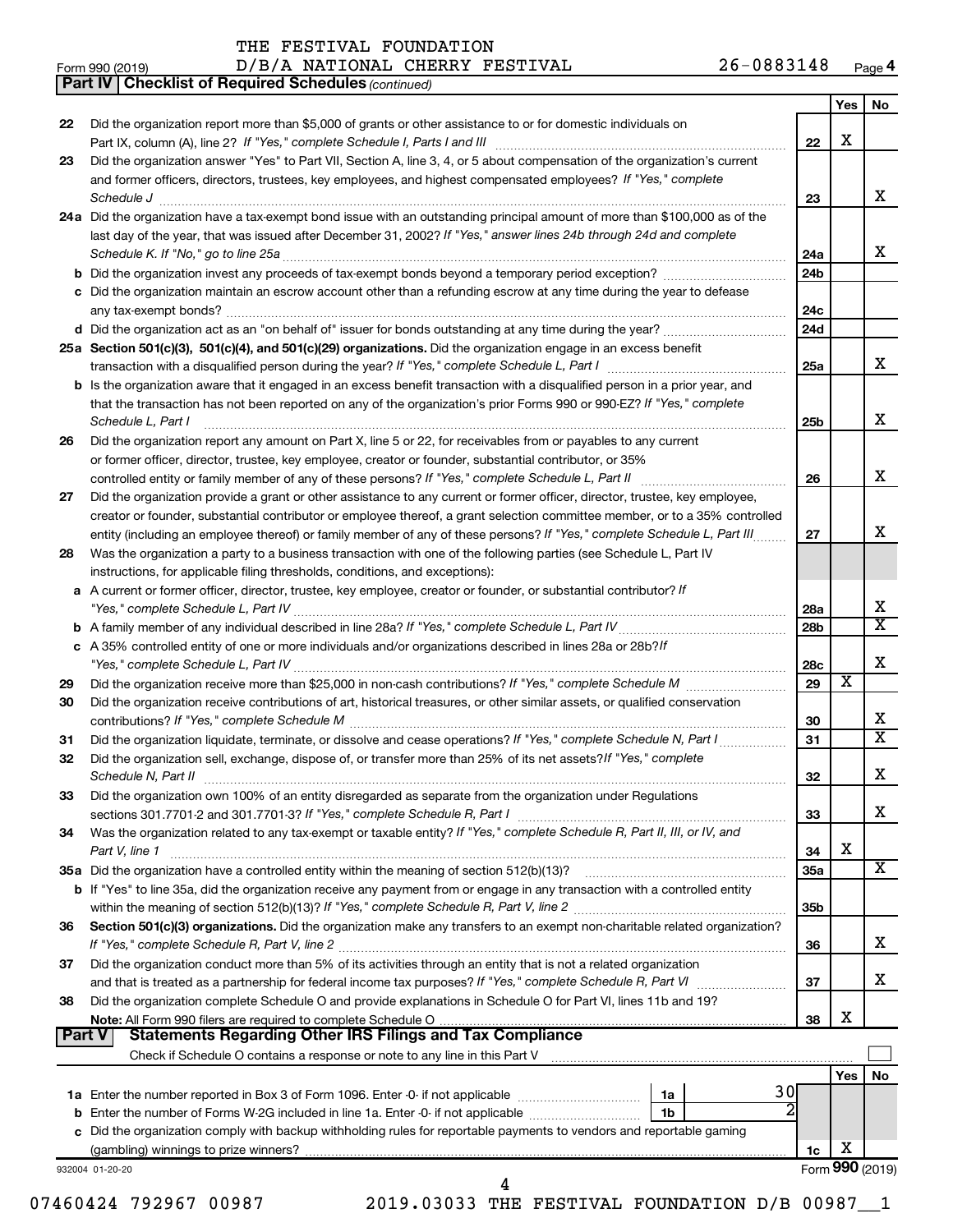| THE FESTIVAL FOUNDATION |  |  |  |
|-------------------------|--|--|--|
|-------------------------|--|--|--|

| Part V | Statements Regarding Other IRS Filings and Tax Compliance (continued)                                                                                        |                |     |                         |  |  |
|--------|--------------------------------------------------------------------------------------------------------------------------------------------------------------|----------------|-----|-------------------------|--|--|
|        |                                                                                                                                                              |                | Yes | No                      |  |  |
|        | 2a Enter the number of employees reported on Form W-3, Transmittal of Wage and Tax Statements,                                                               |                |     |                         |  |  |
|        | 8<br>filed for the calendar year ending with or within the year covered by this return<br>2a                                                                 |                |     |                         |  |  |
| b      | If at least one is reported on line 2a, did the organization file all required federal employment tax returns?                                               | 2 <sub>b</sub> | X   |                         |  |  |
|        |                                                                                                                                                              |                |     |                         |  |  |
|        | 3a Did the organization have unrelated business gross income of \$1,000 or more during the year?                                                             | За             |     | х                       |  |  |
| b      |                                                                                                                                                              |                |     |                         |  |  |
|        | 4a At any time during the calendar year, did the organization have an interest in, or a signature or other authority over, a                                 |                |     |                         |  |  |
|        | financial account in a foreign country (such as a bank account, securities account, or other financial account)?                                             | 4a             |     | х                       |  |  |
|        | <b>b</b> If "Yes," enter the name of the foreign country $\blacktriangleright$                                                                               |                |     |                         |  |  |
|        | See instructions for filing requirements for FinCEN Form 114, Report of Foreign Bank and Financial Accounts (FBAR).                                          |                |     |                         |  |  |
| 5a     |                                                                                                                                                              | 5a             |     | х                       |  |  |
| b      |                                                                                                                                                              | 5b             |     | $\overline{\mathbf{X}}$ |  |  |
| с      |                                                                                                                                                              | 5с             |     |                         |  |  |
|        | 6a Does the organization have annual gross receipts that are normally greater than \$100,000, and did the organization solicit                               |                |     |                         |  |  |
|        |                                                                                                                                                              | 6a             |     | х                       |  |  |
| b      | If "Yes," did the organization include with every solicitation an express statement that such contributions or gifts                                         |                |     |                         |  |  |
|        | were not tax deductible?                                                                                                                                     | 6b             |     |                         |  |  |
| 7      | Organizations that may receive deductible contributions under section 170(c).                                                                                |                |     |                         |  |  |
| а      | Did the organization receive a payment in excess of \$75 made partly as a contribution and partly for goods and services provided to the payor?              | 7a             |     | х                       |  |  |
| b      |                                                                                                                                                              | 7b             |     |                         |  |  |
| с      | Did the organization sell, exchange, or otherwise dispose of tangible personal property for which it was required                                            |                |     |                         |  |  |
|        |                                                                                                                                                              | 7c             |     | х                       |  |  |
| d      | 7d<br>If "Yes," indicate the number of Forms 8282 filed during the year [111] [11] "Yes," indicate the number of Forms 8282 filed during the year            |                |     | х                       |  |  |
| е      | Did the organization receive any funds, directly or indirectly, to pay premiums on a personal benefit contract?                                              |                |     |                         |  |  |
| f      |                                                                                                                                                              |                |     |                         |  |  |
| g      | If the organization received a contribution of qualified intellectual property, did the organization file Form 8899 as required?                             |                |     |                         |  |  |
| h      | If the organization received a contribution of cars, boats, airplanes, or other vehicles, did the organization file a Form 1098-C?                           |                |     |                         |  |  |
| 8      | Sponsoring organizations maintaining donor advised funds. Did a donor advised fund maintained by the                                                         |                |     |                         |  |  |
|        |                                                                                                                                                              | 8              |     |                         |  |  |
| 9      | Sponsoring organizations maintaining donor advised funds.                                                                                                    |                |     |                         |  |  |
| а      | Did the sponsoring organization make any taxable distributions under section 4966?                                                                           | <b>9a</b>      |     |                         |  |  |
| b      |                                                                                                                                                              | 9b             |     |                         |  |  |
| 10     | Section 501(c)(7) organizations. Enter:                                                                                                                      |                |     |                         |  |  |
| а      | 10a                                                                                                                                                          |                |     |                         |  |  |
|        | 10 <sub>b</sub><br>Gross receipts, included on Form 990, Part VIII, line 12, for public use of club facilities                                               |                |     |                         |  |  |
| 11     | Section 501(c)(12) organizations. Enter:                                                                                                                     |                |     |                         |  |  |
| а      | 11a                                                                                                                                                          |                |     |                         |  |  |
|        | Gross income from other sources (Do not net amounts due or paid to other sources against                                                                     |                |     |                         |  |  |
|        | amounts due or received from them.)<br>11b<br>12a Section 4947(a)(1) non-exempt charitable trusts. Is the organization filing Form 990 in lieu of Form 1041? | 12a            |     |                         |  |  |
|        | 12b<br><b>b</b> If "Yes," enter the amount of tax-exempt interest received or accrued during the year                                                        |                |     |                         |  |  |
| 13     | Section 501(c)(29) qualified nonprofit health insurance issuers.                                                                                             |                |     |                         |  |  |
|        | a Is the organization licensed to issue qualified health plans in more than one state?                                                                       | 13a            |     |                         |  |  |
|        | <b>Note:</b> See the instructions for additional information the organization must report on Schedule O.                                                     |                |     |                         |  |  |
| b      | Enter the amount of reserves the organization is required to maintain by the states in which the                                                             |                |     |                         |  |  |
|        | 13 <sub>b</sub>                                                                                                                                              |                |     |                         |  |  |
| с      | 13с                                                                                                                                                          |                |     |                         |  |  |
|        | 14a Did the organization receive any payments for indoor tanning services during the tax year?                                                               | 14a            |     | х                       |  |  |
|        | <b>b</b> If "Yes," has it filed a Form 720 to report these payments? If "No," provide an explanation on Schedule O                                           | 14b            |     |                         |  |  |
| 15     | Is the organization subject to the section 4960 tax on payment(s) of more than \$1,000,000 in remuneration or                                                |                |     |                         |  |  |
|        |                                                                                                                                                              | 15             |     | х                       |  |  |
|        | If "Yes," see instructions and file Form 4720, Schedule N.                                                                                                   |                |     |                         |  |  |
| 16     | Is the organization an educational institution subject to the section 4968 excise tax on net investment income?                                              | 16             |     | x                       |  |  |
|        | If "Yes," complete Form 4720, Schedule O.                                                                                                                    |                |     |                         |  |  |

Form (2019) **990**

932005 01-20-20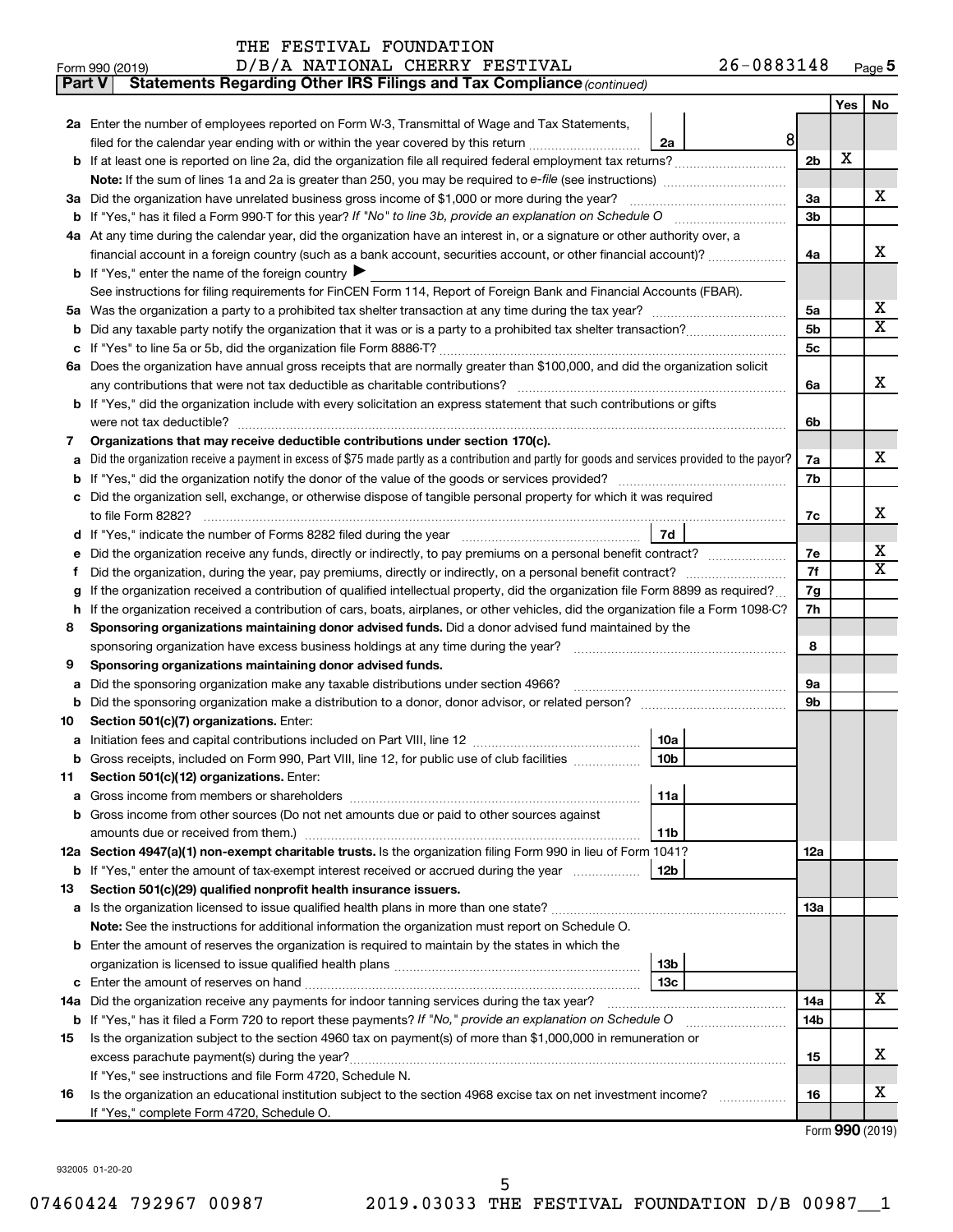|       | THE FESTIVAL FOUNDATION |  |
|-------|-------------------------|--|
| - - - | -----------             |  |

| Form 990 (2019) | D/B/A NATIONAL CHERRY FESTIVAL                                                                                                     | 26-0883148<br>Page |
|-----------------|------------------------------------------------------------------------------------------------------------------------------------|--------------------|
|                 | <b>Part VI Governance, Management, and Disclosure</b> For each "Yes" response to lines 2 through 7b below, and for a "No" response |                    |
|                 | to line 8a, 8b, or 10b below, describe the circumstances, processes, or changes on Schedule O. See instructions.                   |                    |

|                                                                                             | Check if Schedule O contains a response or note to any line in this Part VI                                                                                                                                                    |    |  |    |                         |                         | $\overline{\mathbf{X}}$ |
|---------------------------------------------------------------------------------------------|--------------------------------------------------------------------------------------------------------------------------------------------------------------------------------------------------------------------------------|----|--|----|-------------------------|-------------------------|-------------------------|
|                                                                                             | <b>Section A. Governing Body and Management</b>                                                                                                                                                                                |    |  |    |                         |                         |                         |
|                                                                                             |                                                                                                                                                                                                                                |    |  |    |                         | <b>Yes</b>              | <b>No</b>               |
|                                                                                             | <b>1a</b> Enter the number of voting members of the governing body at the end of the tax year                                                                                                                                  | 1a |  | 12 |                         |                         |                         |
|                                                                                             | If there are material differences in voting rights among members of the governing body, or if the governing                                                                                                                    |    |  |    |                         |                         |                         |
|                                                                                             | body delegated broad authority to an executive committee or similar committee, explain on Schedule O.                                                                                                                          |    |  |    |                         |                         |                         |
|                                                                                             | Enter the number of voting members included on line 1a, above, who are independent                                                                                                                                             | 1b |  | 12 |                         |                         |                         |
| 2                                                                                           | Did any officer, director, trustee, or key employee have a family relationship or a business relationship with any other                                                                                                       |    |  |    |                         |                         |                         |
|                                                                                             | officer, director, trustee, or key employee?                                                                                                                                                                                   |    |  |    | $\mathbf{2}$            |                         | х                       |
| 3                                                                                           | Did the organization delegate control over management duties customarily performed by or under the direct supervision                                                                                                          |    |  |    |                         |                         |                         |
| of officers, directors, trustees, or key employees to a management company or other person? |                                                                                                                                                                                                                                |    |  |    |                         |                         | х                       |
| 4                                                                                           | Did the organization make any significant changes to its governing documents since the prior Form 990 was filed?                                                                                                               |    |  |    | $\overline{\mathbf{4}}$ |                         | $\overline{\mathbf{X}}$ |
| 5                                                                                           |                                                                                                                                                                                                                                |    |  |    | 5                       |                         | $\overline{\mathbf{x}}$ |
| 6                                                                                           |                                                                                                                                                                                                                                |    |  |    | 6                       |                         | $\overline{\mathbf{X}}$ |
| 7a                                                                                          | Did the organization have members, stockholders, or other persons who had the power to elect or appoint one or                                                                                                                 |    |  |    |                         |                         |                         |
|                                                                                             |                                                                                                                                                                                                                                |    |  |    | 7а                      |                         | х                       |
|                                                                                             | <b>b</b> Are any governance decisions of the organization reserved to (or subject to approval by) members, stockholders, or                                                                                                    |    |  |    |                         |                         |                         |
|                                                                                             | persons other than the governing body?                                                                                                                                                                                         |    |  |    | 7b                      |                         | x                       |
| 8                                                                                           | Did the organization contemporaneously document the meetings held or written actions undertaken during the year by the following:                                                                                              |    |  |    |                         |                         |                         |
| a                                                                                           |                                                                                                                                                                                                                                |    |  |    | 8a                      | х                       |                         |
| b                                                                                           |                                                                                                                                                                                                                                |    |  |    | 8b                      | $\overline{\texttt{x}}$ |                         |
| 9                                                                                           | Is there any officer, director, trustee, or key employee listed in Part VII, Section A, who cannot be reached at the                                                                                                           |    |  |    |                         |                         |                         |
|                                                                                             | organization's mailing address? If "Yes," provide the names and addresses on Schedule O                                                                                                                                        |    |  |    | 9                       |                         | x                       |
|                                                                                             | Section B. Policies (This Section B requests information about policies not required by the Internal Revenue Code.)                                                                                                            |    |  |    |                         |                         |                         |
|                                                                                             |                                                                                                                                                                                                                                |    |  |    |                         | Yes                     | No                      |
|                                                                                             |                                                                                                                                                                                                                                |    |  |    | 10a                     |                         | $\overline{\mathbf{X}}$ |
|                                                                                             | b If "Yes," did the organization have written policies and procedures governing the activities of such chapters, affiliates,                                                                                                   |    |  |    |                         |                         |                         |
|                                                                                             |                                                                                                                                                                                                                                |    |  |    | 10 <sub>b</sub>         |                         |                         |
|                                                                                             | 11a Has the organization provided a complete copy of this Form 990 to all members of its governing body before filing the form?                                                                                                |    |  |    | 11a                     | $\overline{\textbf{X}}$ |                         |
|                                                                                             | <b>b</b> Describe in Schedule O the process, if any, used by the organization to review this Form 990.                                                                                                                         |    |  |    |                         |                         |                         |
| 12a                                                                                         |                                                                                                                                                                                                                                |    |  |    | 12a                     | X                       |                         |
| b                                                                                           | Were officers, directors, or trustees, and key employees required to disclose annually interests that could give rise to conflicts?                                                                                            |    |  |    | 12 <sub>b</sub>         | $\overline{\text{x}}$   |                         |
| c                                                                                           | Did the organization regularly and consistently monitor and enforce compliance with the policy? If "Yes," describe                                                                                                             |    |  |    |                         |                         |                         |
|                                                                                             | in Schedule O how this was done                                                                                                                                                                                                |    |  |    | 12c                     | х                       |                         |
| 13                                                                                          | Did the organization have a written whistleblower policy?                                                                                                                                                                      |    |  |    | 13                      | $\overline{\textbf{x}}$ |                         |
| 14                                                                                          |                                                                                                                                                                                                                                |    |  |    | 14                      | $\overline{\mathbf{X}}$ |                         |
| 15                                                                                          | Did the process for determining compensation of the following persons include a review and approval by independent                                                                                                             |    |  |    |                         |                         |                         |
|                                                                                             | persons, comparability data, and contemporaneous substantiation of the deliberation and decision?                                                                                                                              |    |  |    |                         |                         |                         |
|                                                                                             | The organization's CEO, Executive Director, or top management official manufactured content of the organization's CEO, Executive Director, or top management official manufactured content of the organization's CEO, Executiv |    |  |    | 15a                     | х                       |                         |
|                                                                                             |                                                                                                                                                                                                                                |    |  |    | 15 <sub>b</sub>         | $\overline{\textbf{x}}$ |                         |
|                                                                                             | If "Yes" to line 15a or 15b, describe the process in Schedule O (see instructions).                                                                                                                                            |    |  |    |                         |                         |                         |
|                                                                                             | 16a Did the organization invest in, contribute assets to, or participate in a joint venture or similar arrangement with a                                                                                                      |    |  |    |                         |                         |                         |
|                                                                                             | taxable entity during the year?                                                                                                                                                                                                |    |  |    | 16a                     |                         | х                       |
|                                                                                             | b If "Yes," did the organization follow a written policy or procedure requiring the organization to evaluate its participation                                                                                                 |    |  |    |                         |                         |                         |
|                                                                                             | in joint venture arrangements under applicable federal tax law, and take steps to safeguard the organization's                                                                                                                 |    |  |    |                         |                         |                         |
|                                                                                             | exempt status with respect to such arrangements?                                                                                                                                                                               |    |  |    | 16b                     |                         |                         |
|                                                                                             | <b>Section C. Disclosure</b>                                                                                                                                                                                                   |    |  |    |                         |                         |                         |
| 17                                                                                          | List the states with which a copy of this Form 990 is required to be filed $\blacktriangleright\!\!\mathop{\rm M}\nolimits\!\mathbb{I}$                                                                                        |    |  |    |                         |                         |                         |
| 18                                                                                          | Section 6104 requires an organization to make its Forms 1023 (1024 or 1024-A, if applicable), 990, and 990-T (Section 501(c)(3)s only) available                                                                               |    |  |    |                         |                         |                         |
|                                                                                             | for public inspection. Indicate how you made these available. Check all that apply.                                                                                                                                            |    |  |    |                         |                         |                         |
|                                                                                             | $\lfloor x \rfloor$ Upon request<br>  X   Own website<br>Another's website<br>Other (explain on Schedule O)                                                                                                                    |    |  |    |                         |                         |                         |
| 19                                                                                          | Describe on Schedule O whether (and if so, how) the organization made its governing documents, conflict of interest policy, and financial                                                                                      |    |  |    |                         |                         |                         |
|                                                                                             | statements available to the public during the tax year.                                                                                                                                                                        |    |  |    |                         |                         |                         |
| 20                                                                                          | State the name, address, and telephone number of the person who possesses the organization's books and records                                                                                                                 |    |  |    |                         |                         |                         |
|                                                                                             | KATHLEEN PAYE - 231-947-4230                                                                                                                                                                                                   |    |  |    |                         |                         |                         |
|                                                                                             | 49684<br>521 S. UNION STREET,<br>TRAVERSE CITY,<br>MΙ                                                                                                                                                                          |    |  |    |                         |                         |                         |
|                                                                                             | 932006 01-20-20                                                                                                                                                                                                                |    |  |    |                         |                         | Form 990 (2019)         |
|                                                                                             | 6                                                                                                                                                                                                                              |    |  |    |                         |                         |                         |

07460424 792967 00987 2019.03033 THE FESTIVAL FOUNDATION D/B 00987<sup>1</sup>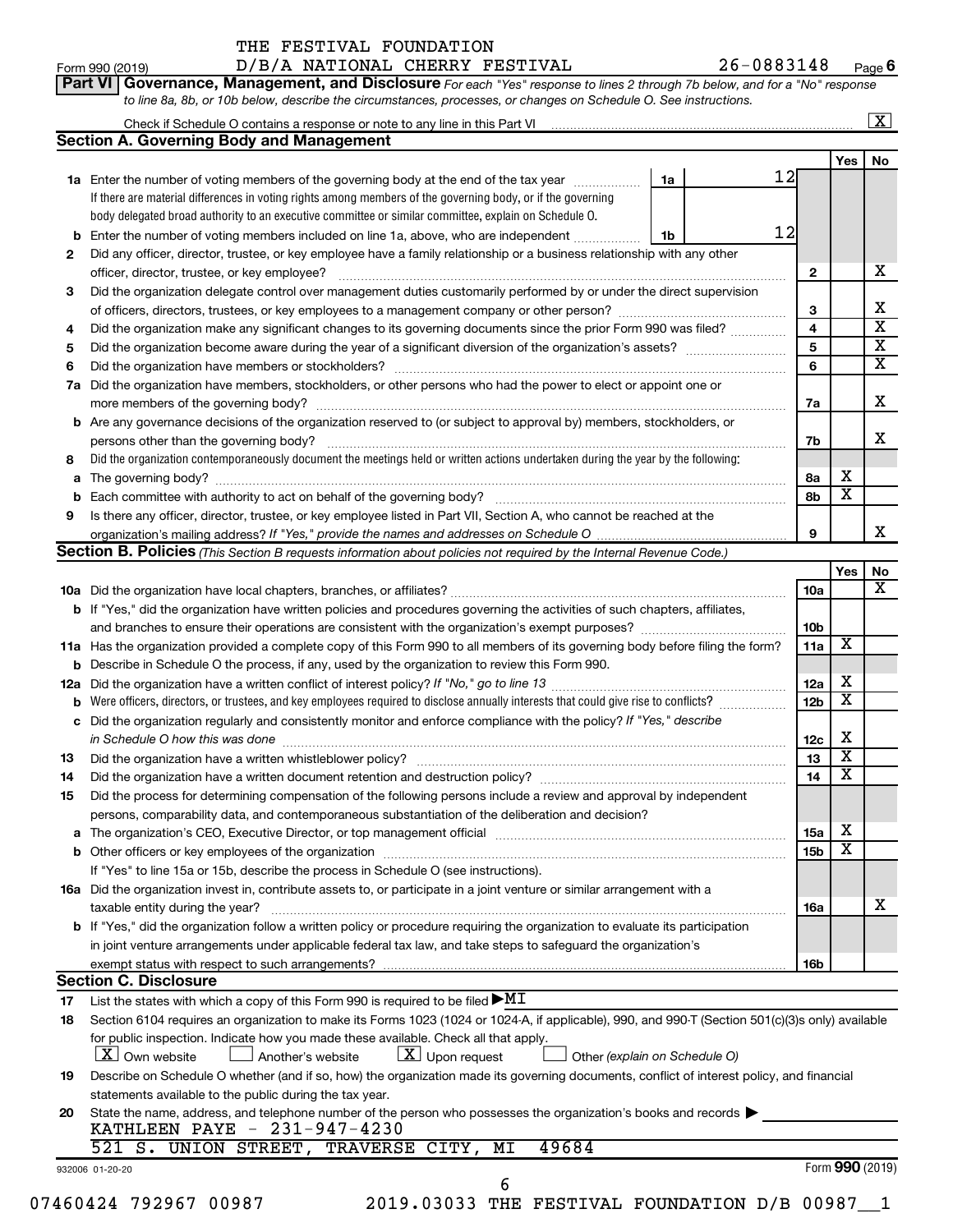| <b>Part VII Compensation of Officers, Directors, Trustees, Key Employees, Highest Compensated</b><br><b>Employees, and Independent Contractors</b> | ---- |
|----------------------------------------------------------------------------------------------------------------------------------------------------|------|
| Check if Schedule O contains a response or note to any line in this Part VII                                                                       |      |

**Section A. Officers, Directors, Trustees, Key Employees, and Highest Compensated Employees**

THE FESTIVAL FOUNDATION

**1a**  Complete this table for all persons required to be listed. Report compensation for the calendar year ending with or within the organization's tax year.  $\bullet$  List all of the organization's current officers, directors, trustees (whether individuals or organizations), regardless of amount of compensation.

Enter -0- in columns (D), (E), and (F) if no compensation was paid.

**•** List all of the organization's current key employees, if any. See instructions for definition of "key employee."

• List the organization's five *current* highest compensated employees (other than an officer, director, trustee, or key employee) who received reportable compensation (Box 5 of Form W-2 and/or Box 7 of Form 1099-MISC) of more than \$100,000 from the organization and any related organizations.

 $\bullet$  List all of the organization's former officers, key employees, and highest compensated employees who received more than \$100,000 of reportable compensation from the organization and any related organizations.

**•** List all of the organization's former directors or trustees that received, in the capacity as a former director or trustee of the organization, more than \$10,000 of reportable compensation from the organization and any related organizations.

See instructions for the order in which to list the persons above.

Check this box if neither the organization nor any related organization compensated any current officer, director, or trustee.  $\Box$ 

| (A)                          | (B)               |                                |                                                                  | (C)                     |              |                                 |        | (D)                  | (E)                          | (F)                |
|------------------------------|-------------------|--------------------------------|------------------------------------------------------------------|-------------------------|--------------|---------------------------------|--------|----------------------|------------------------------|--------------------|
| Name and title               | Average           |                                | (do not check more than one                                      |                         | Position     |                                 |        | Reportable           | Reportable                   | Estimated          |
|                              | hours per<br>week |                                | box, unless person is both an<br>officer and a director/trustee) |                         |              |                                 |        | compensation<br>from | compensation<br>from related | amount of<br>other |
|                              | (list any         |                                |                                                                  |                         |              |                                 |        | the                  | organizations                | compensation       |
|                              | hours for         |                                |                                                                  |                         |              |                                 |        | organization         | (W-2/1099-MISC)              | from the           |
|                              | related           |                                |                                                                  |                         |              |                                 |        | (W-2/1099-MISC)      |                              | organization       |
|                              | organizations     |                                |                                                                  |                         |              |                                 |        |                      |                              | and related        |
|                              | below             | Individual trustee or director | Institutional trustee                                            | Officer                 | Key employee | Highest compensated<br>employee | Former |                      |                              | organizations      |
| BRETT FEDORINCHIK<br>(1)     | line)<br>2.00     |                                |                                                                  |                         |              |                                 |        |                      |                              |                    |
| IMMEDIATE PAST PRESIDENT     |                   | X                              |                                                                  | $\overline{\mathbf{X}}$ |              |                                 |        | $\mathbf 0$          | $\mathbf 0$ .                | $\mathbf 0$ .      |
| MEREDITH HAWES<br>(2)        | 2.00              |                                |                                                                  |                         |              |                                 |        |                      |                              |                    |
| PRESIDENT ELECT              |                   | $\rm X$                        |                                                                  | $\mathbf x$             |              |                                 |        | $\mathbf 0$ .        | $\mathbf 0$ .                | $\mathbf 0$ .      |
| <b>BEKAH LYNCH</b><br>(3)    | 2.00              |                                |                                                                  |                         |              |                                 |        |                      |                              |                    |
| PRESIDENT                    |                   | $\mathbf X$                    |                                                                  | $\mathbf x$             |              |                                 |        | $\mathbf 0$          | $\mathbf 0$                  | $\mathbf 0$ .      |
| <b>JEFF NEEDHAM</b><br>(4)   | 2.00              |                                |                                                                  |                         |              |                                 |        |                      |                              |                    |
| SECRETARY                    |                   | X                              |                                                                  | X                       |              |                                 |        | $\mathbf 0$ .        | $\mathbf 0$                  | $\mathbf 0$ .      |
| JOHN LYNCH<br>(5)            | 2.00              |                                |                                                                  |                         |              |                                 |        |                      |                              |                    |
| EX-OFFICIO                   |                   | X                              |                                                                  |                         |              |                                 |        | 0                    | $\mathbf 0$                  | $\mathbf 0$ .      |
| (6)<br>KIM WHITE             | 6.00              |                                |                                                                  |                         |              |                                 |        |                      |                              |                    |
| <b>TREASURER</b>             |                   | $\mathbf X$                    |                                                                  | $\mathbf X$             |              |                                 |        | $\mathbf 0$          | $\mathbf 0$                  | $\mathbf 0$ .      |
| STACEY ISLES<br>(7)          | 2.00              |                                |                                                                  |                         |              |                                 |        |                      |                              |                    |
| <b>BOARD MEMBER</b>          |                   | X                              |                                                                  |                         |              |                                 |        | $\mathbf 0$          | $\mathbf 0$ .                | $0$ .              |
| MIKE MEINDERTSMA<br>(8)      | 2.00              |                                |                                                                  |                         |              |                                 |        |                      |                              |                    |
| <b>BOARD MEMBER</b>          |                   | X                              |                                                                  |                         |              |                                 |        | $\mathbf 0$ .        | $\mathbf 0$ .                | $\mathbf 0$ .      |
| <b>JESSICA ALPERS</b><br>(9) | 2.00              |                                |                                                                  |                         |              |                                 |        |                      |                              |                    |
| <b>BOARD MEMBER</b>          |                   | Χ                              |                                                                  |                         |              |                                 |        | 0                    | $\mathbf 0$ .                | $\mathbf 0$ .      |
| (10) KELLI KABERLE           | 2.00              |                                |                                                                  |                         |              |                                 |        |                      |                              |                    |
| <b>BOARD MEMBER</b>          |                   | X                              |                                                                  |                         |              |                                 |        | $\mathbf 0$ .        | $\mathbf 0$ .                | $0$ .              |
| (11) MICHELE LURVEY          | 2.00              |                                |                                                                  |                         |              |                                 |        |                      |                              |                    |
| <b>BOARD MEMBER</b>          |                   | X                              |                                                                  |                         |              |                                 |        | $\mathbf 0$ .        | 0.                           | $\mathbf 0$ .      |
| (12) CHERYL WIEBER           | 2.00              |                                |                                                                  |                         |              |                                 |        |                      |                              |                    |
| <b>BOARD MEMBER</b>          |                   | $\rm X$                        |                                                                  |                         |              |                                 |        | $\mathbf 0$ .        | 0.                           | $\mathbf 0$ .      |
| (13) KATHLEEN PAYE           | 40.00             |                                |                                                                  |                         |              |                                 |        |                      |                              |                    |
| EXECUTIVE DIRECTOR           |                   |                                |                                                                  | $\mathbf X$             |              |                                 |        | 75,724.              | $\mathbf 0$ .                | 3,535.             |
|                              |                   |                                |                                                                  |                         |              |                                 |        |                      |                              |                    |
|                              |                   |                                |                                                                  |                         |              |                                 |        |                      |                              |                    |
|                              |                   |                                |                                                                  |                         |              |                                 |        |                      |                              |                    |
|                              |                   |                                |                                                                  |                         |              |                                 |        |                      |                              |                    |
|                              |                   |                                |                                                                  |                         |              |                                 |        |                      |                              |                    |
|                              |                   |                                |                                                                  |                         |              |                                 |        |                      |                              |                    |
|                              |                   |                                |                                                                  |                         |              |                                 |        |                      |                              |                    |
|                              |                   |                                |                                                                  |                         |              |                                 |        |                      |                              | $000 \approx 1$    |

932007 01-20-20

Form (2019) **990**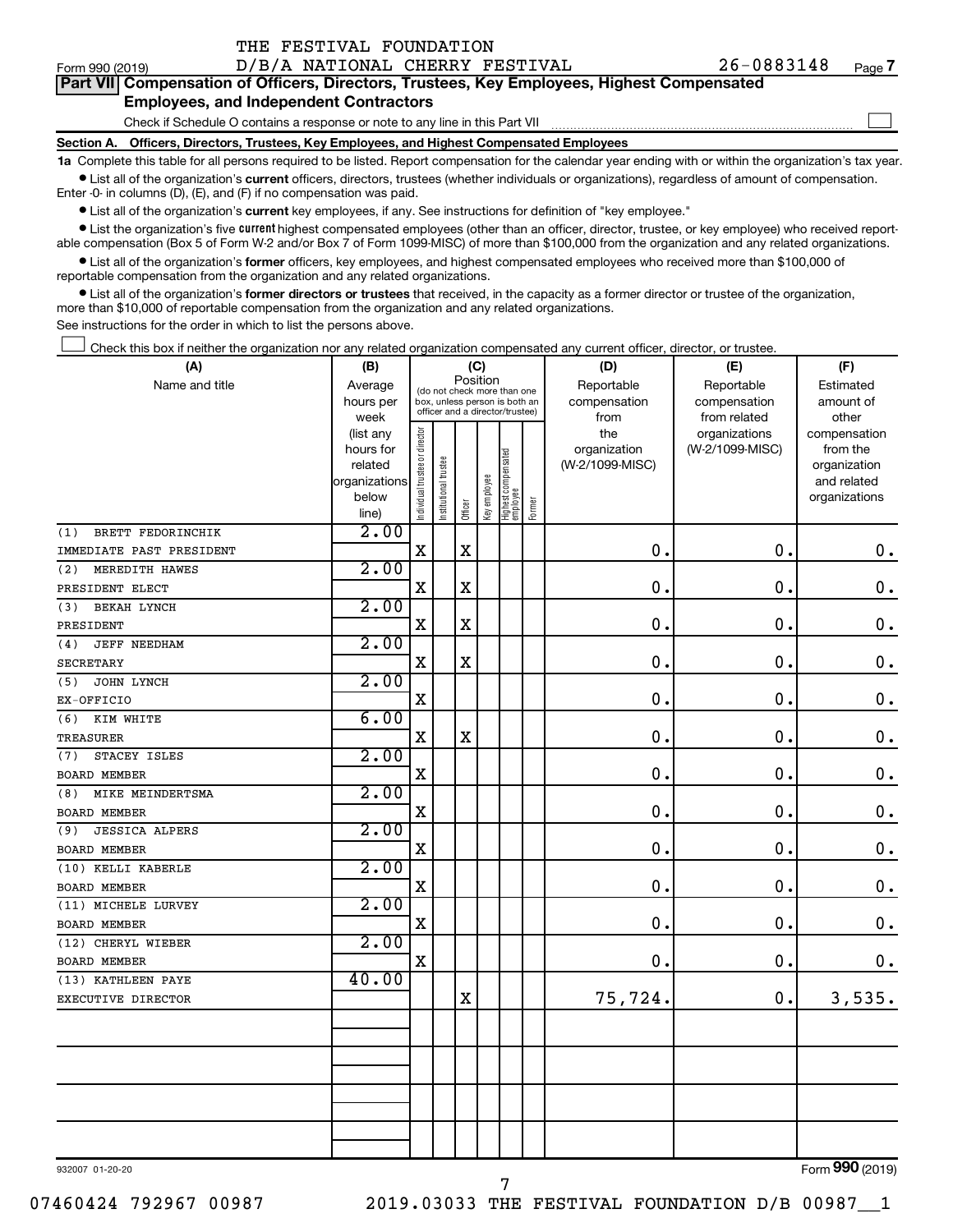|              | THE FESTIVAL FOUNDATION<br>D/B/A NATIONAL CHERRY FESTIVAL                                                                                                                                                                                              |                                                                      |                                |                       |          |              |                                                                                                 |        |                                           | 26-0883148                                        |                                      |                           |                                                          |         |
|--------------|--------------------------------------------------------------------------------------------------------------------------------------------------------------------------------------------------------------------------------------------------------|----------------------------------------------------------------------|--------------------------------|-----------------------|----------|--------------|-------------------------------------------------------------------------------------------------|--------|-------------------------------------------|---------------------------------------------------|--------------------------------------|---------------------------|----------------------------------------------------------|---------|
|              | Form 990 (2019)<br>Part VII Section A. Officers, Directors, Trustees, Key Employees, and Highest Compensated Employees (continued)                                                                                                                     |                                                                      |                                |                       |          |              |                                                                                                 |        |                                           |                                                   |                                      |                           |                                                          | Page 8  |
|              | (A)<br>Name and title                                                                                                                                                                                                                                  | (B)<br>Average<br>hours per<br>week                                  |                                |                       | Position | (C)          | (do not check more than one<br>box, unless person is both an<br>officer and a director/trustee) |        | (D)<br>Reportable<br>compensation<br>from | (E)<br>Reportable<br>compensation<br>from related |                                      |                           | (F)<br>Estimated<br>amount of<br>other                   |         |
|              |                                                                                                                                                                                                                                                        | (list any<br>hours for<br>related<br>organizations<br>below<br>line) | Individual trustee or director | Institutional trustee | Officer  | Key employee | Highest compensated<br>employee                                                                 | Former | the<br>organization<br>(W-2/1099-MISC)    | organizations<br>(W-2/1099-MISC)                  |                                      | compensation              | from the<br>organization<br>and related<br>organizations |         |
|              |                                                                                                                                                                                                                                                        |                                                                      |                                |                       |          |              |                                                                                                 |        |                                           |                                                   |                                      |                           |                                                          |         |
|              |                                                                                                                                                                                                                                                        |                                                                      |                                |                       |          |              |                                                                                                 |        |                                           |                                                   |                                      |                           |                                                          |         |
|              |                                                                                                                                                                                                                                                        |                                                                      |                                |                       |          |              |                                                                                                 |        |                                           |                                                   |                                      |                           |                                                          |         |
|              |                                                                                                                                                                                                                                                        |                                                                      |                                |                       |          |              |                                                                                                 |        |                                           |                                                   |                                      |                           |                                                          |         |
|              |                                                                                                                                                                                                                                                        |                                                                      |                                |                       |          |              |                                                                                                 |        | 75,724.                                   |                                                   | $\overline{0}$ .                     |                           | 3,535.                                                   |         |
|              | 1b Subtotal                                                                                                                                                                                                                                            |                                                                      |                                |                       |          |              |                                                                                                 |        | σ.<br>75,724.                             |                                                   | $\overline{0}$ .<br>$\overline{0}$ . |                           | 3,535.                                                   | $0$ .   |
| $\mathbf{2}$ | Total number of individuals (including but not limited to those listed above) who received more than \$100,000 of reportable<br>compensation from the organization $\blacktriangleright$                                                               |                                                                      |                                |                       |          |              |                                                                                                 |        |                                           |                                                   |                                      |                           |                                                          | 0       |
| З            | Did the organization list any former officer, director, trustee, key employee, or highest compensated employee on<br>line 1a? If "Yes," complete Schedule J for such individual                                                                        |                                                                      |                                |                       |          |              |                                                                                                 |        |                                           |                                                   |                                      | З                         | Yes                                                      | No<br>х |
| 4            | For any individual listed on line 1a, is the sum of reportable compensation and other compensation from the organization                                                                                                                               |                                                                      |                                |                       |          |              |                                                                                                 |        |                                           |                                                   |                                      | 4                         |                                                          | X.      |
| 5            | Did any person listed on line 1a receive or accrue compensation from any unrelated organization or individual for services                                                                                                                             |                                                                      |                                |                       |          |              |                                                                                                 |        |                                           |                                                   |                                      | 5                         |                                                          | x       |
|              | <b>Section B. Independent Contractors</b>                                                                                                                                                                                                              |                                                                      |                                |                       |          |              |                                                                                                 |        |                                           |                                                   |                                      |                           |                                                          |         |
| 1            | Complete this table for your five highest compensated independent contractors that received more than \$100,000 of compensation from<br>the organization. Report compensation for the calendar year ending with or within the organization's tax year. |                                                                      |                                |                       |          |              |                                                                                                 |        |                                           |                                                   |                                      |                           |                                                          |         |
|              | (A)<br>Name and business address                                                                                                                                                                                                                       |                                                                      |                                | <b>NONE</b>           |          |              |                                                                                                 |        | (B)<br>Description of services            |                                                   |                                      | (C)<br>Compensation       |                                                          |         |
|              |                                                                                                                                                                                                                                                        |                                                                      |                                |                       |          |              |                                                                                                 |        |                                           |                                                   |                                      |                           |                                                          |         |
|              |                                                                                                                                                                                                                                                        |                                                                      |                                |                       |          |              |                                                                                                 |        |                                           |                                                   |                                      |                           |                                                          |         |
|              |                                                                                                                                                                                                                                                        |                                                                      |                                |                       |          |              |                                                                                                 |        |                                           |                                                   |                                      |                           |                                                          |         |
|              |                                                                                                                                                                                                                                                        |                                                                      |                                |                       |          |              |                                                                                                 |        |                                           |                                                   |                                      |                           |                                                          |         |
| 2            | Total number of independent contractors (including but not limited to those listed above) who received more than<br>\$100,000 of compensation from the organization                                                                                    |                                                                      |                                |                       |          |              | 0                                                                                               |        |                                           |                                                   |                                      | $F_{\text{O}}$ QQO (2010) |                                                          |         |

932008 01-20-20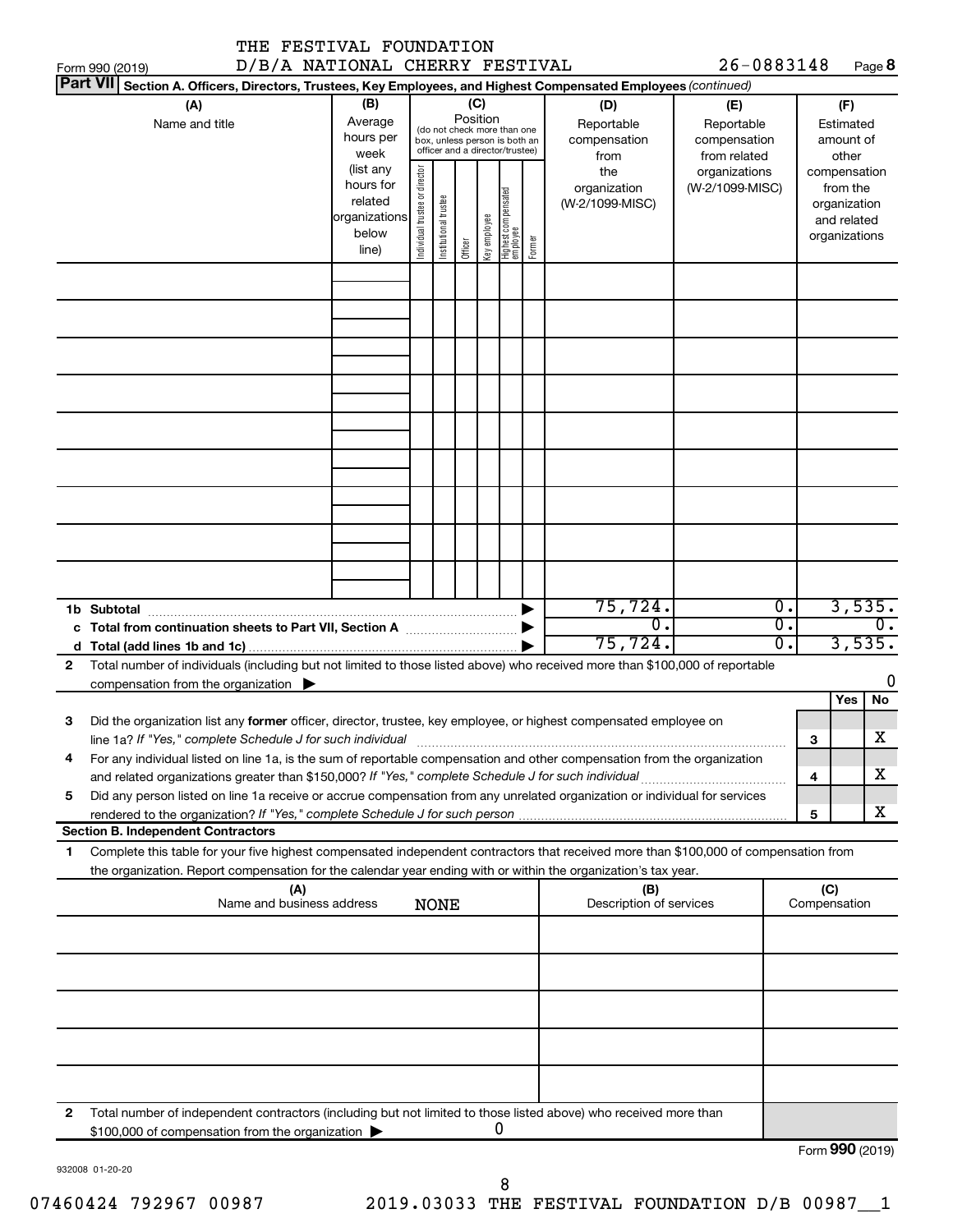Form 990 (2019) D/B/A NATIONAL CHERRY FESTIVAL 26-0883148 Page 26-0883148 Page 9

|                                                           | <b>Part VIII</b> |   | <b>Statement of Revenue</b>                                                                     |            |                               |                                                   |                                                        |                            |                                    |
|-----------------------------------------------------------|------------------|---|-------------------------------------------------------------------------------------------------|------------|-------------------------------|---------------------------------------------------|--------------------------------------------------------|----------------------------|------------------------------------|
|                                                           |                  |   | Check if Schedule O contains a response or note to any line in this Part VIII                   |            |                               |                                                   |                                                        |                            |                                    |
|                                                           |                  |   |                                                                                                 |            |                               | (A)                                               | (B)                                                    | $\overline{C}$             | (D)                                |
|                                                           |                  |   |                                                                                                 |            |                               | Total revenue                                     | Related or exempt<br>function revenue business revenue | Unrelated                  | Revenue excluded<br>from tax under |
|                                                           |                  |   |                                                                                                 |            |                               |                                                   |                                                        |                            | sections 512 - 514                 |
|                                                           |                  |   | 1a<br>1 a Federated campaigns                                                                   |            |                               |                                                   |                                                        |                            |                                    |
| Contributions, Gifts, Grants<br>and Other Similar Amounts |                  |   | 1 <sub>b</sub><br><b>b</b> Membership dues                                                      |            |                               |                                                   |                                                        |                            |                                    |
|                                                           |                  |   | 1 <sub>c</sub><br>c Fundraising events                                                          |            |                               |                                                   |                                                        |                            |                                    |
|                                                           |                  |   | 1d<br>Related organizations                                                                     |            | 2,344.                        |                                                   |                                                        |                            |                                    |
|                                                           |                  |   | e Government grants (contributions)<br>1e                                                       |            |                               |                                                   |                                                        |                            |                                    |
|                                                           |                  |   | All other contributions, gifts, grants, and                                                     |            |                               |                                                   |                                                        |                            |                                    |
|                                                           |                  |   | similar amounts not included above<br>1f                                                        |            | 315,339.                      |                                                   |                                                        |                            |                                    |
|                                                           |                  |   | 1g <br>g Noncash contributions included in lines 1a-1f                                          |            | 295,675.                      |                                                   |                                                        |                            |                                    |
|                                                           |                  |   |                                                                                                 |            |                               | 317,683.                                          |                                                        |                            |                                    |
|                                                           |                  |   |                                                                                                 |            | <b>Business Code</b>          |                                                   |                                                        |                            |                                    |
|                                                           | 2а               |   | EVENT REGISTRATION & T                                                                          |            | 900099                        | $\overline{1}$ ,999,051. $\overline{1}$ ,999,051. |                                                        |                            |                                    |
|                                                           |                  | b | SPONSORSHIPS                                                                                    |            | 900099                        | 761,402.                                          |                                                        |                            | 761,402.                           |
|                                                           |                  |   | <b>VENDOR FEES</b>                                                                              |            | 900099                        | 318,576.                                          | 318,576.                                               |                            |                                    |
|                                                           |                  |   | <b>CORPORATE MEMBERSHIPS</b>                                                                    |            | 900099                        | 67,250.                                           | 67,250.                                                |                            |                                    |
| Program Service<br>Revenue                                | e                |   |                                                                                                 |            |                               |                                                   |                                                        |                            |                                    |
|                                                           | f                |   | All other program service revenue                                                               |            |                               |                                                   |                                                        |                            |                                    |
|                                                           |                  | g |                                                                                                 |            |                               | $\blacktriangleright$ 3,146,279.                  |                                                        |                            |                                    |
|                                                           | З                |   | Investment income (including dividends, interest, and                                           |            |                               |                                                   |                                                        |                            |                                    |
|                                                           |                  |   |                                                                                                 |            |                               | 742.                                              |                                                        |                            | 742.                               |
|                                                           | 4                |   | Income from investment of tax-exempt bond proceeds                                              |            |                               |                                                   |                                                        |                            |                                    |
|                                                           | 5                |   |                                                                                                 |            |                               |                                                   |                                                        |                            |                                    |
|                                                           |                  |   | (i) Real                                                                                        |            | (ii) Personal                 |                                                   |                                                        |                            |                                    |
|                                                           |                  |   | <b>6 a</b> Gross rents<br>6a<br>.                                                               |            |                               |                                                   |                                                        |                            |                                    |
|                                                           |                  | b | 6b<br>Less: rental expenses                                                                     |            |                               |                                                   |                                                        |                            |                                    |
|                                                           |                  | c | 6c<br>Rental income or (loss)                                                                   |            |                               |                                                   |                                                        |                            |                                    |
|                                                           |                  |   | d Net rental income or (loss)                                                                   |            |                               |                                                   |                                                        |                            |                                    |
|                                                           |                  |   | (i) Securities<br>7 a Gross amount from sales of                                                |            | (ii) Other                    |                                                   |                                                        |                            |                                    |
|                                                           |                  |   | assets other than inventory<br>7a                                                               |            |                               |                                                   |                                                        |                            |                                    |
|                                                           |                  |   | <b>b</b> Less: cost or other basis                                                              |            |                               |                                                   |                                                        |                            |                                    |
| Revenue                                                   |                  |   | and sales expenses<br>7b                                                                        |            |                               |                                                   |                                                        |                            |                                    |
|                                                           |                  |   | <b>7c</b><br>c Gain or (loss)                                                                   |            |                               |                                                   |                                                        |                            |                                    |
|                                                           |                  |   |                                                                                                 |            |                               |                                                   |                                                        |                            |                                    |
| Other                                                     |                  |   | 8 a Gross income from fundraising events (not                                                   |            |                               |                                                   |                                                        |                            |                                    |
|                                                           |                  |   | including \$<br>of                                                                              |            |                               |                                                   |                                                        |                            |                                    |
|                                                           |                  |   | contributions reported on line 1c). See                                                         |            |                               |                                                   |                                                        |                            |                                    |
|                                                           |                  |   |                                                                                                 | 8a<br>l 8b |                               |                                                   |                                                        |                            |                                    |
|                                                           |                  |   |                                                                                                 |            |                               |                                                   |                                                        |                            |                                    |
|                                                           |                  |   | c Net income or (loss) from fundraising events                                                  |            |                               |                                                   |                                                        |                            |                                    |
|                                                           |                  |   | 9 a Gross income from gaming activities. See                                                    |            | 94,144.                       |                                                   |                                                        |                            |                                    |
|                                                           |                  |   |                                                                                                 | 9a<br>9b   | 950.                          |                                                   |                                                        |                            |                                    |
|                                                           |                  |   | <b>b</b> Less: direct expenses <b>manually</b><br>c Net income or (loss) from gaming activities |            |                               | 93, 194.                                          | 93, 194.                                               |                            |                                    |
|                                                           |                  |   | 10 a Gross sales of inventory, less returns                                                     |            |                               |                                                   |                                                        |                            |                                    |
|                                                           |                  |   |                                                                                                 |            | $\vert$ 10a $\vert$ 966, 189. |                                                   |                                                        |                            |                                    |
|                                                           |                  |   | <b>b</b> Less: cost of goods sold                                                               |            | 10 <sub>b</sub> 489, 716.     |                                                   |                                                        |                            |                                    |
|                                                           |                  |   | c Net income or (loss) from sales of inventory                                                  |            |                               | 476, 473.                                         | 476, 473.                                              |                            |                                    |
|                                                           |                  |   |                                                                                                 |            | <b>Business Code</b>          |                                                   |                                                        |                            |                                    |
|                                                           |                  |   | 11 a MISCELLANEOUS                                                                              |            | 900099                        | 13,237.                                           | 13,237.                                                |                            |                                    |
|                                                           |                  | b |                                                                                                 |            |                               |                                                   |                                                        |                            |                                    |
|                                                           |                  | c |                                                                                                 |            |                               |                                                   |                                                        |                            |                                    |
| Miscellaneous<br>Revenue                                  |                  |   |                                                                                                 |            |                               |                                                   |                                                        |                            |                                    |
|                                                           |                  |   |                                                                                                 |            |                               | 13, 237.                                          |                                                        |                            |                                    |
|                                                           | 12               |   |                                                                                                 |            |                               | 4,047,608.2,967,781.                              |                                                        | $\overline{\phantom{0}}$ . | 762, 144.                          |
|                                                           | 932009 01-20-20  |   |                                                                                                 |            |                               |                                                   |                                                        |                            | Form 990 (2019)                    |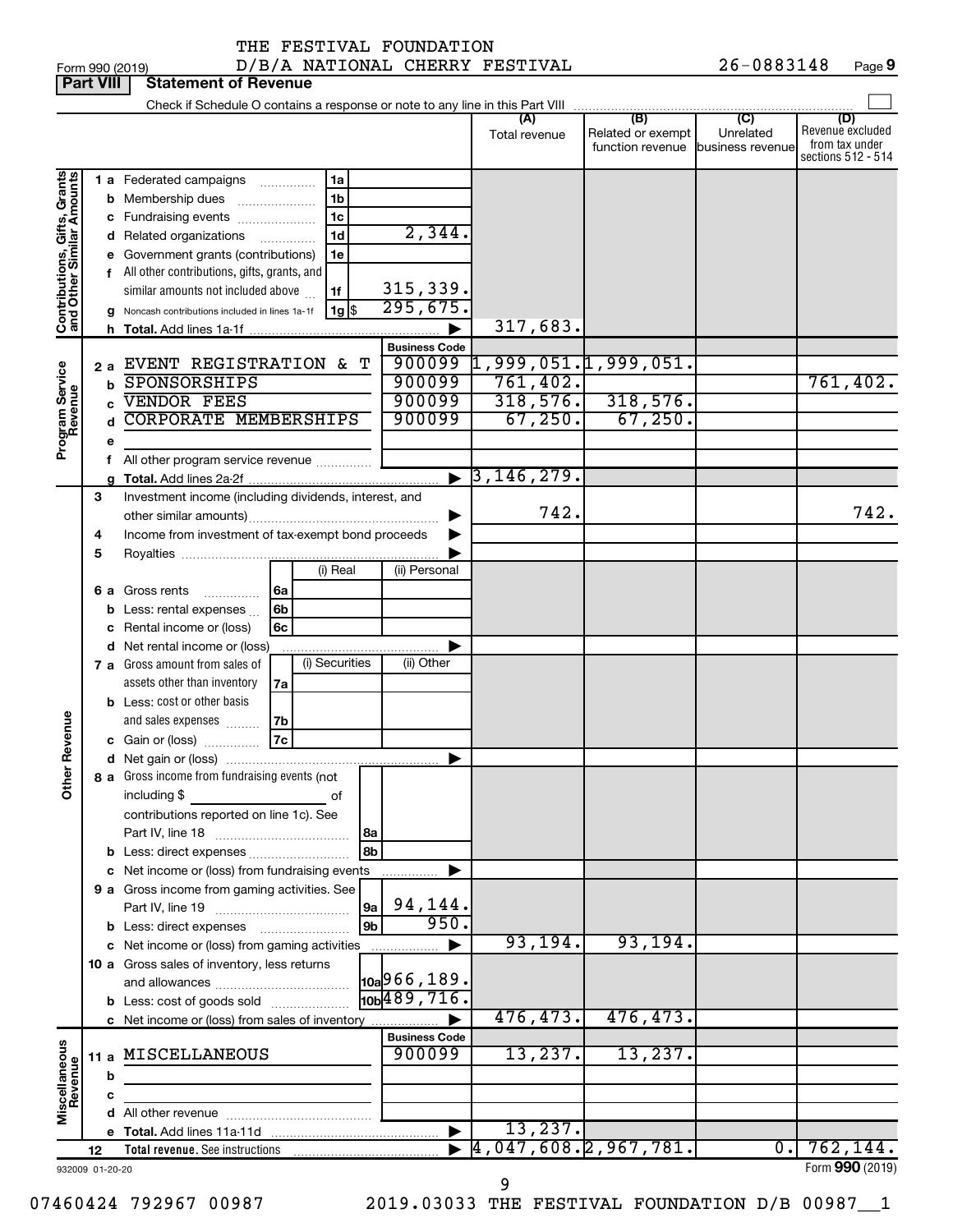|              | Form 990 (2019)<br>Part IX   Statement of Functional Expenses                                                                                                                                              | D/B/A NATIONAL CHERRY FESTIVAL |                             |                                    | 26-0883148 Page 10      |
|--------------|------------------------------------------------------------------------------------------------------------------------------------------------------------------------------------------------------------|--------------------------------|-----------------------------|------------------------------------|-------------------------|
|              | Section 501(c)(3) and 501(c)(4) organizations must complete all columns. All other organizations must complete column (A).                                                                                 |                                |                             |                                    |                         |
|              |                                                                                                                                                                                                            |                                |                             |                                    | $\mathbf{X}$            |
|              | Do not include amounts reported on lines 6b,                                                                                                                                                               | (A)                            | (B)                         | (C)                                | (D)                     |
|              | 7b, 8b, 9b, and 10b of Part VIII.                                                                                                                                                                          | Total expenses                 | Program service<br>expenses | Management and<br>general expenses | Fundraising<br>expenses |
| 1.           | Grants and other assistance to domestic organizations                                                                                                                                                      |                                |                             |                                    |                         |
|              | and domestic governments. See Part IV, line 21                                                                                                                                                             |                                |                             |                                    |                         |
| $\mathbf{2}$ | Grants and other assistance to domestic                                                                                                                                                                    |                                |                             |                                    |                         |
|              | individuals. See Part IV, line 22<br>$\overline{\phantom{a}}$                                                                                                                                              | 12,639.                        | 12,639.                     |                                    |                         |
| 3            | Grants and other assistance to foreign                                                                                                                                                                     |                                |                             |                                    |                         |
|              | organizations, foreign governments, and foreign                                                                                                                                                            |                                |                             |                                    |                         |
|              | individuals. See Part IV, lines 15 and 16                                                                                                                                                                  |                                |                             |                                    |                         |
| 4            | Benefits paid to or for members                                                                                                                                                                            |                                |                             |                                    |                         |
| 5            | Compensation of current officers, directors,                                                                                                                                                               |                                |                             |                                    |                         |
|              | trustees, and key employees                                                                                                                                                                                | 75,724.                        |                             | 75,724.                            |                         |
| 6            | Compensation not included above to disqualified                                                                                                                                                            |                                |                             |                                    |                         |
|              | persons (as defined under section 4958(f)(1)) and                                                                                                                                                          |                                |                             |                                    |                         |
|              | persons described in section 4958(c)(3)(B)                                                                                                                                                                 |                                |                             |                                    |                         |
| 7            |                                                                                                                                                                                                            | 272,890.                       |                             | 272,890.                           |                         |
| 8            | Pension plan accruals and contributions (include                                                                                                                                                           |                                |                             |                                    |                         |
|              | section 401(k) and 403(b) employer contributions)                                                                                                                                                          | 8,627.                         |                             | 8,627.                             |                         |
| 9            |                                                                                                                                                                                                            | 23, 255.                       |                             | 23, 255.                           |                         |
| 10           |                                                                                                                                                                                                            |                                |                             |                                    |                         |
| 11           | Fees for services (nonemployees):                                                                                                                                                                          | 291,175.                       | 291,175.                    |                                    |                         |
|              |                                                                                                                                                                                                            | 16, 565.                       |                             | 16, 565.                           |                         |
| b            |                                                                                                                                                                                                            | 28,006.                        |                             | 28,006.                            |                         |
| с            |                                                                                                                                                                                                            |                                |                             |                                    |                         |
| d            | e Professional fundraising services. See Part IV, line 17                                                                                                                                                  |                                |                             |                                    |                         |
| f            | Investment management fees                                                                                                                                                                                 |                                |                             |                                    |                         |
| g            | Other. (If line 11g amount exceeds 10% of line 25,                                                                                                                                                         |                                |                             |                                    |                         |
|              | column (A) amount, list line 11g expenses on Sch O.)                                                                                                                                                       | 462, 431.                      | 455, 181.                   | 7,250.                             |                         |
| 12           | Advertising and promotion <i>manually contained</i>                                                                                                                                                        | 82,830.                        | 82,770.                     | 60.                                |                         |
| 13           |                                                                                                                                                                                                            |                                |                             |                                    |                         |
| 14           |                                                                                                                                                                                                            |                                |                             |                                    |                         |
| 15           |                                                                                                                                                                                                            |                                |                             |                                    |                         |
| 16           |                                                                                                                                                                                                            | 168,679.                       | 163,179.                    | 5,500.                             |                         |
| 17           | Travel                                                                                                                                                                                                     | 11,336.                        | 5,494.                      | 5,842.                             |                         |
| 18           | Payments of travel or entertainment expenses                                                                                                                                                               |                                |                             |                                    |                         |
|              | for any federal, state, or local public officials                                                                                                                                                          |                                |                             |                                    |                         |
| 19           | Conferences, conventions, and meetings                                                                                                                                                                     |                                |                             |                                    |                         |
| 20           | Interest                                                                                                                                                                                                   | 4,027.                         |                             | 4,027.                             |                         |
| 21           |                                                                                                                                                                                                            |                                |                             |                                    |                         |
| 22           | Depreciation, depletion, and amortization                                                                                                                                                                  | 70, 218.                       | 65,946.                     | 4,272.                             |                         |
| 23           | Insurance                                                                                                                                                                                                  | 72,287.                        | 35,038.                     | 37,249.                            |                         |
| 24           | Other expenses. Itemize expenses not covered<br>above (List miscellaneous expenses on line 24e. If<br>line 24e amount exceeds 10% of line 25, column (A)<br>amount, list line 24e expenses on Schedule O.) |                                |                             |                                    |                         |
| a            | <b>ENTERTAINMENT</b>                                                                                                                                                                                       | 793,424.                       | 793,394.                    | 30.                                |                         |
| b            | <b>EQUIPMENT RENTAL</b>                                                                                                                                                                                    | 361, 396.                      | 358,641.                    | 2,755.                             |                         |
| c            | <b>INKIND EXPENSES</b>                                                                                                                                                                                     | 295,675.                       | 295,675.                    |                                    |                         |
| d            | <b>SUPPLIES</b>                                                                                                                                                                                            | 129,047.                       | 115,707.                    | 13,340.                            |                         |
|              | SEE SCH O<br>e All other expenses                                                                                                                                                                          | 660, 471.                      | 602,041.                    | 58,430.                            |                         |
| 25           | Total functional expenses. Add lines 1 through 24e                                                                                                                                                         | 3,840,702.                     | 3, 276, 880.                | 563,822.                           | $\overline{0}$ .        |
| 26           | Joint costs. Complete this line only if the organization                                                                                                                                                   |                                |                             |                                    |                         |
|              | reported in column (B) joint costs from a combined                                                                                                                                                         |                                |                             |                                    |                         |

932010 01-20-20

Form (2019) **990**

Check here  $\blacktriangleright$ 

Check here  $\begin{array}{c} \begin{array}{|c} \hline \end{array} \end{array}$  if following SOP 98-2 (ASC 958-720)

educational campaign and fundraising solicitation.

10

07460424 792967 00987 2019.03033 THE FESTIVAL FOUNDATION D/B 00987\_1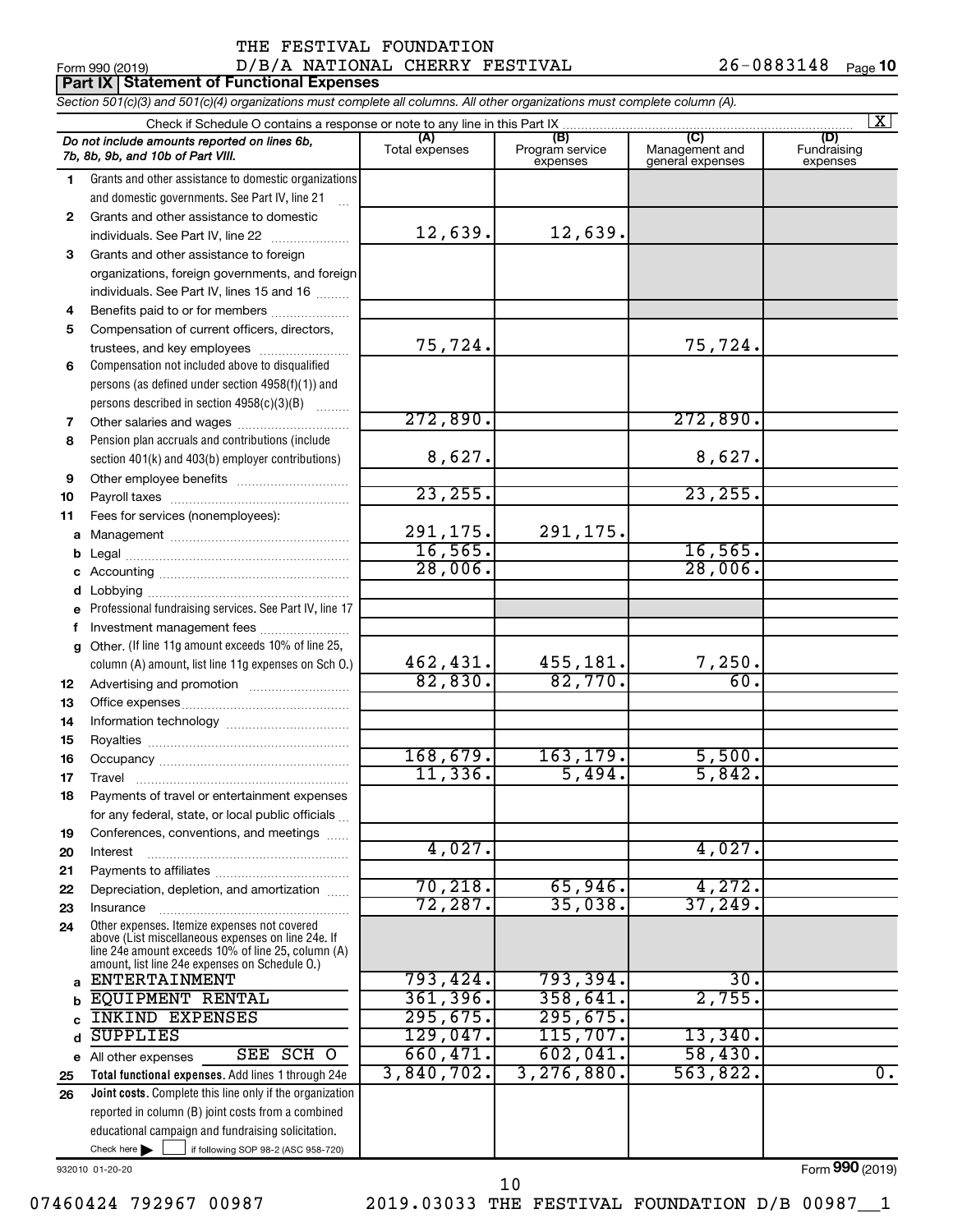**Part X** | **Balance Sheet** 

#### Form 990 (2019)  $D/B/A$  NATIONAL CHERRY FESTIVAL  $26-0883148$  Page THE FESTIVAL FOUNDATION

 $\perp$ Check if Schedule O contains a response or note to any line in this Part X **(A) (B)** Beginning of year | | End of year  $\overline{67, 461.}$  127,709. **1 1** Cash - non-interest-bearing ~~~~~~~~~~~~~~~~~~~~~~~~~  $500,043.$   $2$  610,440 **2 2** Savings and temporary cash investments ~~~~~~~~~~~~~~~~~~ **3 3** Pledges and grants receivable, net ~~~~~~~~~~~~~~~~~~~~~  $35,693.$  4 65,705. **4 4** Accounts receivable, net ~~~~~~~~~~~~~~~~~~~~~~~~~~ **5** Loans and other receivables from any current or former officer, director, trustee, key employee, creator or founder, substantial contributor, or 35% controlled entity or family member of any of these persons ~~~~~~~~~ **5 6** Loans and other receivables from other disqualified persons (as defined under section 4958(f)(1)), and persons described in section  $4958(c)(3)(B)$  ...... **6 7 7** Notes and loans receivable, net ~~~~~~~~~~~~~~~~~~~~~~~ **Assets**  $115,437.$   $8$  | 104,844. **8 8** Inventories for sale or use ~~~~~~~~~~~~~~~~~~~~~~~~~~  $6,265$ .  $9$  13,356. **9 9** Prepaid expenses and deferred charges ~~~~~~~~~~~~~~~~~~ **10 a** Land, buildings, and equipment: cost or other 345,937. basis. Complete Part VI of Schedule D  $\frac{1}{10}$  10a  $194,512.$  67,688.  $10c$  151,425. **10c b** Less: accumulated depreciation  $\ldots$  [10b **11 11** Investments - publicly traded securities ~~~~~~~~~~~~~~~~~~~ **12 12** Investments - other securities. See Part IV, line 11 ~~~~~~~~~~~~~~ **13 13** Investments - program-related. See Part IV, line 11 ~~~~~~~~~~~~~  $10,998.$   $14$  393,865. **14 14** Intangible assets ~~~~~~~~~~~~~~~~~~~~~~~~~~~~~~ Other assets. See Part IV, line 11 ~~~~~~~~~~~~~~~~~~~~~~  $50,100$ .  $15$  1,875. **15 15**  $853,685.$  16 1,469,219. **16 16 Total assets.**  Add lines 1 through 15 (must equal line 33)  $22,751.$   $\boxed{17}$  54,968. **17 17** Accounts payable and accrued expenses ~~~~~~~~~~~~~~~~~~ **18 18** Grants payable ~~~~~~~~~~~~~~~~~~~~~~~~~~~~~~~  $55,900$ .  $19$  53,891. **19 19** Deferred revenue ~~~~~~~~~~~~~~~~~~~~~~~~~~~~~~ **20 20** Tax-exempt bond liabilities ~~~~~~~~~~~~~~~~~~~~~~~~~ **21 21** Escrow or custodial account liability. Complete Part IV of Schedule D ........... **22** Loans and other payables to any current or former officer, director, **Liabilities** trustee, key employee, creator or founder, substantial contributor, or 35% **22** controlled entity or family member of any of these persons ~~~~~~~~~ **23** Secured mortgages and notes payable to unrelated third parties  $\ldots$ ................. **23** 384,027. **24** Unsecured notes and loans payable to unrelated third parties **24 25** Other liabilities (including federal income tax, payables to related third parties, and other liabilities not included on lines 17-24). Complete Part X of Schedule D ~~~~~~~~~~~~~~~~~~~~~~~~~~~~~~~ 50,273. 25 **25**  $128,924.$   $26$  537,552. **26 26 Total liabilities.**  Add lines 17 through 25 Organizations that follow FASB ASC 958, check here  $\blacktriangleright \boxed{\text{X}}$ Net Assets or Fund Balances **Net Assets or Fund Balances and complete lines 27, 28, 32, and 33.** 724,761. 931,667. **27 27** Net assets without donor restrictions ~~~~~~~~~~~~~~~~~~~~ **28 28** Net assets with donor restrictions ~~~~~~~~~~~~~~~~~~~~~~ **Organizations that do not follow FASB ASC 958, check here** | † **and complete lines 29 through 33. 29 29** Capital stock or trust principal, or current funds ~~~~~~~~~~~~~~~ **30 30** Paid-in or capital surplus, or land, building, or equipment fund ....................... **31 31** Retained earnings, endowment, accumulated income, or other funds ............ Total net assets or fund balances ~~~~~~~~~~~~~~~~~~~~~~ 724,761. 931,667. **32 32**  $853,685.$  33 | 1,469,219. **33** Total liabilities and net assets/fund balances **33**

Form (2019) **990**

932011 01-20-20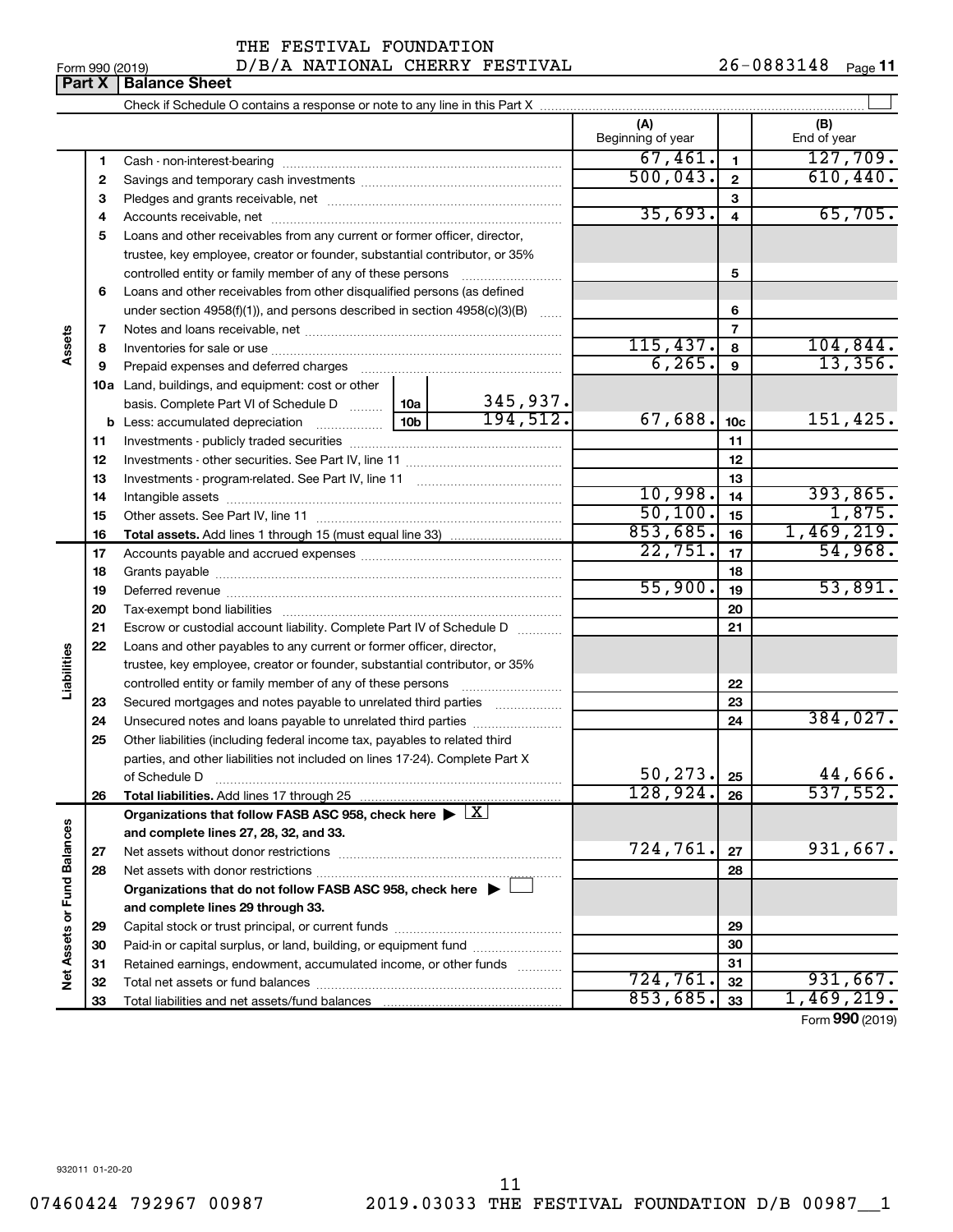| 26-0883148<br>D/B/A NATIONAL CHERRY FESTIVAL<br>Page <b>12</b><br>Form 990 (2019)<br>Part XI<br><b>Reconciliation of Net Assets</b><br>4,047,608.<br>$\mathbf 1$<br>1<br>3,840,702.<br>$\overline{2}$<br>$\mathbf{2}$<br>206,906.<br>3<br>3<br>724,761.<br>$\overline{\mathbf{4}}$<br>4<br>5<br>Net unrealized gains (losses) on investments [111] www.martime.community.community.community.community.communi<br>5<br>6<br>6<br>$\overline{7}$<br>7<br>Investment expenses www.communication.com/www.communication.com/www.communication.com/www.com<br>8<br>8<br>$\overline{0}$ .<br>Other changes in net assets or fund balances (explain on Schedule O)<br>9<br>9<br>Net assets or fund balances at end of year. Combine lines 3 through 9 (must equal Part X, line 32,<br>10<br>931,667.<br>10<br>Part XII Financial Statements and Reporting<br>$\overline{\mathbf{x}}$<br>No<br>Yes<br>$\boxed{\text{X}}$ Accrual<br>Accounting method used to prepare the Form 990: $\Box$ Cash<br>Other<br>1<br>If the organization changed its method of accounting from a prior year or checked "Other," explain in Schedule O.<br>х<br>2a<br>If "Yes," check a box below to indicate whether the financial statements for the year were compiled or reviewed on a<br>separate basis, consolidated basis, or both:<br>$\lfloor x \rfloor$ Consolidated basis<br>$\perp$ Both consolidated and separate basis<br>Separate basis<br>X<br>2 <sub>b</sub><br>If "Yes," check a box below to indicate whether the financial statements for the year were audited on a separate basis,<br>consolidated basis, or both:<br>Consolidated basis<br>Separate basis<br>Both consolidated and separate basis<br>c If "Yes" to line 2a or 2b, does the organization have a committee that assumes responsibility for oversight of the audit,<br>x<br>2c<br>If the organization changed either its oversight process or selection process during the tax year, explain on Schedule O.<br>3a As a result of a federal award, was the organization required to undergo an audit or audits as set forth in the Single Audit<br>x<br>За<br><b>b</b> If "Yes," did the organization undergo the required audit or audits? If the organization did not undergo the required audit<br>3b | THE FESTIVAL FOUNDATION |  |  |
|----------------------------------------------------------------------------------------------------------------------------------------------------------------------------------------------------------------------------------------------------------------------------------------------------------------------------------------------------------------------------------------------------------------------------------------------------------------------------------------------------------------------------------------------------------------------------------------------------------------------------------------------------------------------------------------------------------------------------------------------------------------------------------------------------------------------------------------------------------------------------------------------------------------------------------------------------------------------------------------------------------------------------------------------------------------------------------------------------------------------------------------------------------------------------------------------------------------------------------------------------------------------------------------------------------------------------------------------------------------------------------------------------------------------------------------------------------------------------------------------------------------------------------------------------------------------------------------------------------------------------------------------------------------------------------------------------------------------------------------------------------------------------------------------------------------------------------------------------------------------------------------------------------------------------------------------------------------------------------------------------------------------------------------------------------------------------------------------------------------------------------------------------------------------------------------------------------------------------------------------------------------|-------------------------|--|--|
|                                                                                                                                                                                                                                                                                                                                                                                                                                                                                                                                                                                                                                                                                                                                                                                                                                                                                                                                                                                                                                                                                                                                                                                                                                                                                                                                                                                                                                                                                                                                                                                                                                                                                                                                                                                                                                                                                                                                                                                                                                                                                                                                                                                                                                                                |                         |  |  |
|                                                                                                                                                                                                                                                                                                                                                                                                                                                                                                                                                                                                                                                                                                                                                                                                                                                                                                                                                                                                                                                                                                                                                                                                                                                                                                                                                                                                                                                                                                                                                                                                                                                                                                                                                                                                                                                                                                                                                                                                                                                                                                                                                                                                                                                                |                         |  |  |
|                                                                                                                                                                                                                                                                                                                                                                                                                                                                                                                                                                                                                                                                                                                                                                                                                                                                                                                                                                                                                                                                                                                                                                                                                                                                                                                                                                                                                                                                                                                                                                                                                                                                                                                                                                                                                                                                                                                                                                                                                                                                                                                                                                                                                                                                |                         |  |  |
|                                                                                                                                                                                                                                                                                                                                                                                                                                                                                                                                                                                                                                                                                                                                                                                                                                                                                                                                                                                                                                                                                                                                                                                                                                                                                                                                                                                                                                                                                                                                                                                                                                                                                                                                                                                                                                                                                                                                                                                                                                                                                                                                                                                                                                                                |                         |  |  |
|                                                                                                                                                                                                                                                                                                                                                                                                                                                                                                                                                                                                                                                                                                                                                                                                                                                                                                                                                                                                                                                                                                                                                                                                                                                                                                                                                                                                                                                                                                                                                                                                                                                                                                                                                                                                                                                                                                                                                                                                                                                                                                                                                                                                                                                                |                         |  |  |
|                                                                                                                                                                                                                                                                                                                                                                                                                                                                                                                                                                                                                                                                                                                                                                                                                                                                                                                                                                                                                                                                                                                                                                                                                                                                                                                                                                                                                                                                                                                                                                                                                                                                                                                                                                                                                                                                                                                                                                                                                                                                                                                                                                                                                                                                |                         |  |  |
|                                                                                                                                                                                                                                                                                                                                                                                                                                                                                                                                                                                                                                                                                                                                                                                                                                                                                                                                                                                                                                                                                                                                                                                                                                                                                                                                                                                                                                                                                                                                                                                                                                                                                                                                                                                                                                                                                                                                                                                                                                                                                                                                                                                                                                                                |                         |  |  |
|                                                                                                                                                                                                                                                                                                                                                                                                                                                                                                                                                                                                                                                                                                                                                                                                                                                                                                                                                                                                                                                                                                                                                                                                                                                                                                                                                                                                                                                                                                                                                                                                                                                                                                                                                                                                                                                                                                                                                                                                                                                                                                                                                                                                                                                                |                         |  |  |
|                                                                                                                                                                                                                                                                                                                                                                                                                                                                                                                                                                                                                                                                                                                                                                                                                                                                                                                                                                                                                                                                                                                                                                                                                                                                                                                                                                                                                                                                                                                                                                                                                                                                                                                                                                                                                                                                                                                                                                                                                                                                                                                                                                                                                                                                |                         |  |  |
|                                                                                                                                                                                                                                                                                                                                                                                                                                                                                                                                                                                                                                                                                                                                                                                                                                                                                                                                                                                                                                                                                                                                                                                                                                                                                                                                                                                                                                                                                                                                                                                                                                                                                                                                                                                                                                                                                                                                                                                                                                                                                                                                                                                                                                                                |                         |  |  |
|                                                                                                                                                                                                                                                                                                                                                                                                                                                                                                                                                                                                                                                                                                                                                                                                                                                                                                                                                                                                                                                                                                                                                                                                                                                                                                                                                                                                                                                                                                                                                                                                                                                                                                                                                                                                                                                                                                                                                                                                                                                                                                                                                                                                                                                                |                         |  |  |
|                                                                                                                                                                                                                                                                                                                                                                                                                                                                                                                                                                                                                                                                                                                                                                                                                                                                                                                                                                                                                                                                                                                                                                                                                                                                                                                                                                                                                                                                                                                                                                                                                                                                                                                                                                                                                                                                                                                                                                                                                                                                                                                                                                                                                                                                |                         |  |  |
|                                                                                                                                                                                                                                                                                                                                                                                                                                                                                                                                                                                                                                                                                                                                                                                                                                                                                                                                                                                                                                                                                                                                                                                                                                                                                                                                                                                                                                                                                                                                                                                                                                                                                                                                                                                                                                                                                                                                                                                                                                                                                                                                                                                                                                                                |                         |  |  |
|                                                                                                                                                                                                                                                                                                                                                                                                                                                                                                                                                                                                                                                                                                                                                                                                                                                                                                                                                                                                                                                                                                                                                                                                                                                                                                                                                                                                                                                                                                                                                                                                                                                                                                                                                                                                                                                                                                                                                                                                                                                                                                                                                                                                                                                                |                         |  |  |
|                                                                                                                                                                                                                                                                                                                                                                                                                                                                                                                                                                                                                                                                                                                                                                                                                                                                                                                                                                                                                                                                                                                                                                                                                                                                                                                                                                                                                                                                                                                                                                                                                                                                                                                                                                                                                                                                                                                                                                                                                                                                                                                                                                                                                                                                |                         |  |  |
|                                                                                                                                                                                                                                                                                                                                                                                                                                                                                                                                                                                                                                                                                                                                                                                                                                                                                                                                                                                                                                                                                                                                                                                                                                                                                                                                                                                                                                                                                                                                                                                                                                                                                                                                                                                                                                                                                                                                                                                                                                                                                                                                                                                                                                                                |                         |  |  |
|                                                                                                                                                                                                                                                                                                                                                                                                                                                                                                                                                                                                                                                                                                                                                                                                                                                                                                                                                                                                                                                                                                                                                                                                                                                                                                                                                                                                                                                                                                                                                                                                                                                                                                                                                                                                                                                                                                                                                                                                                                                                                                                                                                                                                                                                |                         |  |  |
|                                                                                                                                                                                                                                                                                                                                                                                                                                                                                                                                                                                                                                                                                                                                                                                                                                                                                                                                                                                                                                                                                                                                                                                                                                                                                                                                                                                                                                                                                                                                                                                                                                                                                                                                                                                                                                                                                                                                                                                                                                                                                                                                                                                                                                                                |                         |  |  |
|                                                                                                                                                                                                                                                                                                                                                                                                                                                                                                                                                                                                                                                                                                                                                                                                                                                                                                                                                                                                                                                                                                                                                                                                                                                                                                                                                                                                                                                                                                                                                                                                                                                                                                                                                                                                                                                                                                                                                                                                                                                                                                                                                                                                                                                                |                         |  |  |
|                                                                                                                                                                                                                                                                                                                                                                                                                                                                                                                                                                                                                                                                                                                                                                                                                                                                                                                                                                                                                                                                                                                                                                                                                                                                                                                                                                                                                                                                                                                                                                                                                                                                                                                                                                                                                                                                                                                                                                                                                                                                                                                                                                                                                                                                |                         |  |  |
|                                                                                                                                                                                                                                                                                                                                                                                                                                                                                                                                                                                                                                                                                                                                                                                                                                                                                                                                                                                                                                                                                                                                                                                                                                                                                                                                                                                                                                                                                                                                                                                                                                                                                                                                                                                                                                                                                                                                                                                                                                                                                                                                                                                                                                                                |                         |  |  |
|                                                                                                                                                                                                                                                                                                                                                                                                                                                                                                                                                                                                                                                                                                                                                                                                                                                                                                                                                                                                                                                                                                                                                                                                                                                                                                                                                                                                                                                                                                                                                                                                                                                                                                                                                                                                                                                                                                                                                                                                                                                                                                                                                                                                                                                                |                         |  |  |
|                                                                                                                                                                                                                                                                                                                                                                                                                                                                                                                                                                                                                                                                                                                                                                                                                                                                                                                                                                                                                                                                                                                                                                                                                                                                                                                                                                                                                                                                                                                                                                                                                                                                                                                                                                                                                                                                                                                                                                                                                                                                                                                                                                                                                                                                |                         |  |  |
|                                                                                                                                                                                                                                                                                                                                                                                                                                                                                                                                                                                                                                                                                                                                                                                                                                                                                                                                                                                                                                                                                                                                                                                                                                                                                                                                                                                                                                                                                                                                                                                                                                                                                                                                                                                                                                                                                                                                                                                                                                                                                                                                                                                                                                                                |                         |  |  |
|                                                                                                                                                                                                                                                                                                                                                                                                                                                                                                                                                                                                                                                                                                                                                                                                                                                                                                                                                                                                                                                                                                                                                                                                                                                                                                                                                                                                                                                                                                                                                                                                                                                                                                                                                                                                                                                                                                                                                                                                                                                                                                                                                                                                                                                                |                         |  |  |
|                                                                                                                                                                                                                                                                                                                                                                                                                                                                                                                                                                                                                                                                                                                                                                                                                                                                                                                                                                                                                                                                                                                                                                                                                                                                                                                                                                                                                                                                                                                                                                                                                                                                                                                                                                                                                                                                                                                                                                                                                                                                                                                                                                                                                                                                |                         |  |  |
|                                                                                                                                                                                                                                                                                                                                                                                                                                                                                                                                                                                                                                                                                                                                                                                                                                                                                                                                                                                                                                                                                                                                                                                                                                                                                                                                                                                                                                                                                                                                                                                                                                                                                                                                                                                                                                                                                                                                                                                                                                                                                                                                                                                                                                                                |                         |  |  |
|                                                                                                                                                                                                                                                                                                                                                                                                                                                                                                                                                                                                                                                                                                                                                                                                                                                                                                                                                                                                                                                                                                                                                                                                                                                                                                                                                                                                                                                                                                                                                                                                                                                                                                                                                                                                                                                                                                                                                                                                                                                                                                                                                                                                                                                                |                         |  |  |
|                                                                                                                                                                                                                                                                                                                                                                                                                                                                                                                                                                                                                                                                                                                                                                                                                                                                                                                                                                                                                                                                                                                                                                                                                                                                                                                                                                                                                                                                                                                                                                                                                                                                                                                                                                                                                                                                                                                                                                                                                                                                                                                                                                                                                                                                |                         |  |  |
|                                                                                                                                                                                                                                                                                                                                                                                                                                                                                                                                                                                                                                                                                                                                                                                                                                                                                                                                                                                                                                                                                                                                                                                                                                                                                                                                                                                                                                                                                                                                                                                                                                                                                                                                                                                                                                                                                                                                                                                                                                                                                                                                                                                                                                                                |                         |  |  |
|                                                                                                                                                                                                                                                                                                                                                                                                                                                                                                                                                                                                                                                                                                                                                                                                                                                                                                                                                                                                                                                                                                                                                                                                                                                                                                                                                                                                                                                                                                                                                                                                                                                                                                                                                                                                                                                                                                                                                                                                                                                                                                                                                                                                                                                                |                         |  |  |
|                                                                                                                                                                                                                                                                                                                                                                                                                                                                                                                                                                                                                                                                                                                                                                                                                                                                                                                                                                                                                                                                                                                                                                                                                                                                                                                                                                                                                                                                                                                                                                                                                                                                                                                                                                                                                                                                                                                                                                                                                                                                                                                                                                                                                                                                |                         |  |  |
|                                                                                                                                                                                                                                                                                                                                                                                                                                                                                                                                                                                                                                                                                                                                                                                                                                                                                                                                                                                                                                                                                                                                                                                                                                                                                                                                                                                                                                                                                                                                                                                                                                                                                                                                                                                                                                                                                                                                                                                                                                                                                                                                                                                                                                                                |                         |  |  |
|                                                                                                                                                                                                                                                                                                                                                                                                                                                                                                                                                                                                                                                                                                                                                                                                                                                                                                                                                                                                                                                                                                                                                                                                                                                                                                                                                                                                                                                                                                                                                                                                                                                                                                                                                                                                                                                                                                                                                                                                                                                                                                                                                                                                                                                                |                         |  |  |
| $000 \text{ hours}$                                                                                                                                                                                                                                                                                                                                                                                                                                                                                                                                                                                                                                                                                                                                                                                                                                                                                                                                                                                                                                                                                                                                                                                                                                                                                                                                                                                                                                                                                                                                                                                                                                                                                                                                                                                                                                                                                                                                                                                                                                                                                                                                                                                                                                            |                         |  |  |

Form (2019) **990**

932012 01-20-20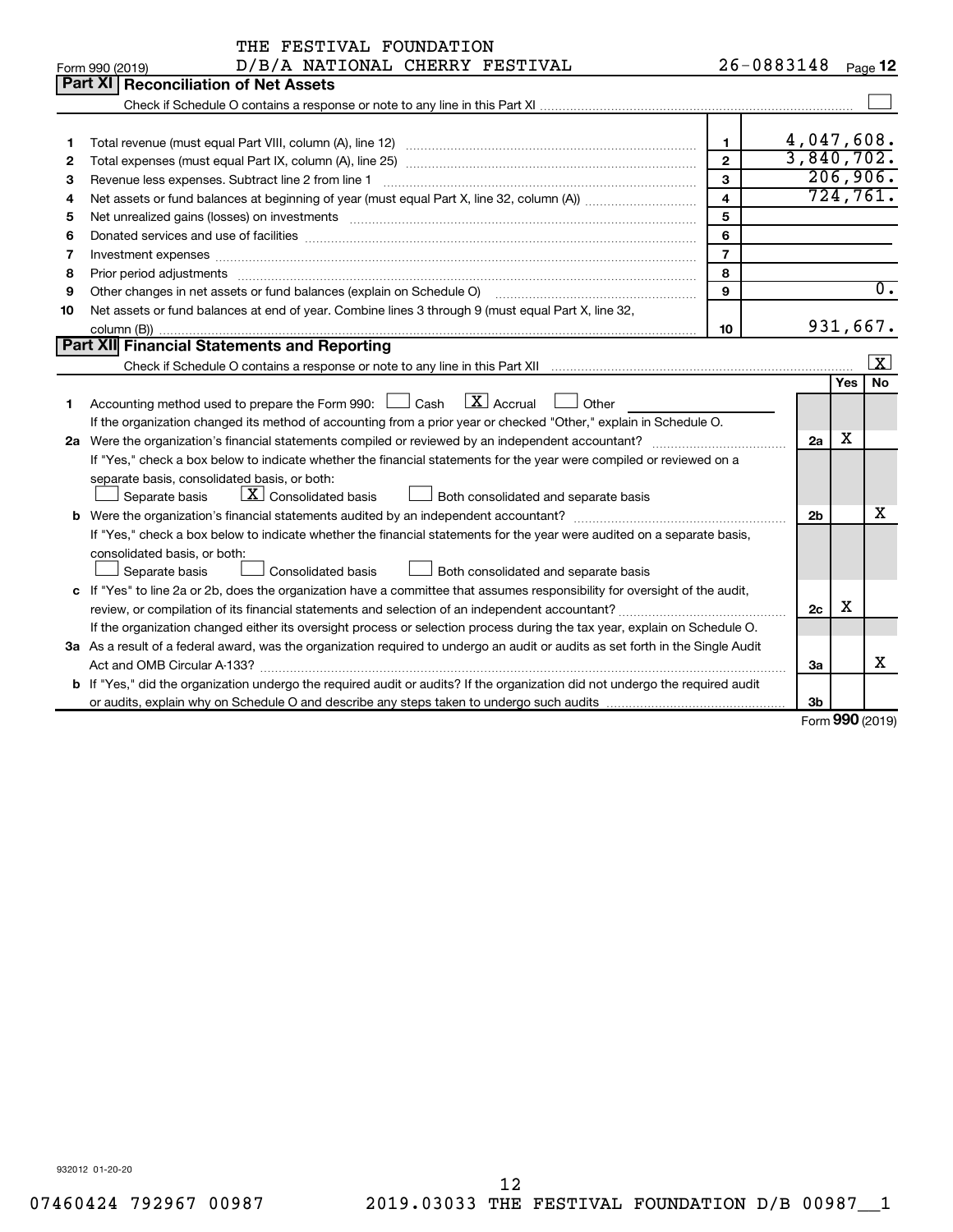| <b>SCHEDULE A</b>                                                                                         |                                                               |                                                                                                                                                                                                                                                                |     |                                                                |                            | OMB No. 1545-0047                     |
|-----------------------------------------------------------------------------------------------------------|---------------------------------------------------------------|----------------------------------------------------------------------------------------------------------------------------------------------------------------------------------------------------------------------------------------------------------------|-----|----------------------------------------------------------------|----------------------------|---------------------------------------|
| (Form 990 or 990-EZ)                                                                                      |                                                               | <b>Public Charity Status and Public Support</b>                                                                                                                                                                                                                |     |                                                                |                            |                                       |
|                                                                                                           |                                                               | Complete if the organization is a section 501(c)(3) organization or a section<br>4947(a)(1) nonexempt charitable trust.                                                                                                                                        |     |                                                                |                            |                                       |
| Department of the Treasury                                                                                |                                                               | Attach to Form 990 or Form 990-EZ.                                                                                                                                                                                                                             |     |                                                                |                            | <b>Open to Public</b>                 |
| <b>Internal Revenue Service</b>                                                                           |                                                               | Go to www.irs.gov/Form990 for instructions and the latest information.                                                                                                                                                                                         |     |                                                                |                            | Inspection                            |
| Name of the organization                                                                                  | THE FESTIVAL FOUNDATION                                       |                                                                                                                                                                                                                                                                |     |                                                                |                            | <b>Employer identification number</b> |
|                                                                                                           |                                                               | D/B/A NATIONAL CHERRY FESTIVAL                                                                                                                                                                                                                                 |     |                                                                |                            | 26-0883148                            |
| Part I                                                                                                    |                                                               | Reason for Public Charity Status (All organizations must complete this part.) See instructions.                                                                                                                                                                |     |                                                                |                            |                                       |
| The organization is not a private foundation because it is: (For lines 1 through 12, check only one box.) |                                                               |                                                                                                                                                                                                                                                                |     |                                                                |                            |                                       |
| 1                                                                                                         |                                                               | A church, convention of churches, or association of churches described in section 170(b)(1)(A)(i).                                                                                                                                                             |     |                                                                |                            |                                       |
| 2                                                                                                         |                                                               | A school described in section 170(b)(1)(A)(ii). (Attach Schedule E (Form 990 or 990-EZ).)                                                                                                                                                                      |     |                                                                |                            |                                       |
| 3                                                                                                         |                                                               | A hospital or a cooperative hospital service organization described in section 170(b)(1)(A)(iii).                                                                                                                                                              |     |                                                                |                            |                                       |
| 4                                                                                                         |                                                               | A medical research organization operated in conjunction with a hospital described in section 170(b)(1)(A)(iii). Enter the hospital's name,                                                                                                                     |     |                                                                |                            |                                       |
| city, and state:                                                                                          |                                                               |                                                                                                                                                                                                                                                                |     |                                                                |                            |                                       |
| 5                                                                                                         |                                                               | An organization operated for the benefit of a college or university owned or operated by a governmental unit described in                                                                                                                                      |     |                                                                |                            |                                       |
|                                                                                                           | section 170(b)(1)(A)(iv). (Complete Part II.)                 |                                                                                                                                                                                                                                                                |     |                                                                |                            |                                       |
| 6                                                                                                         |                                                               | A federal, state, or local government or governmental unit described in section 170(b)(1)(A)(v).                                                                                                                                                               |     |                                                                |                            |                                       |
| 7                                                                                                         |                                                               | An organization that normally receives a substantial part of its support from a governmental unit or from the general public described in                                                                                                                      |     |                                                                |                            |                                       |
|                                                                                                           | section 170(b)(1)(A)(vi). (Complete Part II.)                 |                                                                                                                                                                                                                                                                |     |                                                                |                            |                                       |
| 8                                                                                                         |                                                               | A community trust described in section 170(b)(1)(A)(vi). (Complete Part II.)                                                                                                                                                                                   |     |                                                                |                            |                                       |
| 9                                                                                                         |                                                               | An agricultural research organization described in section 170(b)(1)(A)(ix) operated in conjunction with a land-grant college                                                                                                                                  |     |                                                                |                            |                                       |
|                                                                                                           |                                                               | or university or a non-land-grant college of agriculture (see instructions). Enter the name, city, and state of the college or                                                                                                                                 |     |                                                                |                            |                                       |
| university:<br>$\boxed{\text{X}}$                                                                         |                                                               |                                                                                                                                                                                                                                                                |     |                                                                |                            |                                       |
| 10                                                                                                        |                                                               | An organization that normally receives: (1) more than 33 1/3% of its support from contributions, membership fees, and gross receipts from                                                                                                                      |     |                                                                |                            |                                       |
|                                                                                                           |                                                               | activities related to its exempt functions - subject to certain exceptions, and (2) no more than 33 1/3% of its support from gross investment                                                                                                                  |     |                                                                |                            |                                       |
|                                                                                                           |                                                               | income and unrelated business taxable income (less section 511 tax) from businesses acquired by the organization after June 30, 1975.                                                                                                                          |     |                                                                |                            |                                       |
| 11                                                                                                        | See section 509(a)(2). (Complete Part III.)                   |                                                                                                                                                                                                                                                                |     |                                                                |                            |                                       |
| 12                                                                                                        |                                                               | An organization organized and operated exclusively to test for public safety. See section 509(a)(4).                                                                                                                                                           |     |                                                                |                            |                                       |
|                                                                                                           |                                                               | An organization organized and operated exclusively for the benefit of, to perform the functions of, or to carry out the purposes of one or                                                                                                                     |     |                                                                |                            |                                       |
|                                                                                                           |                                                               | more publicly supported organizations described in section 509(a)(1) or section 509(a)(2). See section 509(a)(3). Check the box in                                                                                                                             |     |                                                                |                            |                                       |
|                                                                                                           |                                                               | lines 12a through 12d that describes the type of supporting organization and complete lines 12e, 12f, and 12g.                                                                                                                                                 |     |                                                                |                            |                                       |
| а                                                                                                         |                                                               | Type I. A supporting organization operated, supervised, or controlled by its supported organization(s), typically by giving<br>the supported organization(s) the power to regularly appoint or elect a majority of the directors or trustees of the supporting |     |                                                                |                            |                                       |
|                                                                                                           | organization. You must complete Part IV, Sections A and B.    |                                                                                                                                                                                                                                                                |     |                                                                |                            |                                       |
| b                                                                                                         |                                                               | Type II. A supporting organization supervised or controlled in connection with its supported organization(s), by having                                                                                                                                        |     |                                                                |                            |                                       |
|                                                                                                           |                                                               | control or management of the supporting organization vested in the same persons that control or manage the supported                                                                                                                                           |     |                                                                |                            |                                       |
|                                                                                                           | organization(s). You must complete Part IV, Sections A and C. |                                                                                                                                                                                                                                                                |     |                                                                |                            |                                       |
| с                                                                                                         |                                                               | Type III functionally integrated. A supporting organization operated in connection with, and functionally integrated with,                                                                                                                                     |     |                                                                |                            |                                       |
|                                                                                                           |                                                               | its supported organization(s) (see instructions). You must complete Part IV, Sections A, D, and E.                                                                                                                                                             |     |                                                                |                            |                                       |
| d                                                                                                         |                                                               | Type III non-functionally integrated. A supporting organization operated in connection with its supported organization(s)                                                                                                                                      |     |                                                                |                            |                                       |
|                                                                                                           |                                                               | that is not functionally integrated. The organization generally must satisfy a distribution requirement and an attentiveness                                                                                                                                   |     |                                                                |                            |                                       |
|                                                                                                           |                                                               | requirement (see instructions). You must complete Part IV, Sections A and D, and Part V.                                                                                                                                                                       |     |                                                                |                            |                                       |
| е                                                                                                         |                                                               | Check this box if the organization received a written determination from the IRS that it is a Type I, Type II, Type III                                                                                                                                        |     |                                                                |                            |                                       |
|                                                                                                           |                                                               | functionally integrated, or Type III non-functionally integrated supporting organization.                                                                                                                                                                      |     |                                                                |                            |                                       |
| f Enter the number of supported organizations                                                             |                                                               |                                                                                                                                                                                                                                                                |     |                                                                |                            |                                       |
| g Provide the following information about the supported organization(s).                                  |                                                               |                                                                                                                                                                                                                                                                |     |                                                                |                            |                                       |
| (i) Name of supported                                                                                     | (ii) EIN                                                      | (iii) Type of organization                                                                                                                                                                                                                                     |     | (iv) Is the organization listed<br>in your governing document? | (v) Amount of monetary     | (vi) Amount of other                  |
| organization                                                                                              |                                                               | (described on lines 1-10<br>above (see instructions))                                                                                                                                                                                                          | Yes | No                                                             | support (see instructions) | support (see instructions)            |
|                                                                                                           |                                                               |                                                                                                                                                                                                                                                                |     |                                                                |                            |                                       |
|                                                                                                           |                                                               |                                                                                                                                                                                                                                                                |     |                                                                |                            |                                       |
|                                                                                                           |                                                               |                                                                                                                                                                                                                                                                |     |                                                                |                            |                                       |
|                                                                                                           |                                                               |                                                                                                                                                                                                                                                                |     |                                                                |                            |                                       |
|                                                                                                           |                                                               |                                                                                                                                                                                                                                                                |     |                                                                |                            |                                       |
|                                                                                                           |                                                               |                                                                                                                                                                                                                                                                |     |                                                                |                            |                                       |
|                                                                                                           |                                                               |                                                                                                                                                                                                                                                                |     |                                                                |                            |                                       |
|                                                                                                           |                                                               |                                                                                                                                                                                                                                                                |     |                                                                |                            |                                       |
|                                                                                                           |                                                               |                                                                                                                                                                                                                                                                |     |                                                                |                            |                                       |
|                                                                                                           |                                                               |                                                                                                                                                                                                                                                                |     |                                                                |                            |                                       |
| Total                                                                                                     |                                                               |                                                                                                                                                                                                                                                                |     |                                                                |                            |                                       |
| LHA For Paperwork Reduction Act Notice, see the Instructions for Form 990 or 990-EZ. 932021 09-25-19      |                                                               | 12                                                                                                                                                                                                                                                             |     |                                                                |                            | Schedule A (Form 990 or 990-EZ) 2019  |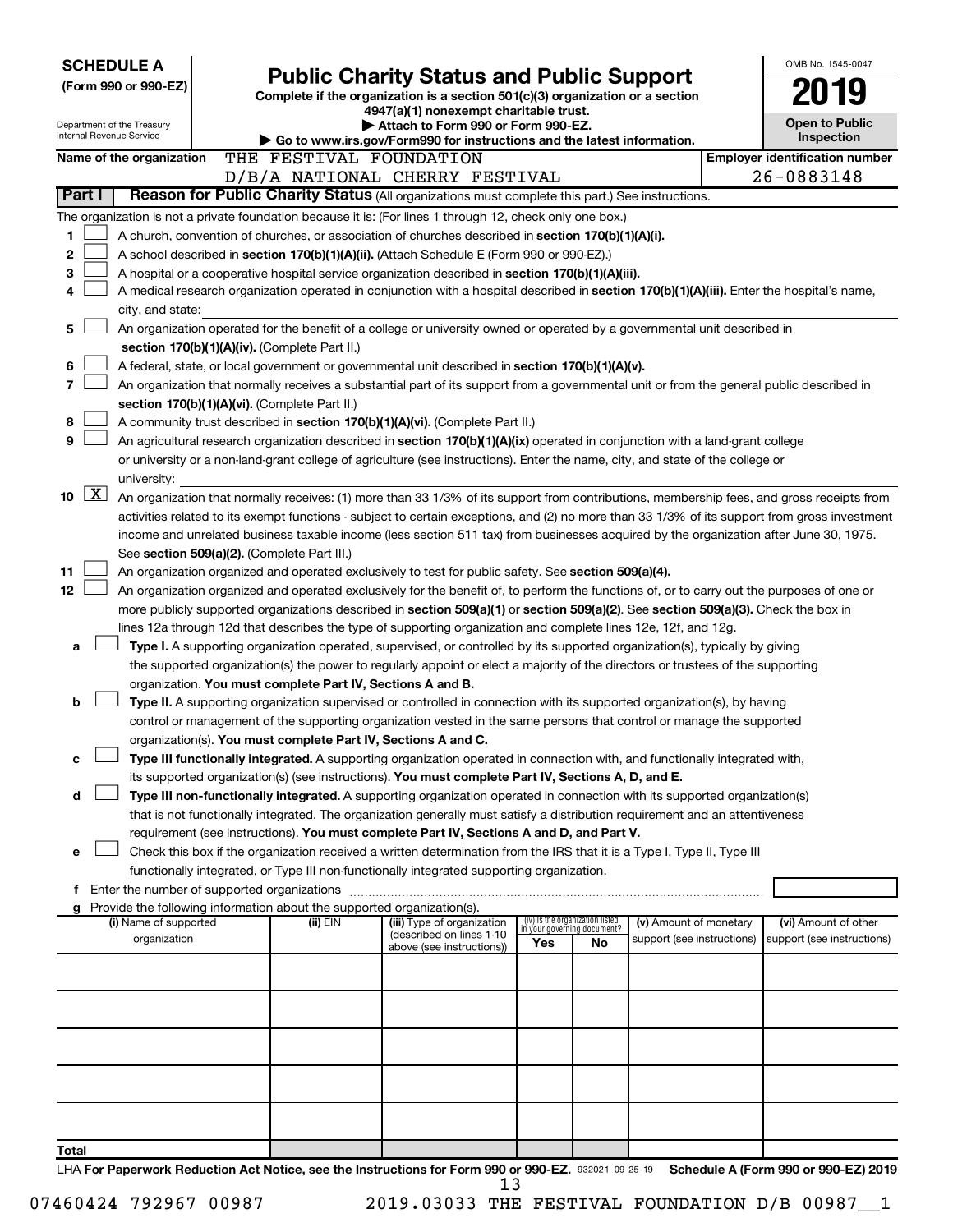|  | Schedule A (Form 990 or 990-EZ) 2019 D/B/A NATIONAL CHERRY FESTIVAL |  |  | $26 - 0883148$ Page 2                                                                                         |  |
|--|---------------------------------------------------------------------|--|--|---------------------------------------------------------------------------------------------------------------|--|
|  |                                                                     |  |  | <b>Part II</b> Support Schedule for Organizations Described in Sections 170(b)(1)(A)(iv) and 170(b)(1)(A)(vi) |  |

(Complete only if you checked the box on line 5, 7, or 8 of Part I or if the organization failed to qualify under Part III. If the organization fails to qualify under the tests listed below, please complete Part III.)

|     | <b>Section A. Public Support</b>                                                                                                                                                                                               |          |          |            |            |          |                                      |
|-----|--------------------------------------------------------------------------------------------------------------------------------------------------------------------------------------------------------------------------------|----------|----------|------------|------------|----------|--------------------------------------|
|     | Calendar year (or fiscal year beginning in)                                                                                                                                                                                    | (a) 2015 | (b) 2016 | $(c)$ 2017 | $(d)$ 2018 | (e) 2019 | (f) Total                            |
|     | 1 Gifts, grants, contributions, and                                                                                                                                                                                            |          |          |            |            |          |                                      |
|     | membership fees received. (Do not                                                                                                                                                                                              |          |          |            |            |          |                                      |
|     | include any "unusual grants.")                                                                                                                                                                                                 |          |          |            |            |          |                                      |
|     | 2 Tax revenues levied for the organ-                                                                                                                                                                                           |          |          |            |            |          |                                      |
|     | ization's benefit and either paid to                                                                                                                                                                                           |          |          |            |            |          |                                      |
|     | or expended on its behalf                                                                                                                                                                                                      |          |          |            |            |          |                                      |
|     | 3 The value of services or facilities                                                                                                                                                                                          |          |          |            |            |          |                                      |
|     | furnished by a governmental unit to                                                                                                                                                                                            |          |          |            |            |          |                                      |
|     | the organization without charge                                                                                                                                                                                                |          |          |            |            |          |                                      |
|     | Total. Add lines 1 through 3                                                                                                                                                                                                   |          |          |            |            |          |                                      |
| 5   | The portion of total contributions                                                                                                                                                                                             |          |          |            |            |          |                                      |
|     | by each person (other than a                                                                                                                                                                                                   |          |          |            |            |          |                                      |
|     | governmental unit or publicly                                                                                                                                                                                                  |          |          |            |            |          |                                      |
|     | supported organization) included                                                                                                                                                                                               |          |          |            |            |          |                                      |
|     | on line 1 that exceeds 2% of the                                                                                                                                                                                               |          |          |            |            |          |                                      |
|     | amount shown on line 11,                                                                                                                                                                                                       |          |          |            |            |          |                                      |
|     | column (f)                                                                                                                                                                                                                     |          |          |            |            |          |                                      |
|     | 6 Public support. Subtract line 5 from line 4.                                                                                                                                                                                 |          |          |            |            |          |                                      |
|     | <b>Section B. Total Support</b>                                                                                                                                                                                                |          |          |            |            |          |                                      |
|     | Calendar year (or fiscal year beginning in)                                                                                                                                                                                    | (a) 2015 | (b) 2016 | $(c)$ 2017 | $(d)$ 2018 | (e) 2019 | (f) Total                            |
|     | 7 Amounts from line 4                                                                                                                                                                                                          |          |          |            |            |          |                                      |
| 8   | Gross income from interest.                                                                                                                                                                                                    |          |          |            |            |          |                                      |
|     | dividends, payments received on                                                                                                                                                                                                |          |          |            |            |          |                                      |
|     | securities loans, rents, royalties,                                                                                                                                                                                            |          |          |            |            |          |                                      |
|     | and income from similar sources                                                                                                                                                                                                |          |          |            |            |          |                                      |
| 9   | Net income from unrelated business                                                                                                                                                                                             |          |          |            |            |          |                                      |
|     | activities, whether or not the                                                                                                                                                                                                 |          |          |            |            |          |                                      |
|     | business is regularly carried on                                                                                                                                                                                               |          |          |            |            |          |                                      |
| 10  | Other income. Do not include gain                                                                                                                                                                                              |          |          |            |            |          |                                      |
|     | or loss from the sale of capital                                                                                                                                                                                               |          |          |            |            |          |                                      |
|     | assets (Explain in Part VI.)                                                                                                                                                                                                   |          |          |            |            |          |                                      |
| 11. | Total support. Add lines 7 through 10                                                                                                                                                                                          |          |          |            |            |          |                                      |
| 12  | Gross receipts from related activities, etc. (see instructions)                                                                                                                                                                |          |          |            |            | 12       |                                      |
| 13  | First five years. If the Form 990 is for the organization's first, second, third, fourth, or fifth tax year as a section 501(c)(3)                                                                                             |          |          |            |            |          |                                      |
|     | organization, check this box and stop here match and contain an according to the state of the state of the state of the state of the state of the state of the state of the state of the state of the state of the state of th |          |          |            |            |          |                                      |
|     | Section C. Computation of Public Support Percentage                                                                                                                                                                            |          |          |            |            |          |                                      |
|     |                                                                                                                                                                                                                                |          |          |            |            | 14       | %                                    |
| 15  |                                                                                                                                                                                                                                |          |          |            |            | 15       | %                                    |
|     | 16a 33 1/3% support test - 2019. If the organization did not check the box on line 13, and line 14 is 33 1/3% or more, check this box and                                                                                      |          |          |            |            |          |                                      |
|     | stop here. The organization qualifies as a publicly supported organization manufaction manufacture or the organization manufacture or the organization manufacture or the organization of the state of the state of the state  |          |          |            |            |          |                                      |
|     | <b>b 33 1/3% support test - 2018.</b> If the organization did not check a box on line 13 or 16a, and line 15 is 33 1/3% or more, check this box                                                                                |          |          |            |            |          |                                      |
|     | and stop here. The organization qualifies as a publicly supported organization manufaction and stop here. The organization                                                                                                     |          |          |            |            |          |                                      |
|     | 17a 10% -facts-and-circumstances test - 2019. If the organization did not check a box on line 13, 16a, or 16b, and line 14 is 10% or more,                                                                                     |          |          |            |            |          |                                      |
|     | and if the organization meets the "facts-and-circumstances" test, check this box and stop here. Explain in Part VI how the organization                                                                                        |          |          |            |            |          |                                      |
|     |                                                                                                                                                                                                                                |          |          |            |            |          |                                      |
|     | b 10% -facts-and-circumstances test - 2018. If the organization did not check a box on line 13, 16a, 16b, or 17a, and line 15 is 10% or                                                                                        |          |          |            |            |          |                                      |
|     | more, and if the organization meets the "facts-and-circumstances" test, check this box and stop here. Explain in Part VI how the                                                                                               |          |          |            |            |          |                                      |
|     | organization meets the "facts-and-circumstances" test. The organization qualifies as a publicly supported organization                                                                                                         |          |          |            |            |          |                                      |
|     | 18 Private foundation. If the organization did not check a box on line 13, 16a, 16b, 17a, or 17b, check this box and see instructions                                                                                          |          |          |            |            |          |                                      |
|     |                                                                                                                                                                                                                                |          |          |            |            |          | Schedule A (Form 990 or 990-EZ) 2019 |

932022 09-25-19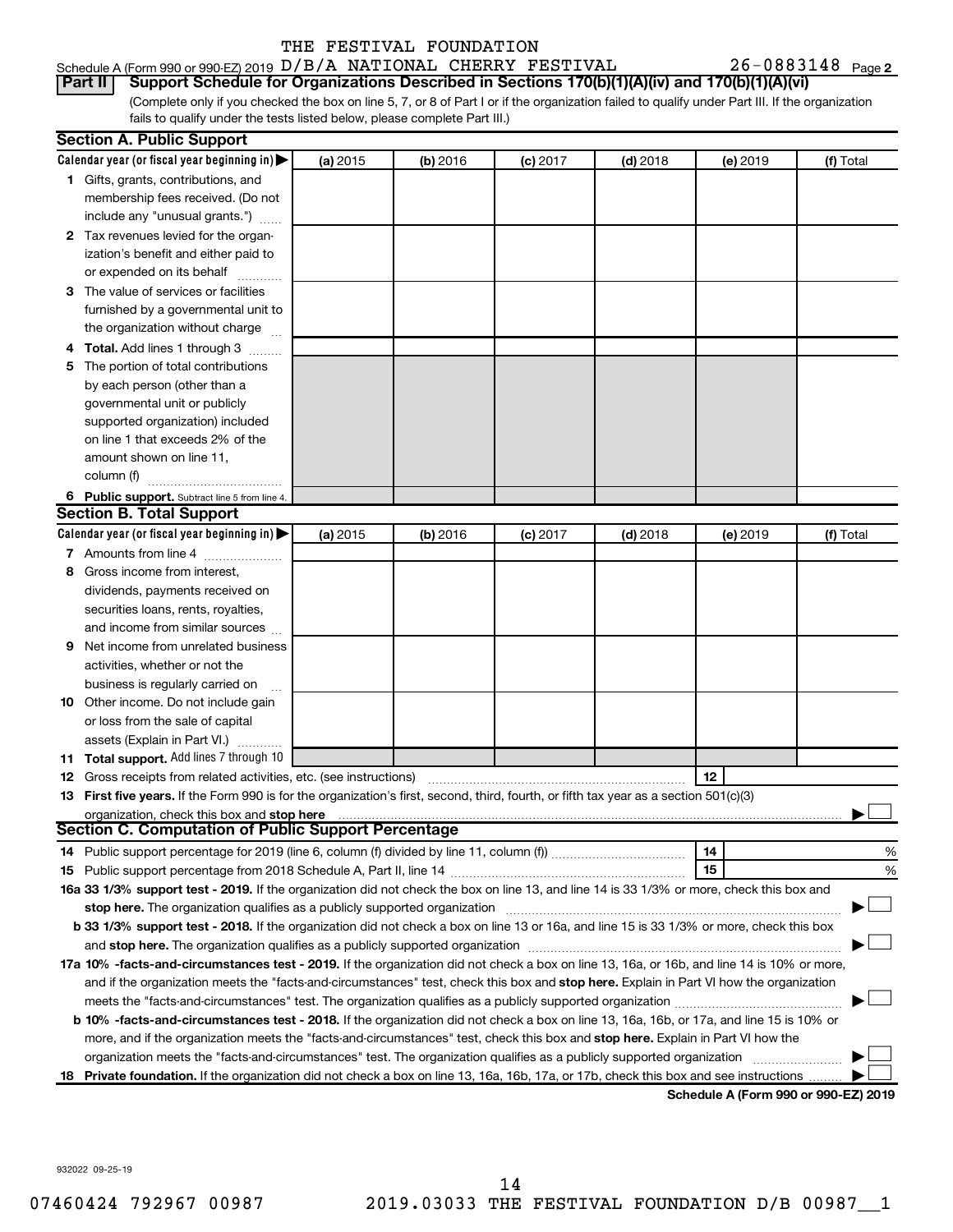#### Schedule A (Form 990 or 990-EZ) 2019  ${\rm D/B}/\rm A$  NATIONAL CHERRY FESTIVAL  $26$  -  $0883148$  Page **Part III Support Schedule for Organizations Described in Section 509(a)(2)**

26-0883148 Page 3

(Complete only if you checked the box on line 10 of Part I or if the organization failed to qualify under Part II. If the organization fails to qualify under the tests listed below, please complete Part II.)

| <b>Section A. Public Support</b>                                                                                                                                                                                                   |                    |            |                        |            |                                      |                                          |
|------------------------------------------------------------------------------------------------------------------------------------------------------------------------------------------------------------------------------------|--------------------|------------|------------------------|------------|--------------------------------------|------------------------------------------|
| Calendar year (or fiscal year beginning in)                                                                                                                                                                                        | (a) 2015           | (b) 2016   | $(c)$ 2017             | $(d)$ 2018 | (e) 2019                             | (f) Total                                |
| 1 Gifts, grants, contributions, and                                                                                                                                                                                                |                    |            |                        |            |                                      |                                          |
| membership fees received. (Do not                                                                                                                                                                                                  |                    |            |                        |            |                                      |                                          |
| include any "unusual grants.")                                                                                                                                                                                                     | 5,382.             | 8,693.     | 199,597.               | 340, 315.  | 317,683.                             | 871,670.                                 |
| 2 Gross receipts from admissions,<br>merchandise sold or services per-<br>formed, or facilities furnished in<br>any activity that is related to the<br>organization's tax-exempt purpose                                           |                    | 2,584,493. | 2,669,256.             | 3,080,663. | 4,206,612.                           | 12,541,024.                              |
| 3 Gross receipts from activities that                                                                                                                                                                                              |                    |            |                        |            |                                      |                                          |
| are not an unrelated trade or bus-                                                                                                                                                                                                 |                    |            |                        |            |                                      |                                          |
| iness under section 513                                                                                                                                                                                                            |                    |            |                        |            |                                      |                                          |
| 4 Tax revenues levied for the organ-                                                                                                                                                                                               |                    |            |                        |            |                                      |                                          |
| ization's benefit and either paid to                                                                                                                                                                                               |                    |            |                        |            |                                      |                                          |
| or expended on its behalf<br>.                                                                                                                                                                                                     |                    |            |                        |            |                                      |                                          |
| 5 The value of services or facilities                                                                                                                                                                                              |                    |            |                        |            |                                      |                                          |
| furnished by a governmental unit to                                                                                                                                                                                                |                    |            |                        |            |                                      |                                          |
| the organization without charge                                                                                                                                                                                                    |                    |            |                        |            |                                      |                                          |
| <b>6 Total.</b> Add lines 1 through 5                                                                                                                                                                                              | 5,382.             | 2,593,186. | 2,868,853              | 3,420,978  | 4,524,295.                           | 13, 412, 694.                            |
| 7a Amounts included on lines 1, 2, and                                                                                                                                                                                             |                    |            |                        |            |                                      |                                          |
| 3 received from disqualified persons                                                                                                                                                                                               |                    |            |                        |            |                                      | 0.                                       |
| <b>b</b> Amounts included on lines 2 and 3 received<br>from other than disqualified persons that<br>exceed the greater of \$5,000 or 1% of the                                                                                     |                    |            |                        |            |                                      |                                          |
| amount on line 13 for the year                                                                                                                                                                                                     |                    |            |                        |            |                                      | 0.                                       |
| c Add lines 7a and 7b                                                                                                                                                                                                              |                    |            |                        |            |                                      | σ.                                       |
| 8 Public support. (Subtract line 7c from line 6.)                                                                                                                                                                                  |                    |            |                        |            |                                      | 13, 412, 694.                            |
| <b>Section B. Total Support</b>                                                                                                                                                                                                    |                    |            |                        |            |                                      |                                          |
| Calendar year (or fiscal year beginning in)                                                                                                                                                                                        | (a) 2015<br>5,382. | (b) 2016   | $(c)$ 2017             | $(d)$ 2018 | (e) 2019                             | (f) Total                                |
| 9 Amounts from line 6<br><b>10a</b> Gross income from interest,                                                                                                                                                                    |                    | 2,593,186. | 2,868,853              | 3,420,978  | 4,524,295.                           | 13, 412, 694.                            |
| dividends, payments received on<br>securities loans, rents, royalties,<br>and income from similar sources                                                                                                                          | 7.                 | 267.       | 288.                   | 594.       | 742.                                 | 1,898.                                   |
| <b>b</b> Unrelated business taxable income                                                                                                                                                                                         |                    |            |                        |            |                                      |                                          |
| (less section 511 taxes) from businesses                                                                                                                                                                                           |                    |            |                        |            |                                      |                                          |
| acquired after June 30, 1975<br>$\mathcal{L}$ . The contract of $\mathcal{L}$                                                                                                                                                      |                    |            |                        |            |                                      |                                          |
| c Add lines 10a and 10b                                                                                                                                                                                                            | 7.                 | 267.       | 288.                   | 594.       | 742.                                 | 1,898.                                   |
| <b>11</b> Net income from unrelated business<br>activities not included in line 10b,<br>whether or not the business is<br>regularly carried on                                                                                     |                    |            | 4,050.                 |            |                                      | 4,050.                                   |
| 12 Other income. Do not include gain<br>or loss from the sale of capital                                                                                                                                                           |                    |            |                        |            |                                      |                                          |
| assets (Explain in Part VI.)                                                                                                                                                                                                       |                    | 5,941.     |                        | 12,340.    | 13,237.                              | 31,518.                                  |
| <b>13</b> Total support. (Add lines 9, 10c, 11, and 12.)                                                                                                                                                                           | 5,389.             | 2,599,394. | $\overline{2,873,191}$ | 3,433,912. | 4,538,274.                           | 13,450,160.                              |
| 14 First five years. If the Form 990 is for the organization's first, second, third, fourth, or fifth tax year as a section 501(c)(3) organization,                                                                                |                    |            |                        |            |                                      |                                          |
| check this box and stop here                                                                                                                                                                                                       |                    |            |                        |            |                                      |                                          |
| <b>Section C. Computation of Public Support Percentage</b>                                                                                                                                                                         |                    |            |                        |            |                                      | 99.72                                    |
| 15 Public support percentage for 2019 (line 8, column (f), divided by line 13, column (f) <i>mass</i> mass and the support percentage for 2019 (line 8, column (f) mass and the support percentage for 2019 (f) and the support of |                    |            |                        |            | 15                                   | %<br>99.74                               |
| 16 Public support percentage from 2018 Schedule A, Part III, line 15                                                                                                                                                               |                    |            |                        |            | 16                                   | $\%$                                     |
| Section D. Computation of Investment Income Percentage                                                                                                                                                                             |                    |            |                        |            |                                      |                                          |
| 17 Investment income percentage for 2019 (line 10c, column (f), divided by line 13, column (f))                                                                                                                                    |                    |            |                        |            | 17                                   | .01<br>$\%$<br>.01                       |
| 18 Investment income percentage from 2018 Schedule A, Part III, line 17                                                                                                                                                            |                    |            |                        |            | 18                                   | $\%$                                     |
| 19a 33 1/3% support tests - 2019. If the organization did not check the box on line 14, and line 15 is more than 33 1/3%, and line 17 is not                                                                                       |                    |            |                        |            |                                      | $\blacktriangleright$ $\boxed{\text{X}}$ |
| more than 33 1/3%, check this box and stop here. The organization qualifies as a publicly supported organization                                                                                                                   |                    |            |                        |            |                                      |                                          |
| <b>b 33 1/3% support tests - 2018.</b> If the organization did not check a box on line 14 or line 19a, and line 16 is more than 33 1/3%, and                                                                                       |                    |            |                        |            |                                      |                                          |
| line 18 is not more than 33 1/3%, check this box and stop here. The organization qualifies as a publicly supported organization                                                                                                    |                    |            |                        |            |                                      |                                          |
|                                                                                                                                                                                                                                    |                    |            |                        |            | Schedule A (Form 990 or 990-EZ) 2019 |                                          |
| 932023 09-25-19                                                                                                                                                                                                                    |                    |            | 15                     |            |                                      |                                          |

<sup>07460424 792967 00987 2019.03033</sup> THE FESTIVAL FOUNDATION D/B 00987 1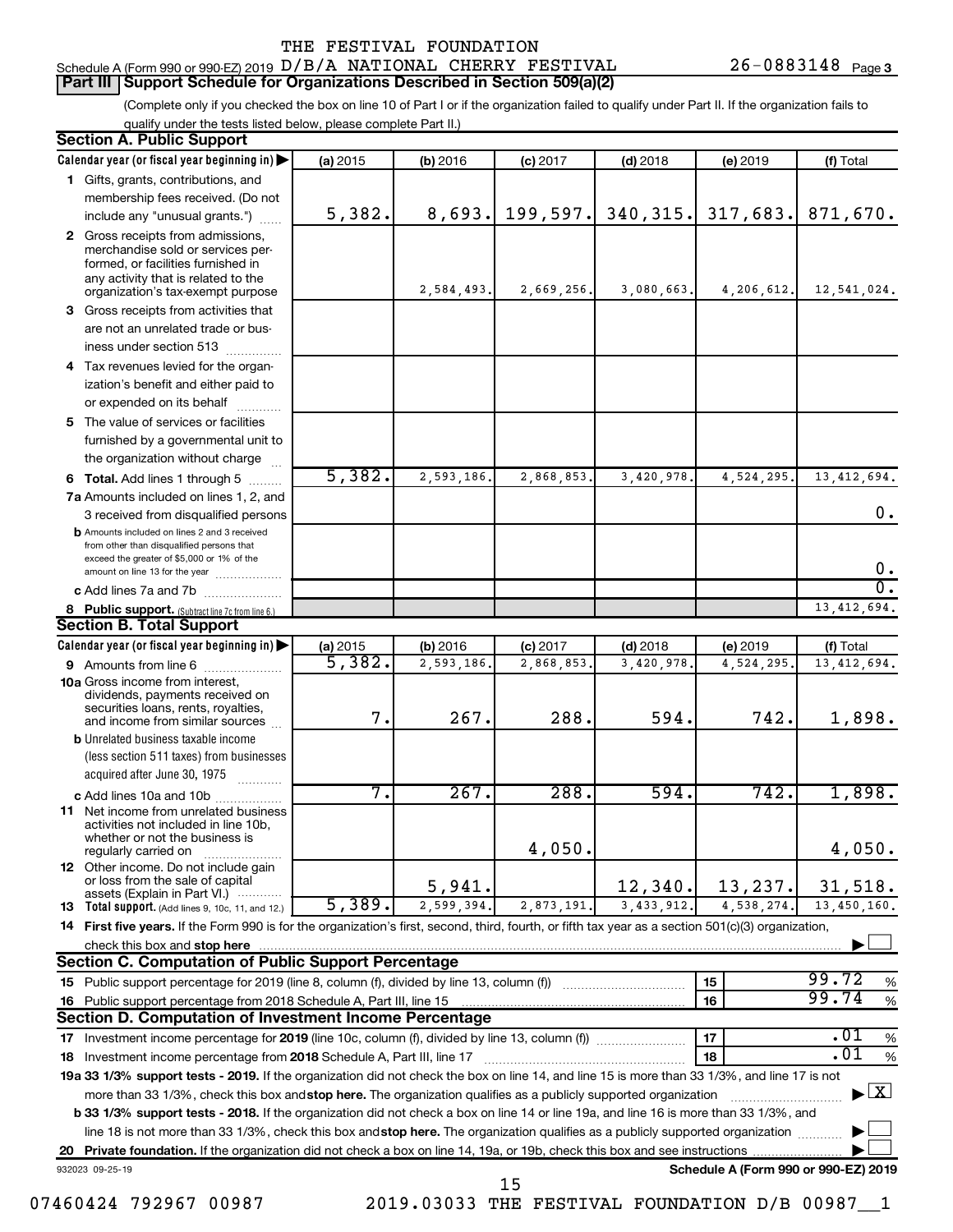#### Schedule A (Form 990 or 990-EZ) 2019  ${\rm D/B}/\rm A$  NATIONAL CHERRY FESTIVAL  $26$  -  $0883148$  Page THE FESTIVAL FOUNDATION

**1**

**Yes No**

### **Part IV Supporting Organizations**

(Complete only if you checked a box in line 12 on Part I. If you checked 12a of Part I, complete Sections A and B. If you checked 12b of Part I, complete Sections A and C. If you checked 12c of Part I, complete Sections A, D, and E. If you checked 12d of Part I, complete Sections A and D, and complete Part V.)

#### **Section A. All Supporting Organizations**

- **1** Are all of the organization's supported organizations listed by name in the organization's governing documents? If "No," describe in Part VI how the supported organizations are designated. If designated by *class or purpose, describe the designation. If historic and continuing relationship, explain.*
- **2** Did the organization have any supported organization that does not have an IRS determination of status under section 509(a)(1) or (2)? If "Yes," explain in Part **VI** how the organization determined that the supported *organization was described in section 509(a)(1) or (2).*
- **3a** Did the organization have a supported organization described in section 501(c)(4), (5), or (6)? If "Yes," answer *(b) and (c) below.*
- **b** Did the organization confirm that each supported organization qualified under section 501(c)(4), (5), or (6) and satisfied the public support tests under section 509(a)(2)? If "Yes," describe in Part VI when and how the *organization made the determination.*
- **c** Did the organization ensure that all support to such organizations was used exclusively for section 170(c)(2)(B) purposes? If "Yes," explain in Part VI what controls the organization put in place to ensure such use.
- **4 a** *If* Was any supported organization not organized in the United States ("foreign supported organization")? *"Yes," and if you checked 12a or 12b in Part I, answer (b) and (c) below.*
- **b** Did the organization have ultimate control and discretion in deciding whether to make grants to the foreign supported organization? If "Yes," describe in Part VI how the organization had such control and discretion *despite being controlled or supervised by or in connection with its supported organizations.*
- **c** Did the organization support any foreign supported organization that does not have an IRS determination under sections 501(c)(3) and 509(a)(1) or (2)? If "Yes," explain in Part VI what controls the organization used *to ensure that all support to the foreign supported organization was used exclusively for section 170(c)(2)(B) purposes.*
- **5a** Did the organization add, substitute, or remove any supported organizations during the tax year? If "Yes," answer (b) and (c) below (if applicable). Also, provide detail in **Part VI,** including (i) the names and EIN *numbers of the supported organizations added, substituted, or removed; (ii) the reasons for each such action; (iii) the authority under the organization's organizing document authorizing such action; and (iv) how the action was accomplished (such as by amendment to the organizing document).*
- **b Type I or Type II only.** Was any added or substituted supported organization part of a class already designated in the organization's organizing document?
- **c Substitutions only.**  Was the substitution the result of an event beyond the organization's control?
- **6** Did the organization provide support (whether in the form of grants or the provision of services or facilities) to **Part VI.** support or benefit one or more of the filing organization's supported organizations? If "Yes," provide detail in anyone other than (i) its supported organizations, (ii) individuals that are part of the charitable class benefited by one or more of its supported organizations, or (iii) other supporting organizations that also
- **7** Did the organization provide a grant, loan, compensation, or other similar payment to a substantial contributor regard to a substantial contributor? If "Yes," complete Part I of Schedule L (Form 990 or 990-EZ). (as defined in section 4958(c)(3)(C)), a family member of a substantial contributor, or a 35% controlled entity with
- **8** Did the organization make a loan to a disqualified person (as defined in section 4958) not described in line 7? *If "Yes," complete Part I of Schedule L (Form 990 or 990-EZ).*
- **9 a** Was the organization controlled directly or indirectly at any time during the tax year by one or more in section 509(a)(1) or (2))? If "Yes," provide detail in **Part VI.** disqualified persons as defined in section 4946 (other than foundation managers and organizations described
- **b** Did one or more disqualified persons (as defined in line 9a) hold a controlling interest in any entity in which the supporting organization had an interest? If "Yes," provide detail in Part VI.
- **c** Did a disqualified person (as defined in line 9a) have an ownership interest in, or derive any personal benefit from, assets in which the supporting organization also had an interest? If "Yes," provide detail in Part VI.
- **10 a** Was the organization subject to the excess business holdings rules of section 4943 because of section supporting organizations)? If "Yes," answer 10b below. 4943(f) (regarding certain Type II supporting organizations, and all Type III non-functionally integrated
	- **b** Did the organization have any excess business holdings in the tax year? (Use Schedule C, Form 4720, to *determine whether the organization had excess business holdings.)*

932024 09-25-19

**Schedule A (Form 990 or 990-EZ) 2019**

16

**2 3a 3b 3c 4a 4b 4c 5a 5b 5c 6 7 8 9a 9b 9c 10a 10b**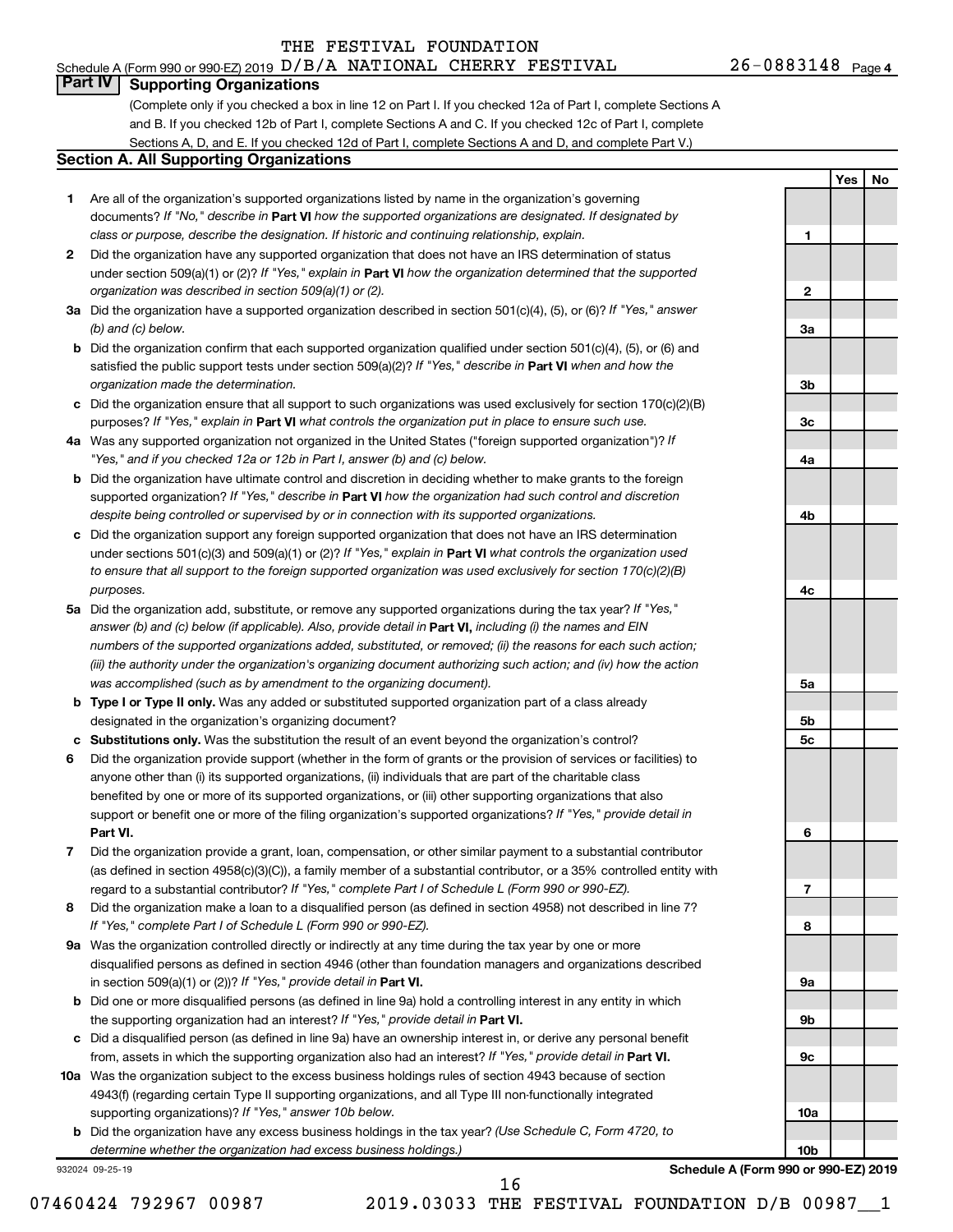26-0883148 Page 5 Schedule A (Form 990 or 990-EZ) 2019  ${\rm D/B}/\rm A$  NATIONAL CHERRY FESTIVAL  $26$  -  $0883148$  Page

|    | Part IV<br><b>Supporting Organizations (continued)</b>                                                                          |                 |     |    |
|----|---------------------------------------------------------------------------------------------------------------------------------|-----------------|-----|----|
|    |                                                                                                                                 |                 | Yes | No |
| 11 | Has the organization accepted a gift or contribution from any of the following persons?                                         |                 |     |    |
|    | a A person who directly or indirectly controls, either alone or together with persons described in (b) and (c)                  |                 |     |    |
|    | below, the governing body of a supported organization?                                                                          | 11a             |     |    |
|    | <b>b</b> A family member of a person described in (a) above?                                                                    | 11 <sub>b</sub> |     |    |
|    | c A 35% controlled entity of a person described in (a) or (b) above? If "Yes" to a, b, or c, provide detail in Part VI.         | 11c             |     |    |
|    | <b>Section B. Type I Supporting Organizations</b>                                                                               |                 |     |    |
|    |                                                                                                                                 |                 | Yes | No |
| 1  | Did the directors, trustees, or membership of one or more supported organizations have the power to                             |                 |     |    |
|    | regularly appoint or elect at least a majority of the organization's directors or trustees at all times during the              |                 |     |    |
|    |                                                                                                                                 |                 |     |    |
|    | tax year? If "No," describe in Part VI how the supported organization(s) effectively operated, supervised, or                   |                 |     |    |
|    | controlled the organization's activities. If the organization had more than one supported organization,                         |                 |     |    |
|    | describe how the powers to appoint and/or remove directors or trustees were allocated among the supported                       |                 |     |    |
|    | organizations and what conditions or restrictions, if any, applied to such powers during the tax year.                          | 1               |     |    |
| 2  | Did the organization operate for the benefit of any supported organization other than the supported                             |                 |     |    |
|    | organization(s) that operated, supervised, or controlled the supporting organization? If "Yes," explain in                      |                 |     |    |
|    | Part VI how providing such benefit carried out the purposes of the supported organization(s) that operated,                     |                 |     |    |
|    | supervised, or controlled the supporting organization.                                                                          | $\mathbf{2}$    |     |    |
|    | <b>Section C. Type II Supporting Organizations</b>                                                                              |                 |     |    |
|    |                                                                                                                                 |                 | Yes | No |
| 1. | Were a majority of the organization's directors or trustees during the tax year also a majority of the directors                |                 |     |    |
|    | or trustees of each of the organization's supported organization(s)? If "No," describe in Part VI how control                   |                 |     |    |
|    | or management of the supporting organization was vested in the same persons that controlled or managed                          |                 |     |    |
|    | the supported organization(s).                                                                                                  | 1               |     |    |
|    | <b>Section D. All Type III Supporting Organizations</b>                                                                         |                 |     |    |
|    |                                                                                                                                 |                 | Yes | No |
| 1  | Did the organization provide to each of its supported organizations, by the last day of the fifth month of the                  |                 |     |    |
|    | organization's tax year, (i) a written notice describing the type and amount of support provided during the prior tax           |                 |     |    |
|    | year, (ii) a copy of the Form 990 that was most recently filed as of the date of notification, and (iii) copies of the          |                 |     |    |
|    | organization's governing documents in effect on the date of notification, to the extent not previously provided?                | 1               |     |    |
| 2  | Were any of the organization's officers, directors, or trustees either (i) appointed or elected by the supported                |                 |     |    |
|    | organization(s) or (ii) serving on the governing body of a supported organization? If "No," explain in Part VI how              |                 |     |    |
|    | the organization maintained a close and continuous working relationship with the supported organization(s).                     | 2               |     |    |
| 3  | By reason of the relationship described in (2), did the organization's supported organizations have a                           |                 |     |    |
|    | significant voice in the organization's investment policies and in directing the use of the organization's                      |                 |     |    |
|    | income or assets at all times during the tax year? If "Yes," describe in Part VI the role the organization's                    |                 |     |    |
|    | supported organizations played in this regard.                                                                                  | з               |     |    |
|    | Section E. Type III Functionally Integrated Supporting Organizations                                                            |                 |     |    |
| 1  | Check the box next to the method that the organization used to satisfy the Integral Part Test during the yealsee instructions). |                 |     |    |
| a  | The organization satisfied the Activities Test. Complete line 2 below.                                                          |                 |     |    |
| b  | The organization is the parent of each of its supported organizations. Complete line 3 below.                                   |                 |     |    |
| c  | The organization supported a governmental entity. Describe in Part VI how you supported a government entity (see instructions). |                 |     |    |
| 2  | Activities Test. Answer (a) and (b) below.                                                                                      |                 | Yes | No |
| а  | Did substantially all of the organization's activities during the tax year directly further the exempt purposes of              |                 |     |    |
|    | the supported organization(s) to which the organization was responsive? If "Yes," then in Part VI identify                      |                 |     |    |
|    | those supported organizations and explain how these activities directly furthered their exempt purposes,                        |                 |     |    |
|    | how the organization was responsive to those supported organizations, and how the organization determined                       |                 |     |    |
|    | that these activities constituted substantially all of its activities.                                                          | 2a              |     |    |
|    | <b>b</b> Did the activities described in (a) constitute activities that, but for the organization's involvement, one or more    |                 |     |    |
|    | of the organization's supported organization(s) would have been engaged in? If "Yes," explain in Part VI the                    |                 |     |    |
|    |                                                                                                                                 |                 |     |    |
|    | reasons for the organization's position that its supported organization(s) would have engaged in these                          |                 |     |    |
|    | activities but for the organization's involvement.                                                                              | 2b              |     |    |
| з  | Parent of Supported Organizations. Answer (a) and (b) below.                                                                    |                 |     |    |
| а  | Did the organization have the power to regularly appoint or elect a majority of the officers, directors, or                     |                 |     |    |
|    | trustees of each of the supported organizations? Provide details in Part VI.                                                    | За              |     |    |
|    | <b>b</b> Did the organization exercise a substantial degree of direction over the policies, programs, and activities of each    |                 |     |    |
|    | of its supported organizations? If "Yes," describe in Part VI the role played by the organization in this regard.               | 3b              |     |    |
|    | Schedule A (Form 990 or 990-EZ) 2019<br>932025 09-25-19<br>17                                                                   |                 |     |    |
|    |                                                                                                                                 |                 |     |    |

07460424 792967 00987 2019.03033 THE FESTIVAL FOUNDATION D/B 00987 1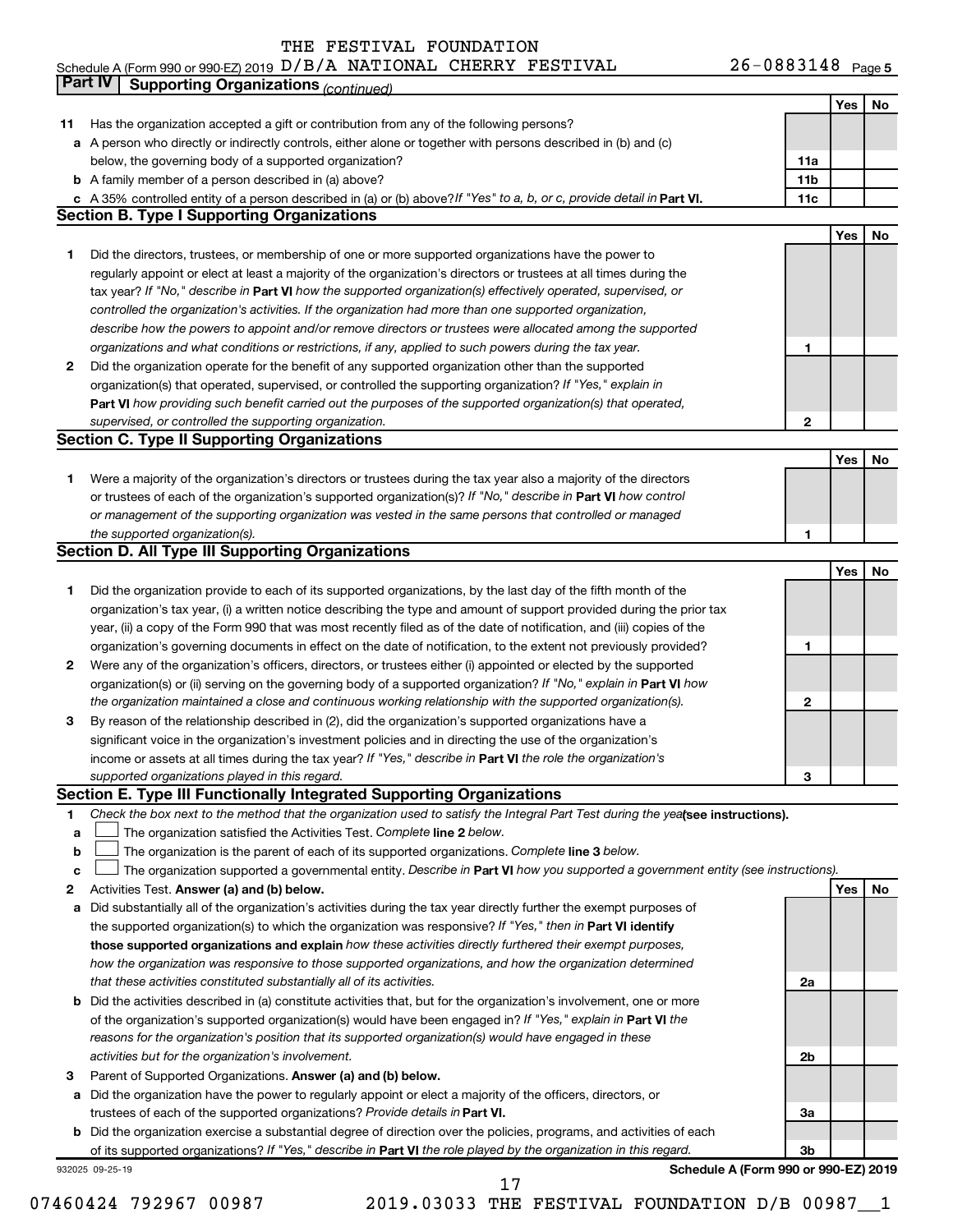#### **1 Letter on See instructions.** All Check here if the organization satisfied the Integral Part Test as a qualifying trust on Nov. 20, 1970 (explain in Part VI). See instructions. All **Section A - Adjusted Net Income 1 2 3 4 5 6 7 8 1 2 3 4 5 6 7 Adjusted Net Income** (subtract lines 5, 6, and 7 from line 4) **8 8 Section B - Minimum Asset Amount 1 2 3 4 5 6 7 8 a** Average monthly value of securities **b** Average monthly cash balances **c** Fair market value of other non-exempt-use assets **d Total**  (add lines 1a, 1b, and 1c) **e Discount** claimed for blockage or other **1a 1b 1c 1d 2 3 4 5 6 7 8** factors (explain in detail in Part VI): **Minimum Asset Amount**  (add line 7 to line 6) **Section C - Distributable Amount 1 2 3 4 5 6 1 2 3 4 5 6** Distributable Amount. Subtract line 5 from line 4, unless subject to Schedule A (Form 990 or 990-EZ) 2019  ${\rm D/B}/\rm A$  NATIONAL CHERRY FESTIVAL  $26$  -  $0883148$  Page other Type III non-functionally integrated supporting organizations must complete Sections A through E. (B) Current Year (A) Prior Year Net short-term capital gain Recoveries of prior-year distributions Other gross income (see instructions) Add lines 1 through 3. Depreciation and depletion Portion of operating expenses paid or incurred for production or collection of gross income or for management, conservation, or maintenance of property held for production of income (see instructions) Other expenses (see instructions) (B) Current Year  $(A)$  Prior Year  $\left\{\n\begin{array}{ccc}\n\end{array}\n\right\}$  (optional) Aggregate fair market value of all non-exempt-use assets (see instructions for short tax year or assets held for part of year): Acquisition indebtedness applicable to non-exempt-use assets Subtract line 2 from line 1d. Cash deemed held for exempt use. Enter 1-1/2% of line 3 (for greater amount, see instructions). Net value of non-exempt-use assets (subtract line 4 from line 3) Multiply line 5 by .035. Recoveries of prior-year distributions Current Year Adjusted net income for prior year (from Section A, line 8, Column A) Enter 85% of line 1. Minimum asset amount for prior year (from Section B, line 8, Column A) Enter greater of line 2 or line 3. Income tax imposed in prior year emergency temporary reduction (see instructions). **Part V Type III Non-Functionally Integrated 509(a)(3) Supporting Organizations**   $\Box$

**7** Check here if the current year is the organization's first as a non-functionally integrated Type III supporting organization (see † instructions).

**Schedule A (Form 990 or 990-EZ) 2019**

932026 09-25-19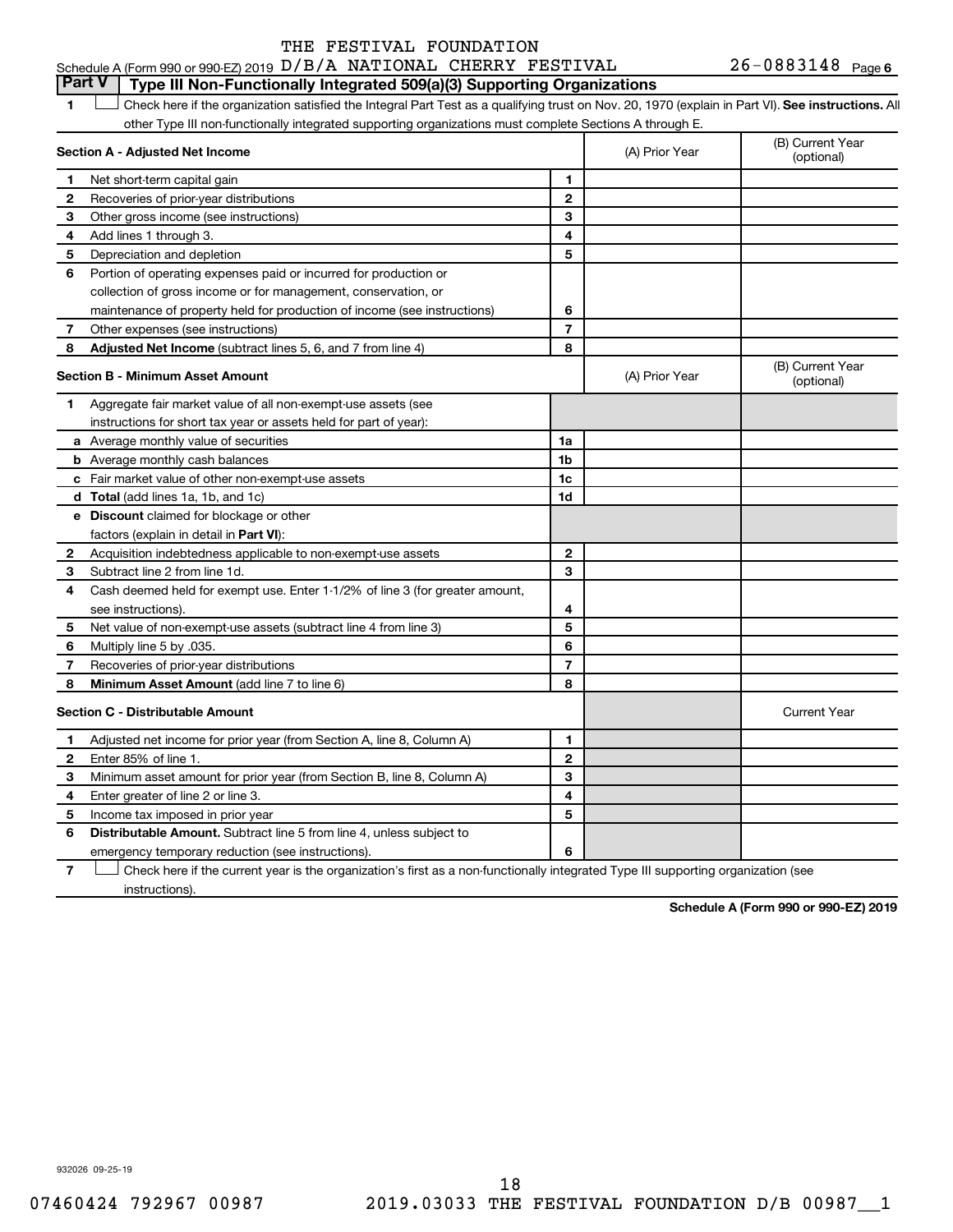| <b>Part V</b> | Type III Non-Functionally Integrated 509(a)(3) Supporting Organizations (continued)        |                             |                                       |                                         |
|---------------|--------------------------------------------------------------------------------------------|-----------------------------|---------------------------------------|-----------------------------------------|
|               | Section D - Distributions                                                                  |                             |                                       | <b>Current Year</b>                     |
| 1.            | Amounts paid to supported organizations to accomplish exempt purposes                      |                             |                                       |                                         |
| 2             | Amounts paid to perform activity that directly furthers exempt purposes of supported       |                             |                                       |                                         |
|               | organizations, in excess of income from activity                                           |                             |                                       |                                         |
| 3             | Administrative expenses paid to accomplish exempt purposes of supported organizations      |                             |                                       |                                         |
| 4             | Amounts paid to acquire exempt-use assets                                                  |                             |                                       |                                         |
| 5             | Qualified set-aside amounts (prior IRS approval required)                                  |                             |                                       |                                         |
| 6             | Other distributions (describe in <b>Part VI</b> ). See instructions.                       |                             |                                       |                                         |
| 7             | <b>Total annual distributions.</b> Add lines 1 through 6.                                  |                             |                                       |                                         |
| 8             | Distributions to attentive supported organizations to which the organization is responsive |                             |                                       |                                         |
|               | (provide details in Part VI). See instructions.                                            |                             |                                       |                                         |
| 9             | Distributable amount for 2019 from Section C, line 6                                       |                             |                                       |                                         |
| 10            | Line 8 amount divided by line 9 amount                                                     |                             |                                       |                                         |
|               |                                                                                            | (i)                         | (ii)                                  | (iii)                                   |
|               | <b>Section E - Distribution Allocations (see instructions)</b>                             | <b>Excess Distributions</b> | <b>Underdistributions</b><br>Pre-2019 | <b>Distributable</b><br>Amount for 2019 |
| 1.            | Distributable amount for 2019 from Section C, line 6                                       |                             |                                       |                                         |
| 2             | Underdistributions, if any, for years prior to 2019 (reason-                               |                             |                                       |                                         |
|               | able cause required-explain in Part VI). See instructions.                                 |                             |                                       |                                         |
| 3             | Excess distributions carryover, if any, to 2019                                            |                             |                                       |                                         |
| а             | From 2014                                                                                  |                             |                                       |                                         |
| b             | From 2015                                                                                  |                             |                                       |                                         |
|               | $c$ From 2016                                                                              |                             |                                       |                                         |
|               | <b>d</b> From 2017                                                                         |                             |                                       |                                         |
|               | e From 2018                                                                                |                             |                                       |                                         |
| f             | <b>Total</b> of lines 3a through e                                                         |                             |                                       |                                         |
|               | g Applied to underdistributions of prior years                                             |                             |                                       |                                         |
|               | <b>h</b> Applied to 2019 distributable amount                                              |                             |                                       |                                         |
| j.            | Carryover from 2014 not applied (see instructions)                                         |                             |                                       |                                         |
|               | Remainder. Subtract lines 3g, 3h, and 3i from 3f.                                          |                             |                                       |                                         |
| 4             | Distributions for 2019 from Section D,                                                     |                             |                                       |                                         |
|               | \$<br>line $7:$                                                                            |                             |                                       |                                         |
|               | a Applied to underdistributions of prior years                                             |                             |                                       |                                         |
|               | <b>b</b> Applied to 2019 distributable amount                                              |                             |                                       |                                         |
| c             | Remainder. Subtract lines 4a and 4b from 4.                                                |                             |                                       |                                         |
| 5             | Remaining underdistributions for years prior to 2019, if                                   |                             |                                       |                                         |
|               | any. Subtract lines 3g and 4a from line 2. For result greater                              |                             |                                       |                                         |
|               | than zero, explain in Part VI. See instructions.                                           |                             |                                       |                                         |
| 6             | Remaining underdistributions for 2019. Subtract lines 3h                                   |                             |                                       |                                         |
|               | and 4b from line 1. For result greater than zero, explain in                               |                             |                                       |                                         |
|               | <b>Part VI.</b> See instructions.                                                          |                             |                                       |                                         |
| $\mathbf{7}$  | Excess distributions carryover to 2020. Add lines 3j                                       |                             |                                       |                                         |
|               | and 4c.                                                                                    |                             |                                       |                                         |
| 8             | Breakdown of line 7:                                                                       |                             |                                       |                                         |
|               | a Excess from 2015                                                                         |                             |                                       |                                         |
|               | <b>b</b> Excess from 2016                                                                  |                             |                                       |                                         |
|               | c Excess from 2017                                                                         |                             |                                       |                                         |
|               | d Excess from 2018                                                                         |                             |                                       |                                         |
|               | e Excess from 2019                                                                         |                             |                                       |                                         |

**Schedule A (Form 990 or 990-EZ) 2019**

932027 09-25-19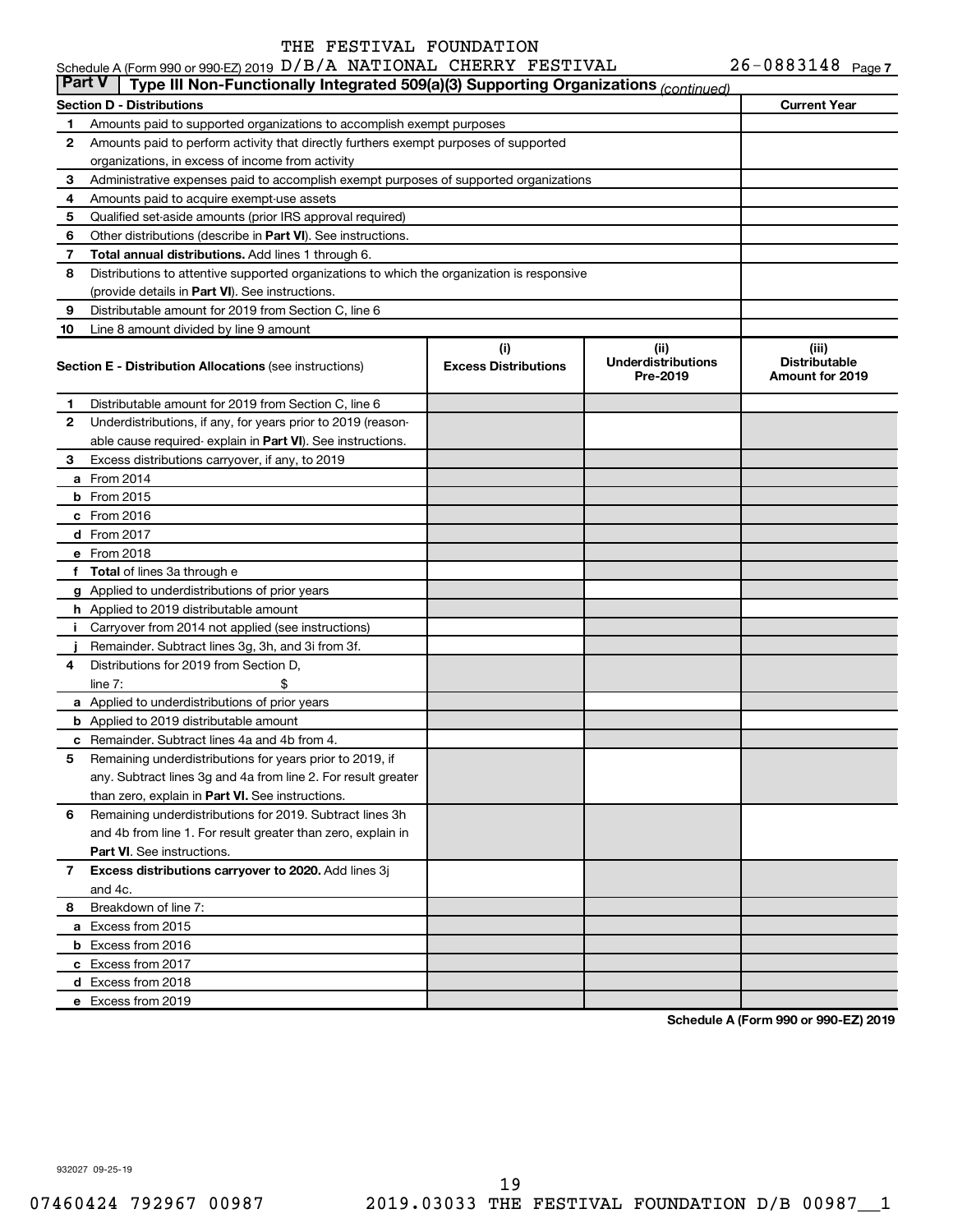| Schedule A (Form 990 or 990-EZ) 2019 D/B/A NATIONAL CHERRY FESTIVAL                                                                                                      | THE FESTIVAL FOUNDATION |    | 26-0883148 Page 8                                                                                                                                                                                                                                                                                                                                                                                                                 |
|--------------------------------------------------------------------------------------------------------------------------------------------------------------------------|-------------------------|----|-----------------------------------------------------------------------------------------------------------------------------------------------------------------------------------------------------------------------------------------------------------------------------------------------------------------------------------------------------------------------------------------------------------------------------------|
| <b>Part VI</b><br>Section D, lines 5, 6, and 8; and Part V, Section E, lines 2, 5, and 6. Also complete this part for any additional information.<br>(See instructions.) |                         |    | Supplemental Information. Provide the explanations required by Part II, line 10; Part II, line 17a or 17b; Part III, line 12;<br>Part IV, Section A, lines 1, 2, 3b, 3c, 4b, 4c, 5a, 6, 9a, 9b, 9c, 11a, 11b, and 11c; Part IV, Section B, lines 1 and 2; Part IV, Section C,<br>line 1; Part IV, Section D, lines 2 and 3; Part IV, Section E, lines 1c, 2a, 2b, 3a, and 3b; Part V, line 1; Part V, Section B, line 1e; Part V, |
|                                                                                                                                                                          |                         |    |                                                                                                                                                                                                                                                                                                                                                                                                                                   |
|                                                                                                                                                                          |                         |    |                                                                                                                                                                                                                                                                                                                                                                                                                                   |
|                                                                                                                                                                          |                         |    |                                                                                                                                                                                                                                                                                                                                                                                                                                   |
|                                                                                                                                                                          |                         |    |                                                                                                                                                                                                                                                                                                                                                                                                                                   |
|                                                                                                                                                                          |                         |    |                                                                                                                                                                                                                                                                                                                                                                                                                                   |
|                                                                                                                                                                          |                         |    |                                                                                                                                                                                                                                                                                                                                                                                                                                   |
|                                                                                                                                                                          |                         |    |                                                                                                                                                                                                                                                                                                                                                                                                                                   |
|                                                                                                                                                                          |                         |    |                                                                                                                                                                                                                                                                                                                                                                                                                                   |
|                                                                                                                                                                          |                         |    |                                                                                                                                                                                                                                                                                                                                                                                                                                   |
|                                                                                                                                                                          |                         |    |                                                                                                                                                                                                                                                                                                                                                                                                                                   |
|                                                                                                                                                                          |                         |    |                                                                                                                                                                                                                                                                                                                                                                                                                                   |
|                                                                                                                                                                          |                         |    |                                                                                                                                                                                                                                                                                                                                                                                                                                   |
|                                                                                                                                                                          |                         |    |                                                                                                                                                                                                                                                                                                                                                                                                                                   |
|                                                                                                                                                                          |                         |    |                                                                                                                                                                                                                                                                                                                                                                                                                                   |
|                                                                                                                                                                          |                         |    |                                                                                                                                                                                                                                                                                                                                                                                                                                   |
|                                                                                                                                                                          |                         |    |                                                                                                                                                                                                                                                                                                                                                                                                                                   |
|                                                                                                                                                                          |                         |    |                                                                                                                                                                                                                                                                                                                                                                                                                                   |
|                                                                                                                                                                          |                         |    |                                                                                                                                                                                                                                                                                                                                                                                                                                   |
|                                                                                                                                                                          |                         |    |                                                                                                                                                                                                                                                                                                                                                                                                                                   |
|                                                                                                                                                                          |                         |    |                                                                                                                                                                                                                                                                                                                                                                                                                                   |
|                                                                                                                                                                          |                         |    |                                                                                                                                                                                                                                                                                                                                                                                                                                   |
|                                                                                                                                                                          |                         |    |                                                                                                                                                                                                                                                                                                                                                                                                                                   |
|                                                                                                                                                                          |                         |    |                                                                                                                                                                                                                                                                                                                                                                                                                                   |
|                                                                                                                                                                          |                         |    |                                                                                                                                                                                                                                                                                                                                                                                                                                   |
|                                                                                                                                                                          |                         |    |                                                                                                                                                                                                                                                                                                                                                                                                                                   |
|                                                                                                                                                                          |                         |    |                                                                                                                                                                                                                                                                                                                                                                                                                                   |
|                                                                                                                                                                          |                         |    |                                                                                                                                                                                                                                                                                                                                                                                                                                   |
|                                                                                                                                                                          |                         |    |                                                                                                                                                                                                                                                                                                                                                                                                                                   |
|                                                                                                                                                                          |                         |    |                                                                                                                                                                                                                                                                                                                                                                                                                                   |
|                                                                                                                                                                          |                         |    |                                                                                                                                                                                                                                                                                                                                                                                                                                   |
|                                                                                                                                                                          |                         |    |                                                                                                                                                                                                                                                                                                                                                                                                                                   |
|                                                                                                                                                                          |                         |    |                                                                                                                                                                                                                                                                                                                                                                                                                                   |
|                                                                                                                                                                          |                         |    |                                                                                                                                                                                                                                                                                                                                                                                                                                   |
|                                                                                                                                                                          |                         |    |                                                                                                                                                                                                                                                                                                                                                                                                                                   |
| 932028 09-25-19                                                                                                                                                          |                         | 20 | Schedule A (Form 990 or 990-EZ) 2019                                                                                                                                                                                                                                                                                                                                                                                              |
| 07460424 792967 00987                                                                                                                                                    |                         |    | 2019.03033 THE FESTIVAL FOUNDATION D/B 00987                                                                                                                                                                                                                                                                                                                                                                                      |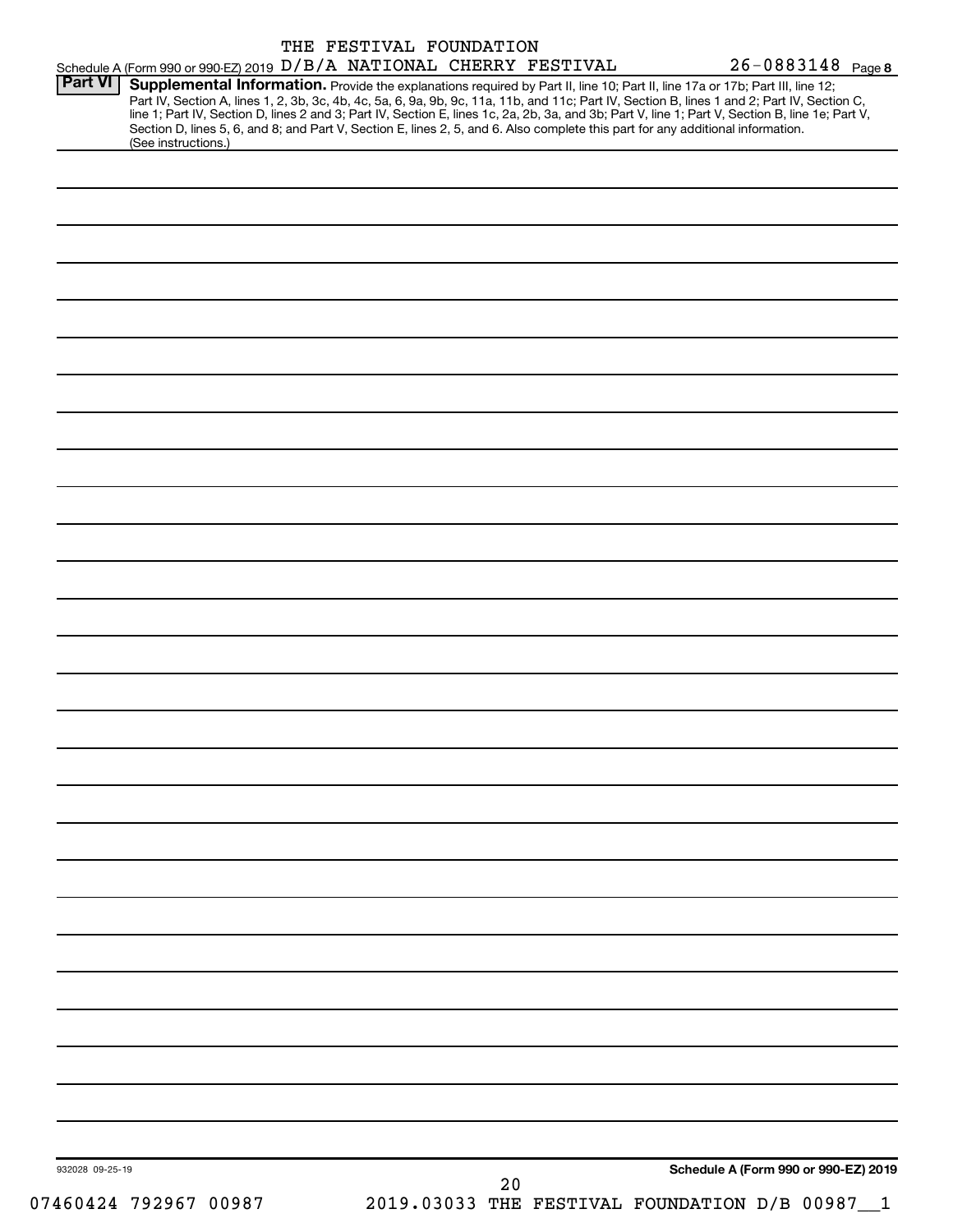| Complete if the organization answered "Yes" on Form 990,<br>Part IV, line 6, 7, 8, 9, 10, 11a, 11b, 11c, 11d, 11e, 11f, 12a, or 12b.<br>Attach to Form 990.<br>Go to www.irs.gov/Form990 for instructions and the latest information.   |                                                                                  |                | <b>Open to Public</b><br>Inspection                                       |
|-----------------------------------------------------------------------------------------------------------------------------------------------------------------------------------------------------------------------------------------|----------------------------------------------------------------------------------|----------------|---------------------------------------------------------------------------|
| THE FESTIVAL FOUNDATION                                                                                                                                                                                                                 |                                                                                  |                | <b>Employer identification number</b>                                     |
| D/B/A NATIONAL CHERRY FESTIVAL                                                                                                                                                                                                          |                                                                                  |                | 26-0883148                                                                |
| Organizations Maintaining Donor Advised Funds or Other Similar Funds or Accounts. Complete if the                                                                                                                                       |                                                                                  |                |                                                                           |
| organization answered "Yes" on Form 990, Part IV, line 6.                                                                                                                                                                               |                                                                                  |                |                                                                           |
| (a) Donor advised funds                                                                                                                                                                                                                 |                                                                                  |                | (b) Funds and other accounts                                              |
|                                                                                                                                                                                                                                         |                                                                                  |                |                                                                           |
| Aggregate value of contributions to (during year)                                                                                                                                                                                       |                                                                                  |                |                                                                           |
|                                                                                                                                                                                                                                         |                                                                                  |                |                                                                           |
|                                                                                                                                                                                                                                         |                                                                                  |                |                                                                           |
| Did the organization inform all donors and donor advisors in writing that the assets held in donor advised funds                                                                                                                        |                                                                                  |                |                                                                           |
|                                                                                                                                                                                                                                         |                                                                                  |                | Yes<br><b>No</b>                                                          |
| Did the organization inform all grantees, donors, and donor advisors in writing that grant funds can be used only<br>for charitable purposes and not for the benefit of the donor or donor advisor, or for any other purpose conferring |                                                                                  |                | Yes<br>No                                                                 |
| Conservation Easements. Complete if the organization answered "Yes" on Form 990, Part IV, line 7.                                                                                                                                       |                                                                                  |                |                                                                           |
| Purpose(s) of conservation easements held by the organization (check all that apply).                                                                                                                                                   |                                                                                  |                |                                                                           |
| Preservation of land for public use (for example, recreation or education)                                                                                                                                                              |                                                                                  |                | Preservation of a historically important land area                        |
|                                                                                                                                                                                                                                         | Preservation of a certified historic structure                                   |                |                                                                           |
|                                                                                                                                                                                                                                         |                                                                                  |                |                                                                           |
| Complete lines 2a through 2d if the organization held a qualified conservation contribution in the form of a conservation easement on the last                                                                                          |                                                                                  |                |                                                                           |
|                                                                                                                                                                                                                                         |                                                                                  |                | Held at the End of the Tax Year                                           |
|                                                                                                                                                                                                                                         |                                                                                  | 2a             |                                                                           |
|                                                                                                                                                                                                                                         |                                                                                  | 2 <sub>b</sub> |                                                                           |
|                                                                                                                                                                                                                                         |                                                                                  | 2c             |                                                                           |
| Number of conservation easements included in (c) acquired after 7/25/06, and not on a historic structure                                                                                                                                |                                                                                  |                |                                                                           |
| listed in the National Register [11, 2003] [12] The National Register [11, 2014] The National Register [11, 2014] The National Register [11, 2014] The National Register [11, 2014] The National Register [11, 2014] The Natio          |                                                                                  | 2d             |                                                                           |
| Number of conservation easements modified, transferred, released, extinguished, or terminated by the organization during the tax                                                                                                        |                                                                                  |                |                                                                           |
|                                                                                                                                                                                                                                         |                                                                                  |                |                                                                           |
| Number of states where property subject to conservation easement is located $\blacktriangleright$                                                                                                                                       |                                                                                  |                |                                                                           |
| Does the organization have a written policy regarding the periodic monitoring, inspection, handling of                                                                                                                                  |                                                                                  |                |                                                                           |
|                                                                                                                                                                                                                                         |                                                                                  |                | Yes<br><b>No</b>                                                          |
| Staff and volunteer hours devoted to monitoring, inspecting, handling of violations, and enforcing conservation easements during the year                                                                                               |                                                                                  |                |                                                                           |
|                                                                                                                                                                                                                                         |                                                                                  |                |                                                                           |
| Amount of expenses incurred in monitoring, inspecting, handling of violations, and enforcing conservation easements during the year                                                                                                     |                                                                                  |                |                                                                           |
|                                                                                                                                                                                                                                         |                                                                                  |                |                                                                           |
| Does each conservation easement reported on line 2(d) above satisfy the requirements of section 170(h)(4)(B)(i)                                                                                                                         |                                                                                  |                |                                                                           |
|                                                                                                                                                                                                                                         |                                                                                  |                | Yes<br><b>No</b>                                                          |
| In Part XIII, describe how the organization reports conservation easements in its revenue and expense statement and                                                                                                                     |                                                                                  |                |                                                                           |
| balance sheet, and include, if applicable, the text of the footnote to the organization's financial statements that describes the                                                                                                       |                                                                                  |                |                                                                           |
| organization's accounting for conservation easements.<br>Organizations Maintaining Collections of Art, Historical Treasures, or Other Similar Assets.                                                                                   |                                                                                  |                |                                                                           |
| Complete if the organization answered "Yes" on Form 990, Part IV, line 8.                                                                                                                                                               |                                                                                  |                |                                                                           |
| 1a If the organization elected, as permitted under FASB ASC 958, not to report in its revenue statement and balance sheet works                                                                                                         |                                                                                  |                |                                                                           |
| of art, historical treasures, or other similar assets held for public exhibition, education, or research in furtherance of public                                                                                                       |                                                                                  |                |                                                                           |
| service, provide in Part XIII the text of the footnote to its financial statements that describes these items.                                                                                                                          |                                                                                  |                |                                                                           |
| <b>b</b> If the organization elected, as permitted under FASB ASC 958, to report in its revenue statement and balance sheet works of                                                                                                    |                                                                                  |                |                                                                           |
| art, historical treasures, or other similar assets held for public exhibition, education, or research in furtherance of public service,                                                                                                 |                                                                                  |                |                                                                           |
|                                                                                                                                                                                                                                         |                                                                                  |                |                                                                           |
| (i) Revenue included on Form 990, Part VIII, line 1 $\ldots$ $\ldots$ $\ldots$ $\ldots$ $\ldots$ $\ldots$ $\ldots$ $\ldots$ $\ldots$ $\ldots$ $\ldots$ $\ldots$ $\quad$ $\quad$ $\quad$ $\quad$                                         |                                                                                  |                |                                                                           |
| (ii) Assets included in Form 990, Part X [11] Marshall Marson Marshall Marson Marson Marson Marson Marson Mars                                                                                                                          |                                                                                  |                | $\blacktriangleright$ \$                                                  |
| If the organization received or held works of art, historical treasures, or other similar assets for financial gain, provide                                                                                                            |                                                                                  |                |                                                                           |
| the following amounts required to be reported under FASB ASC 958 relating to these items:                                                                                                                                               |                                                                                  |                |                                                                           |
|                                                                                                                                                                                                                                         |                                                                                  |                |                                                                           |
|                                                                                                                                                                                                                                         |                                                                                  |                |                                                                           |
|                                                                                                                                                                                                                                         |                                                                                  |                | Schedule D (Form 990) 2019                                                |
|                                                                                                                                                                                                                                         |                                                                                  |                |                                                                           |
|                                                                                                                                                                                                                                         | LHA For Paperwork Reduction Act Notice, see the Instructions for Form 990.<br>21 |                | $\blacktriangleright$ s<br>2019.03033 THE FESTIVAL FOUNDATION D/B 00987_1 |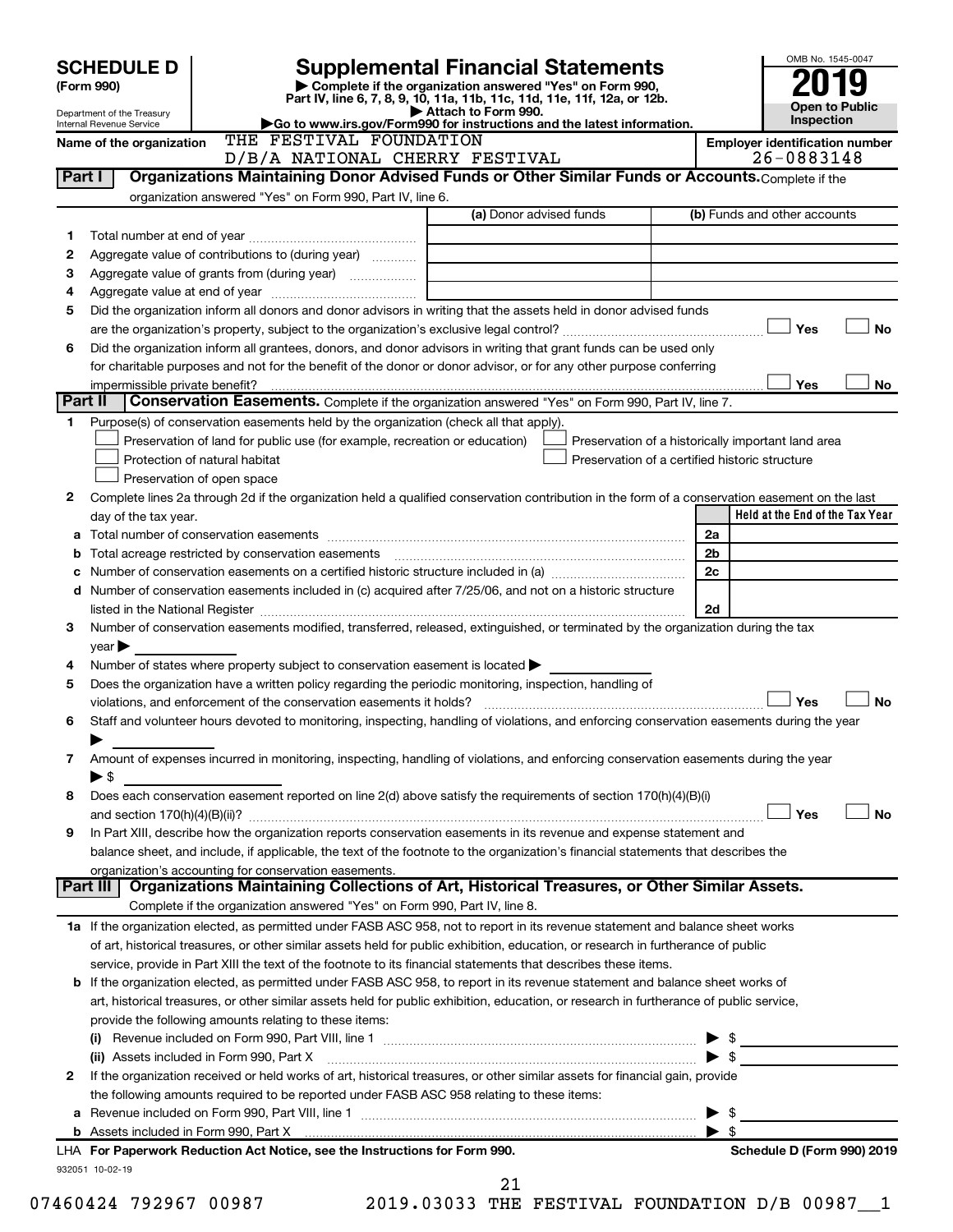|               |                                                                                                                                                                                                                                | THE FESTIVAL FOUNDATION        |   |                |                                                                                                                                                                                                                                |  |                                                                             |                   |     |           |
|---------------|--------------------------------------------------------------------------------------------------------------------------------------------------------------------------------------------------------------------------------|--------------------------------|---|----------------|--------------------------------------------------------------------------------------------------------------------------------------------------------------------------------------------------------------------------------|--|-----------------------------------------------------------------------------|-------------------|-----|-----------|
|               | Schedule D (Form 990) 2019                                                                                                                                                                                                     | D/B/A NATIONAL CHERRY FESTIVAL |   |                |                                                                                                                                                                                                                                |  |                                                                             | 26-0883148 Page 2 |     |           |
| Part III      | Organizations Maintaining Collections of Art, Historical Treasures, or Other Similar Assets (continued)                                                                                                                        |                                |   |                |                                                                                                                                                                                                                                |  |                                                                             |                   |     |           |
| 3             | Using the organization's acquisition, accession, and other records, check any of the following that make significant use of its                                                                                                |                                |   |                |                                                                                                                                                                                                                                |  |                                                                             |                   |     |           |
|               | collection items (check all that apply):                                                                                                                                                                                       |                                |   |                |                                                                                                                                                                                                                                |  |                                                                             |                   |     |           |
| a             | Public exhibition                                                                                                                                                                                                              |                                | d |                | Loan or exchange program                                                                                                                                                                                                       |  |                                                                             |                   |     |           |
| b             | Scholarly research                                                                                                                                                                                                             | e                              |   |                | Other and the control of the control of the control of the control of the control of the control of the control of the control of the control of the control of the control of the control of the control of the control of th |  |                                                                             |                   |     |           |
| c             | Preservation for future generations                                                                                                                                                                                            |                                |   |                |                                                                                                                                                                                                                                |  |                                                                             |                   |     |           |
| 4             | Provide a description of the organization's collections and explain how they further the organization's exempt purpose in Part XIII.                                                                                           |                                |   |                |                                                                                                                                                                                                                                |  |                                                                             |                   |     |           |
| 5             | During the year, did the organization solicit or receive donations of art, historical treasures, or other similar assets                                                                                                       |                                |   |                |                                                                                                                                                                                                                                |  |                                                                             |                   |     |           |
|               |                                                                                                                                                                                                                                |                                |   |                |                                                                                                                                                                                                                                |  |                                                                             | Yes               |     | No        |
|               | Part IV<br>Escrow and Custodial Arrangements. Complete if the organization answered "Yes" on Form 990, Part IV, line 9, or                                                                                                     |                                |   |                |                                                                                                                                                                                                                                |  |                                                                             |                   |     |           |
|               | reported an amount on Form 990, Part X, line 21.                                                                                                                                                                               |                                |   |                |                                                                                                                                                                                                                                |  |                                                                             |                   |     |           |
|               |                                                                                                                                                                                                                                |                                |   |                |                                                                                                                                                                                                                                |  |                                                                             |                   |     |           |
|               | 1a Is the organization an agent, trustee, custodian or other intermediary for contributions or other assets not included                                                                                                       |                                |   |                |                                                                                                                                                                                                                                |  |                                                                             |                   |     |           |
|               |                                                                                                                                                                                                                                |                                |   |                |                                                                                                                                                                                                                                |  |                                                                             | Yes               |     | No        |
|               | b If "Yes," explain the arrangement in Part XIII and complete the following table:                                                                                                                                             |                                |   |                |                                                                                                                                                                                                                                |  |                                                                             |                   |     |           |
|               |                                                                                                                                                                                                                                |                                |   |                |                                                                                                                                                                                                                                |  |                                                                             | Amount            |     |           |
|               | c Beginning balance measurements and the contract of Beginning balance measurements are all the contract of the contract of the contract of the contract of the contract of the contract of the contract of the contract of th |                                |   |                |                                                                                                                                                                                                                                |  | 1c                                                                          |                   |     |           |
|               |                                                                                                                                                                                                                                |                                |   |                |                                                                                                                                                                                                                                |  | 1d                                                                          |                   |     |           |
|               | Distributions during the year manufactured and an account of the year manufactured and the year manufactured and the year manufactured and the year manufactured and the year manufactured and the year manufactured and the y |                                |   |                |                                                                                                                                                                                                                                |  | 1e                                                                          |                   |     |           |
|               |                                                                                                                                                                                                                                |                                |   |                |                                                                                                                                                                                                                                |  | 1f                                                                          |                   |     |           |
|               | 2a Did the organization include an amount on Form 990, Part X, line 21, for escrow or custodial account liability?                                                                                                             |                                |   |                |                                                                                                                                                                                                                                |  | .                                                                           | Yes               |     | No        |
|               | <b>b</b> If "Yes," explain the arrangement in Part XIII. Check here if the explanation has been provided on Part XIII                                                                                                          |                                |   |                |                                                                                                                                                                                                                                |  |                                                                             |                   |     |           |
| <b>Part V</b> | Endowment Funds. Complete if the organization answered "Yes" on Form 990, Part IV, line 10.                                                                                                                                    |                                |   |                |                                                                                                                                                                                                                                |  |                                                                             |                   |     |           |
|               |                                                                                                                                                                                                                                | (a) Current year               |   | (b) Prior year |                                                                                                                                                                                                                                |  | (c) Two years back $\vert$ (d) Three years back $\vert$ (e) Four years back |                   |     |           |
|               | 1a Beginning of year balance                                                                                                                                                                                                   |                                |   |                |                                                                                                                                                                                                                                |  |                                                                             |                   |     |           |
|               |                                                                                                                                                                                                                                |                                |   |                |                                                                                                                                                                                                                                |  |                                                                             |                   |     |           |
|               | Net investment earnings, gains, and losses                                                                                                                                                                                     |                                |   |                |                                                                                                                                                                                                                                |  |                                                                             |                   |     |           |
|               |                                                                                                                                                                                                                                |                                |   |                |                                                                                                                                                                                                                                |  |                                                                             |                   |     |           |
|               | e Other expenditures for facilities                                                                                                                                                                                            |                                |   |                |                                                                                                                                                                                                                                |  |                                                                             |                   |     |           |
|               | and programs                                                                                                                                                                                                                   |                                |   |                |                                                                                                                                                                                                                                |  |                                                                             |                   |     |           |
|               |                                                                                                                                                                                                                                |                                |   |                |                                                                                                                                                                                                                                |  |                                                                             |                   |     |           |
| g             | End of year balance                                                                                                                                                                                                            |                                |   |                |                                                                                                                                                                                                                                |  |                                                                             |                   |     |           |
| 2             | Provide the estimated percentage of the current year end balance (line 1g, column (a)) held as:                                                                                                                                |                                |   |                |                                                                                                                                                                                                                                |  |                                                                             |                   |     |           |
| а             | Board designated or quasi-endowment                                                                                                                                                                                            |                                |   |                |                                                                                                                                                                                                                                |  |                                                                             |                   |     |           |
|               | Permanent endowment                                                                                                                                                                                                            | %                              |   |                |                                                                                                                                                                                                                                |  |                                                                             |                   |     |           |
|               | Term endowment $\blacktriangleright$                                                                                                                                                                                           | %                              |   |                |                                                                                                                                                                                                                                |  |                                                                             |                   |     |           |
|               | The percentages on lines 2a, 2b, and 2c should equal 100%.                                                                                                                                                                     |                                |   |                |                                                                                                                                                                                                                                |  |                                                                             |                   |     |           |
|               | 3a Are there endowment funds not in the possession of the organization that are held and administered for the organization                                                                                                     |                                |   |                |                                                                                                                                                                                                                                |  |                                                                             |                   |     |           |
|               | by:                                                                                                                                                                                                                            |                                |   |                |                                                                                                                                                                                                                                |  |                                                                             |                   | Yes | No        |
|               | (i)                                                                                                                                                                                                                            |                                |   |                |                                                                                                                                                                                                                                |  |                                                                             | 3a(i)             |     |           |
|               |                                                                                                                                                                                                                                |                                |   |                |                                                                                                                                                                                                                                |  |                                                                             |                   |     |           |
|               |                                                                                                                                                                                                                                |                                |   |                |                                                                                                                                                                                                                                |  |                                                                             | 3a(ii)            |     |           |
|               |                                                                                                                                                                                                                                |                                |   |                |                                                                                                                                                                                                                                |  |                                                                             | 3b                |     |           |
| 4             | Describe in Part XIII the intended uses of the organization's endowment funds.                                                                                                                                                 |                                |   |                |                                                                                                                                                                                                                                |  |                                                                             |                   |     |           |
|               | <b>Part VI</b><br>Land, Buildings, and Equipment.                                                                                                                                                                              |                                |   |                |                                                                                                                                                                                                                                |  |                                                                             |                   |     |           |
|               | Complete if the organization answered "Yes" on Form 990, Part IV, line 11a. See Form 990, Part X, line 10.                                                                                                                     |                                |   |                |                                                                                                                                                                                                                                |  |                                                                             |                   |     |           |
|               | Description of property                                                                                                                                                                                                        | (a) Cost or other              |   |                | (b) Cost or other                                                                                                                                                                                                              |  | (c) Accumulated                                                             | (d) Book value    |     |           |
|               |                                                                                                                                                                                                                                | basis (investment)             |   |                | basis (other)                                                                                                                                                                                                                  |  | depreciation                                                                |                   |     |           |
|               |                                                                                                                                                                                                                                |                                |   |                |                                                                                                                                                                                                                                |  |                                                                             |                   |     |           |
|               |                                                                                                                                                                                                                                |                                |   |                |                                                                                                                                                                                                                                |  |                                                                             |                   |     |           |
|               |                                                                                                                                                                                                                                |                                |   |                | 4,002.                                                                                                                                                                                                                         |  | 133.                                                                        |                   |     | 3,869.    |
|               |                                                                                                                                                                                                                                |                                |   |                | 337, 135.                                                                                                                                                                                                                      |  | 194,379.                                                                    |                   |     | 142, 756. |
|               |                                                                                                                                                                                                                                |                                |   |                | 4,800.                                                                                                                                                                                                                         |  |                                                                             |                   |     | 4,800.    |
|               | 151, 425.<br>Total. Add lines 1a through 1e. (Column (d) must equal Form 990, Part X, column (B), line 10c.)                                                                                                                   |                                |   |                |                                                                                                                                                                                                                                |  |                                                                             |                   |     |           |

**Schedule D (Form 990) 2019**

932052 10-02-19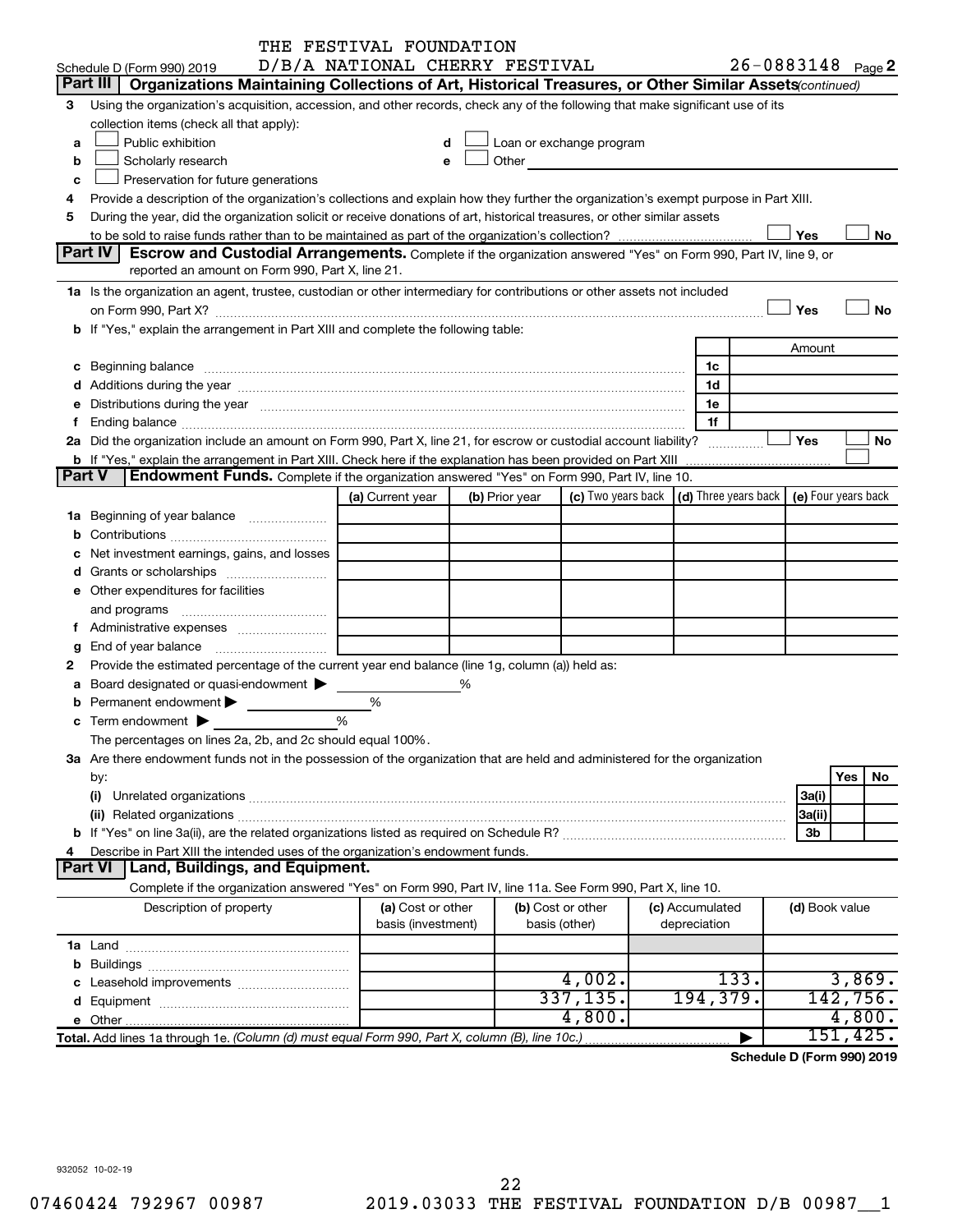|                            | THE FESTIVAL FOUNDATION        |                       |  |
|----------------------------|--------------------------------|-----------------------|--|
| Schedule D (Form 990) 2019 | D/B/A NATIONAL CHERRY FESTIVAL | $26 - 0883148$ Page 3 |  |

| Part VII Investments - Other Securities.                                                                          |                 |                                                           |                |
|-------------------------------------------------------------------------------------------------------------------|-----------------|-----------------------------------------------------------|----------------|
| Complete if the organization answered "Yes" on Form 990, Part IV, line 11b. See Form 990, Part X, line 12.        |                 |                                                           |                |
| (a) Description of security or category (including name of security)                                              | (b) Book value  | (c) Method of valuation: Cost or end-of-year market value |                |
|                                                                                                                   |                 |                                                           |                |
|                                                                                                                   |                 |                                                           |                |
| (3) Other                                                                                                         |                 |                                                           |                |
| (A)                                                                                                               |                 |                                                           |                |
| (B)                                                                                                               |                 |                                                           |                |
| (C)                                                                                                               |                 |                                                           |                |
| (D)<br>(E)                                                                                                        |                 |                                                           |                |
| (F)                                                                                                               |                 |                                                           |                |
| (G)                                                                                                               |                 |                                                           |                |
| (H)                                                                                                               |                 |                                                           |                |
| <b>Total.</b> (Col. (b) must equal Form 990, Part X, col. (B) line 12.) $\blacktriangleright$                     |                 |                                                           |                |
| Part VIII Investments - Program Related.                                                                          |                 |                                                           |                |
| Complete if the organization answered "Yes" on Form 990, Part IV, line 11c. See Form 990, Part X, line 13.        |                 |                                                           |                |
| (a) Description of investment                                                                                     | (b) Book value  | (c) Method of valuation: Cost or end-of-year market value |                |
| (1)                                                                                                               |                 |                                                           |                |
| (2)                                                                                                               |                 |                                                           |                |
| (3)                                                                                                               |                 |                                                           |                |
| (4)                                                                                                               |                 |                                                           |                |
| (5)                                                                                                               |                 |                                                           |                |
| (6)                                                                                                               |                 |                                                           |                |
| (7)                                                                                                               |                 |                                                           |                |
| (8)                                                                                                               |                 |                                                           |                |
| (9)                                                                                                               |                 |                                                           |                |
| <b>Total.</b> (Col. (b) must equal Form 990, Part X, col. (B) line 13.)                                           |                 |                                                           |                |
| Part IX<br><b>Other Assets.</b>                                                                                   |                 |                                                           |                |
| Complete if the organization answered "Yes" on Form 990, Part IV, line 11d. See Form 990, Part X, line 15.        | (a) Description |                                                           | (b) Book value |
|                                                                                                                   |                 |                                                           |                |
| (1)<br>(2)                                                                                                        |                 |                                                           |                |
| (3)                                                                                                               |                 |                                                           |                |
| (4)                                                                                                               |                 |                                                           |                |
| (5)                                                                                                               |                 |                                                           |                |
| (6)                                                                                                               |                 |                                                           |                |
| (7)                                                                                                               |                 |                                                           |                |
| (8)                                                                                                               |                 |                                                           |                |
| (9)                                                                                                               |                 |                                                           |                |
| Total. (Column (b) must equal Form 990, Part X, col. (B) line 15.)                                                |                 |                                                           |                |
| <b>Other Liabilities.</b><br>Part X                                                                               |                 |                                                           |                |
| Complete if the organization answered "Yes" on Form 990, Part IV, line 11e or 11f. See Form 990, Part X, line 25. |                 |                                                           |                |
| (a) Description of liability<br>1.                                                                                |                 |                                                           | (b) Book value |
| Federal income taxes<br>(1)                                                                                       |                 |                                                           |                |
| DUE TO NCF TRANSITION, INC.<br>(2)                                                                                |                 |                                                           | 44,666.        |
| (3)                                                                                                               |                 |                                                           |                |
| (4)                                                                                                               |                 |                                                           |                |
| (5)                                                                                                               |                 |                                                           |                |
| (6)                                                                                                               |                 |                                                           |                |
| (7)                                                                                                               |                 |                                                           |                |
| (8)                                                                                                               |                 |                                                           |                |
| (9)                                                                                                               |                 |                                                           | 44,666.        |
|                                                                                                                   |                 |                                                           |                |

organization's liability for uncertain tax positions under FASB ASC 740. Check here if the text of the footnote has been provided in Part XIII ...  $\fbox{\bf X}$ 

**Schedule D (Form 990) 2019**

932053 10-02-19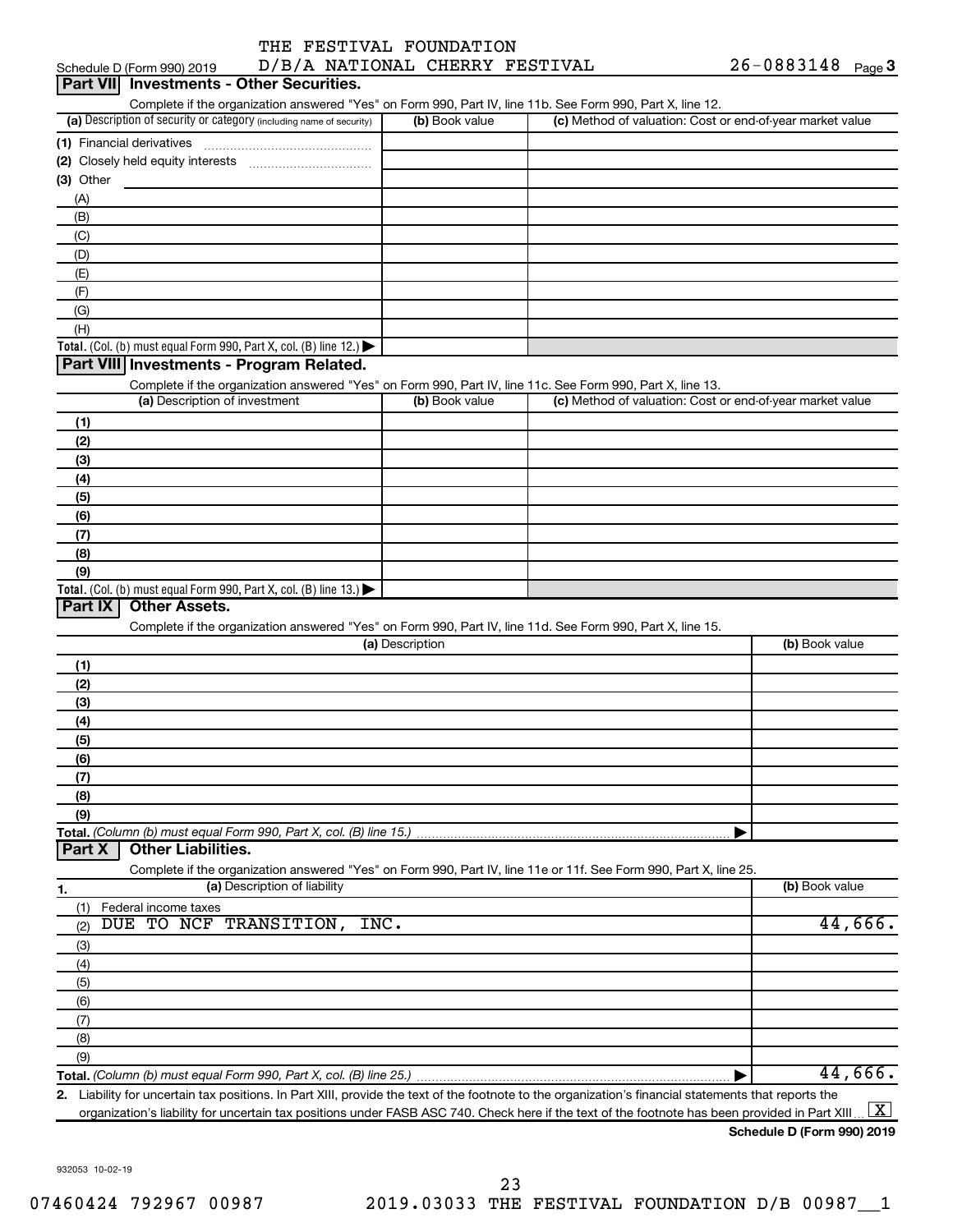|    | THE FESTIVAL FOUNDATION                                                                                                                                                                                                             |                |                   |  |  |  |  |
|----|-------------------------------------------------------------------------------------------------------------------------------------------------------------------------------------------------------------------------------------|----------------|-------------------|--|--|--|--|
|    | D/B/A NATIONAL CHERRY FESTIVAL<br>Schedule D (Form 990) 2019                                                                                                                                                                        |                | 26-0883148 Page 4 |  |  |  |  |
|    | Part XI   Reconciliation of Revenue per Audited Financial Statements With Revenue per Return.                                                                                                                                       |                |                   |  |  |  |  |
|    | Complete if the organization answered "Yes" on Form 990, Part IV, line 12a.                                                                                                                                                         |                |                   |  |  |  |  |
| 1  |                                                                                                                                                                                                                                     |                | $\mathbf{1}$      |  |  |  |  |
| 2  | Amounts included on line 1 but not on Form 990, Part VIII, line 12:                                                                                                                                                                 |                |                   |  |  |  |  |
| a  |                                                                                                                                                                                                                                     | 2a             |                   |  |  |  |  |
|    |                                                                                                                                                                                                                                     | 2 <sub>b</sub> |                   |  |  |  |  |
|    |                                                                                                                                                                                                                                     | 2 <sub>c</sub> |                   |  |  |  |  |
| d  | Other (Describe in Part XIII.) <b>2006</b> 2007 2010 2010 2010 2010 2011 2012 2013 2014 2015 2016 2017 2018 2019 2016 2016 2017 2018 2019 2016 2017 2018 2019 2016 2017 2018 2019 2018 2019 2016 2017 2018 2019 2018 2019 2018 2019 | 2d             |                   |  |  |  |  |
| е  | Add lines 2a through 2d                                                                                                                                                                                                             |                | 2е                |  |  |  |  |
| З  |                                                                                                                                                                                                                                     |                | 3                 |  |  |  |  |
| 4  | Amounts included on Form 990, Part VIII, line 12, but not on line 1:                                                                                                                                                                |                |                   |  |  |  |  |
| a  |                                                                                                                                                                                                                                     | 4a             |                   |  |  |  |  |
| b  |                                                                                                                                                                                                                                     |                |                   |  |  |  |  |
|    | Add lines 4a and 4b                                                                                                                                                                                                                 | 4c             |                   |  |  |  |  |
| 5  |                                                                                                                                                                                                                                     |                | 5                 |  |  |  |  |
|    | Part XII   Reconciliation of Expenses per Audited Financial Statements With Expenses per Return.                                                                                                                                    |                |                   |  |  |  |  |
|    | Complete if the organization answered "Yes" on Form 990, Part IV, line 12a.                                                                                                                                                         |                |                   |  |  |  |  |
| 1  |                                                                                                                                                                                                                                     |                | $\mathbf{1}$      |  |  |  |  |
| 2  | Amounts included on line 1 but not on Form 990, Part IX, line 25:                                                                                                                                                                   |                |                   |  |  |  |  |
| a  |                                                                                                                                                                                                                                     | 2a             |                   |  |  |  |  |
|    |                                                                                                                                                                                                                                     | 2 <sub>b</sub> |                   |  |  |  |  |
| c. |                                                                                                                                                                                                                                     | 2 <sub>c</sub> |                   |  |  |  |  |
| d  |                                                                                                                                                                                                                                     | 2d             |                   |  |  |  |  |
| e  | Add lines 2a through 2d <b>manufactures</b> in the contract of the contract of the contract of the contract of the contract of the contract of the contract of the contract of the contract of the contract of the contract of the  |                | 2е                |  |  |  |  |
| З  |                                                                                                                                                                                                                                     |                | 3                 |  |  |  |  |
| 4  | Amounts included on Form 990, Part IX, line 25, but not on line 1:                                                                                                                                                                  |                |                   |  |  |  |  |
| a  |                                                                                                                                                                                                                                     | 4a             |                   |  |  |  |  |
|    |                                                                                                                                                                                                                                     | 4 <sub>b</sub> |                   |  |  |  |  |
|    | Add lines 4a and 4b                                                                                                                                                                                                                 |                | 4с                |  |  |  |  |
| 5  |                                                                                                                                                                                                                                     |                | 5                 |  |  |  |  |
|    | Part XIII Supplemental Information.                                                                                                                                                                                                 |                |                   |  |  |  |  |

Provide the descriptions required for Part II, lines 3, 5, and 9; Part III, lines 1a and 4; Part IV, lines 1b and 2b; Part V, line 4; Part X, line 2; Part XI, lines 2d and 4b; and Part XII, lines 2d and 4b. Also complete this part to provide any additional information.

PART X, LINE 2:

| THE INTERNAL REVENUE SERVICE HAS DETERMINED THE FESTIVAL FOUNDATION TO BE |
|---------------------------------------------------------------------------|
| EXEMPT FROM FEDERAL TAX UNDER SECTION $501(C)(3)$ OF THE INTERNAL REVENUE |
| CODE AND ARE CLASSIFIED BY THE INTERNAL REVENUE SERVICE AS OTHER THAN     |
| PRIVATE FOUNDATIONS. THE FESTIVAL IS SUBJECT TO INCOME TAX ONLY ON THE    |
| BUSINESS INCOME NOT RELATED TO ITS EXEMPT PURPOSE. SUCH TAXES ARE         |
| GENERALLY INSIGNIFICANT.                                                  |
|                                                                           |
| THE FESTIVAL FILES INFORMATION RETURNS IN THE U.S. FEDERAL JURISDICTION   |
| WHICH ARE NO LONGER SUBJECT TO EXAMINATION BY TAX AUTHORITIES FOR YEARS   |
| BEFORE DECEMBER 31, 2016.                                                 |

24

932054 10-02-19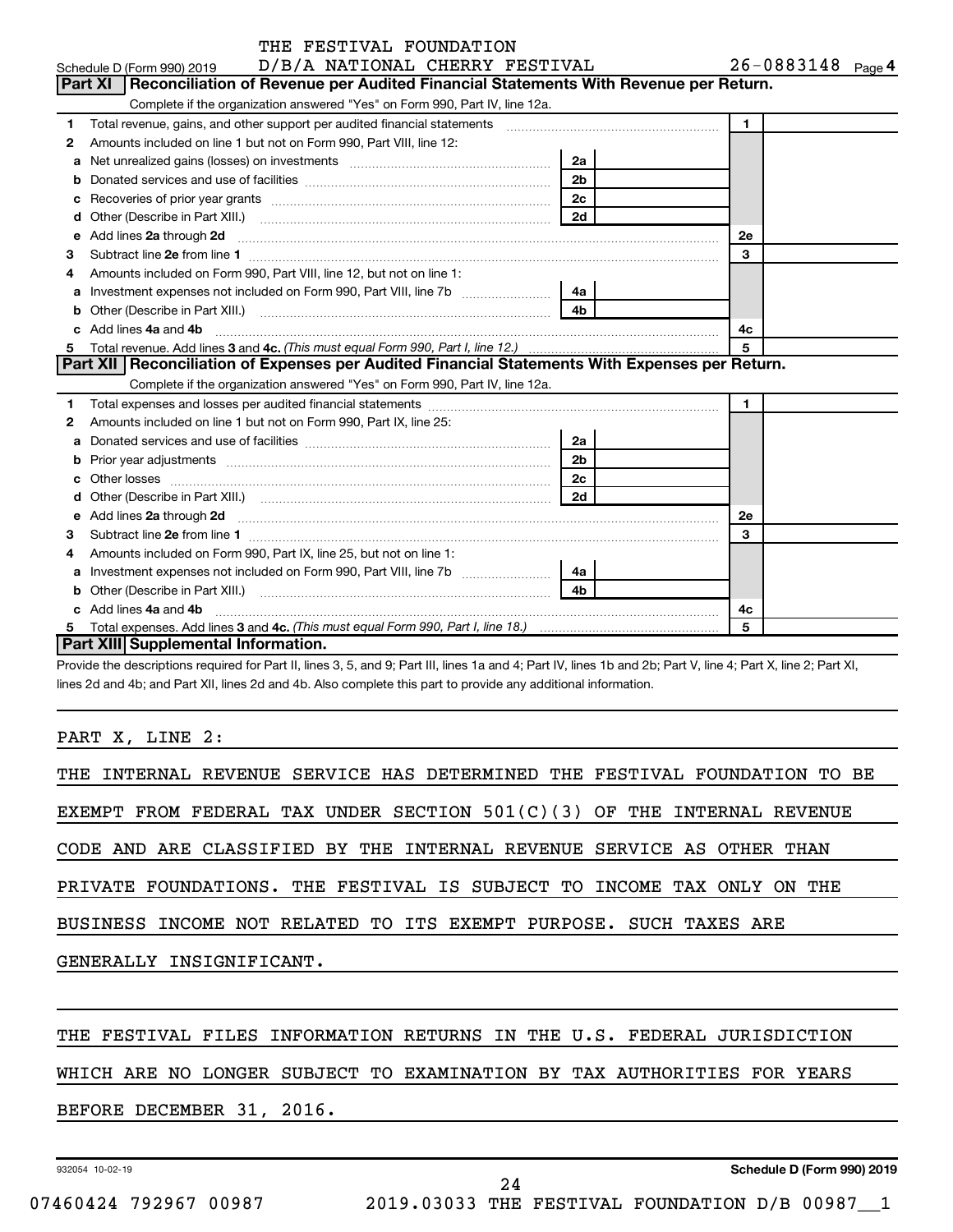| <b>Part XIII   Supplemental Information (continued)</b> |                            |
|---------------------------------------------------------|----------------------------|
|                                                         |                            |
|                                                         |                            |
|                                                         |                            |
|                                                         |                            |
|                                                         |                            |
|                                                         |                            |
|                                                         |                            |
|                                                         |                            |
|                                                         |                            |
|                                                         |                            |
|                                                         |                            |
|                                                         |                            |
|                                                         |                            |
|                                                         |                            |
|                                                         |                            |
|                                                         |                            |
|                                                         |                            |
|                                                         |                            |
|                                                         |                            |
|                                                         |                            |
|                                                         |                            |
|                                                         |                            |
|                                                         |                            |
|                                                         |                            |
|                                                         |                            |
|                                                         |                            |
|                                                         |                            |
|                                                         |                            |
| 932055 10-02-19                                         | Schedule D (Form 990) 2019 |
|                                                         | 25                         |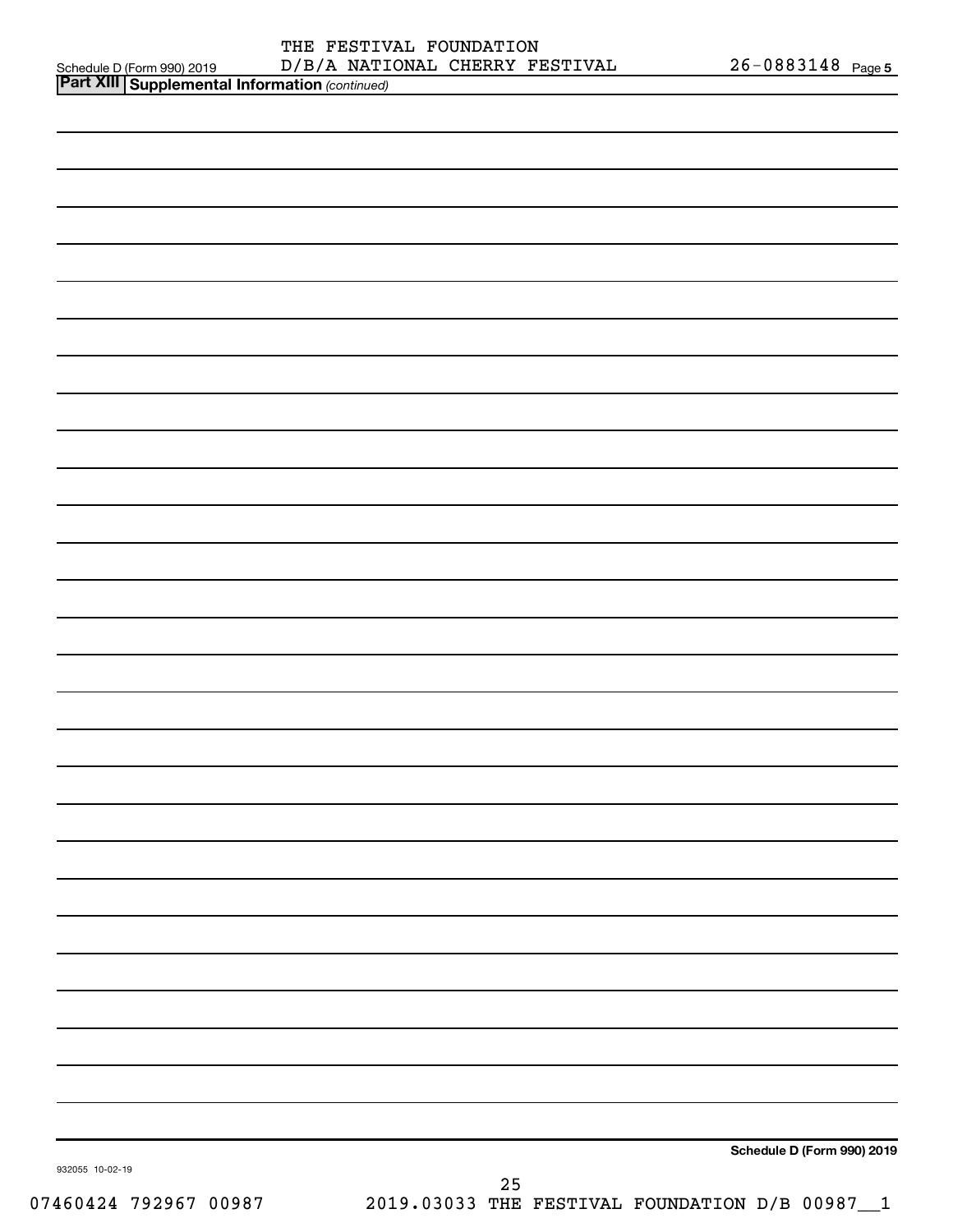| <b>SCHEDULE G</b>                                                                        |                                                                                                              | <b>Supplemental Information Regarding Fundraising or Gaming Activities</b>                                                                                                                                                                                                                 |                               |                                           |                                                                            |  |                                                                            | OMB No. 1545-0047                                       |
|------------------------------------------------------------------------------------------|--------------------------------------------------------------------------------------------------------------|--------------------------------------------------------------------------------------------------------------------------------------------------------------------------------------------------------------------------------------------------------------------------------------------|-------------------------------|-------------------------------------------|----------------------------------------------------------------------------|--|----------------------------------------------------------------------------|---------------------------------------------------------|
| (Form 990 or 990-EZ)                                                                     | Complete if the organization answered "Yes" on Form 990, Part IV, line 17, 18, or 19, or if the              |                                                                                                                                                                                                                                                                                            |                               |                                           |                                                                            |  |                                                                            | 019                                                     |
| organization entered more than \$15,000 on Form 990-EZ, line 6a.                         |                                                                                                              |                                                                                                                                                                                                                                                                                            |                               |                                           |                                                                            |  |                                                                            | <b>Open to Public</b>                                   |
| Department of the Treasury<br>Internal Revenue Service                                   | Attach to Form 990 or Form 990-EZ.<br>Go to www.irs.gov/Form990 for instructions and the latest information. |                                                                                                                                                                                                                                                                                            |                               |                                           |                                                                            |  |                                                                            | Inspection                                              |
| Name of the organization                                                                 |                                                                                                              | THE FESTIVAL FOUNDATION                                                                                                                                                                                                                                                                    |                               |                                           |                                                                            |  |                                                                            | <b>Employer identification number</b>                   |
|                                                                                          | D/B/A NATIONAL CHERRY FESTIVAL                                                                               |                                                                                                                                                                                                                                                                                            |                               |                                           |                                                                            |  | 26-0883148                                                                 |                                                         |
| Part I                                                                                   | required to complete this part.                                                                              | Fundraising Activities. Complete if the organization answered "Yes" on Form 990, Part IV, line 17. Form 990-EZ filers are not                                                                                                                                                              |                               |                                           |                                                                            |  |                                                                            |                                                         |
| Mail solicitations<br>a<br>b<br>Phone solicitations<br>с<br>In-person solicitations<br>d | Internet and email solicitations                                                                             | 1 Indicate whether the organization raised funds through any of the following activities. Check all that apply.<br>e<br>f<br>Special fundraising events<br>g<br>2 a Did the organization have a written or oral agreement with any individual (including officers, directors, trustees, or |                               |                                           | Solicitation of non-government grants<br>Solicitation of government grants |  |                                                                            |                                                         |
| compensated at least \$5,000 by the organization.                                        |                                                                                                              | key employees listed in Form 990, Part VII) or entity in connection with professional fundraising services?<br>b If "Yes," list the 10 highest paid individuals or entities (fundraisers) pursuant to agreements under which the fundraiser is to be                                       |                               |                                           |                                                                            |  | Yes                                                                        | No                                                      |
| (i) Name and address of individual<br>or entity (fundraiser)                             |                                                                                                              | (ii) Activity                                                                                                                                                                                                                                                                              | have custody<br>or control of | (iii) Did<br>fundraiser<br>contributions? | (iv) Gross receipts<br>from activity                                       |  | (v) Amount paid<br>to (or retained by)<br>fundraiser<br>listed in col. (i) | (vi) Amount paid<br>to (or retained by)<br>organization |
|                                                                                          |                                                                                                              |                                                                                                                                                                                                                                                                                            | Yes                           | No.                                       |                                                                            |  |                                                                            |                                                         |
|                                                                                          |                                                                                                              |                                                                                                                                                                                                                                                                                            |                               |                                           |                                                                            |  |                                                                            |                                                         |
|                                                                                          |                                                                                                              |                                                                                                                                                                                                                                                                                            |                               |                                           |                                                                            |  |                                                                            |                                                         |
|                                                                                          |                                                                                                              |                                                                                                                                                                                                                                                                                            |                               |                                           |                                                                            |  |                                                                            |                                                         |
|                                                                                          |                                                                                                              |                                                                                                                                                                                                                                                                                            |                               |                                           |                                                                            |  |                                                                            |                                                         |
|                                                                                          |                                                                                                              |                                                                                                                                                                                                                                                                                            |                               |                                           |                                                                            |  |                                                                            |                                                         |
|                                                                                          |                                                                                                              |                                                                                                                                                                                                                                                                                            |                               |                                           |                                                                            |  |                                                                            |                                                         |
|                                                                                          |                                                                                                              |                                                                                                                                                                                                                                                                                            |                               |                                           |                                                                            |  |                                                                            |                                                         |
|                                                                                          |                                                                                                              |                                                                                                                                                                                                                                                                                            |                               |                                           |                                                                            |  |                                                                            |                                                         |
|                                                                                          |                                                                                                              |                                                                                                                                                                                                                                                                                            |                               |                                           |                                                                            |  |                                                                            |                                                         |
|                                                                                          |                                                                                                              |                                                                                                                                                                                                                                                                                            |                               |                                           |                                                                            |  |                                                                            |                                                         |
| Total                                                                                    |                                                                                                              |                                                                                                                                                                                                                                                                                            |                               |                                           |                                                                            |  |                                                                            |                                                         |
| or licensing                                                                             |                                                                                                              | 3 List all states in which the organization is registered or licensed to solicit contributions or has been notified it is exempt from registration                                                                                                                                         |                               |                                           |                                                                            |  |                                                                            |                                                         |
|                                                                                          |                                                                                                              |                                                                                                                                                                                                                                                                                            |                               |                                           |                                                                            |  |                                                                            |                                                         |
|                                                                                          |                                                                                                              |                                                                                                                                                                                                                                                                                            |                               |                                           |                                                                            |  |                                                                            |                                                         |
|                                                                                          |                                                                                                              |                                                                                                                                                                                                                                                                                            |                               |                                           |                                                                            |  |                                                                            |                                                         |
|                                                                                          |                                                                                                              |                                                                                                                                                                                                                                                                                            |                               |                                           |                                                                            |  |                                                                            |                                                         |
|                                                                                          |                                                                                                              |                                                                                                                                                                                                                                                                                            |                               |                                           |                                                                            |  |                                                                            |                                                         |
|                                                                                          |                                                                                                              |                                                                                                                                                                                                                                                                                            |                               |                                           |                                                                            |  |                                                                            |                                                         |
|                                                                                          |                                                                                                              |                                                                                                                                                                                                                                                                                            |                               |                                           |                                                                            |  |                                                                            |                                                         |
|                                                                                          |                                                                                                              |                                                                                                                                                                                                                                                                                            |                               |                                           |                                                                            |  |                                                                            |                                                         |
|                                                                                          |                                                                                                              |                                                                                                                                                                                                                                                                                            |                               |                                           |                                                                            |  |                                                                            |                                                         |

**For Paperwork Reduction Act Notice, see the Instructions for Form 990 or 990-EZ. Schedule G (Form 990 or 990-EZ) 2019** LHA

932081 09-11-19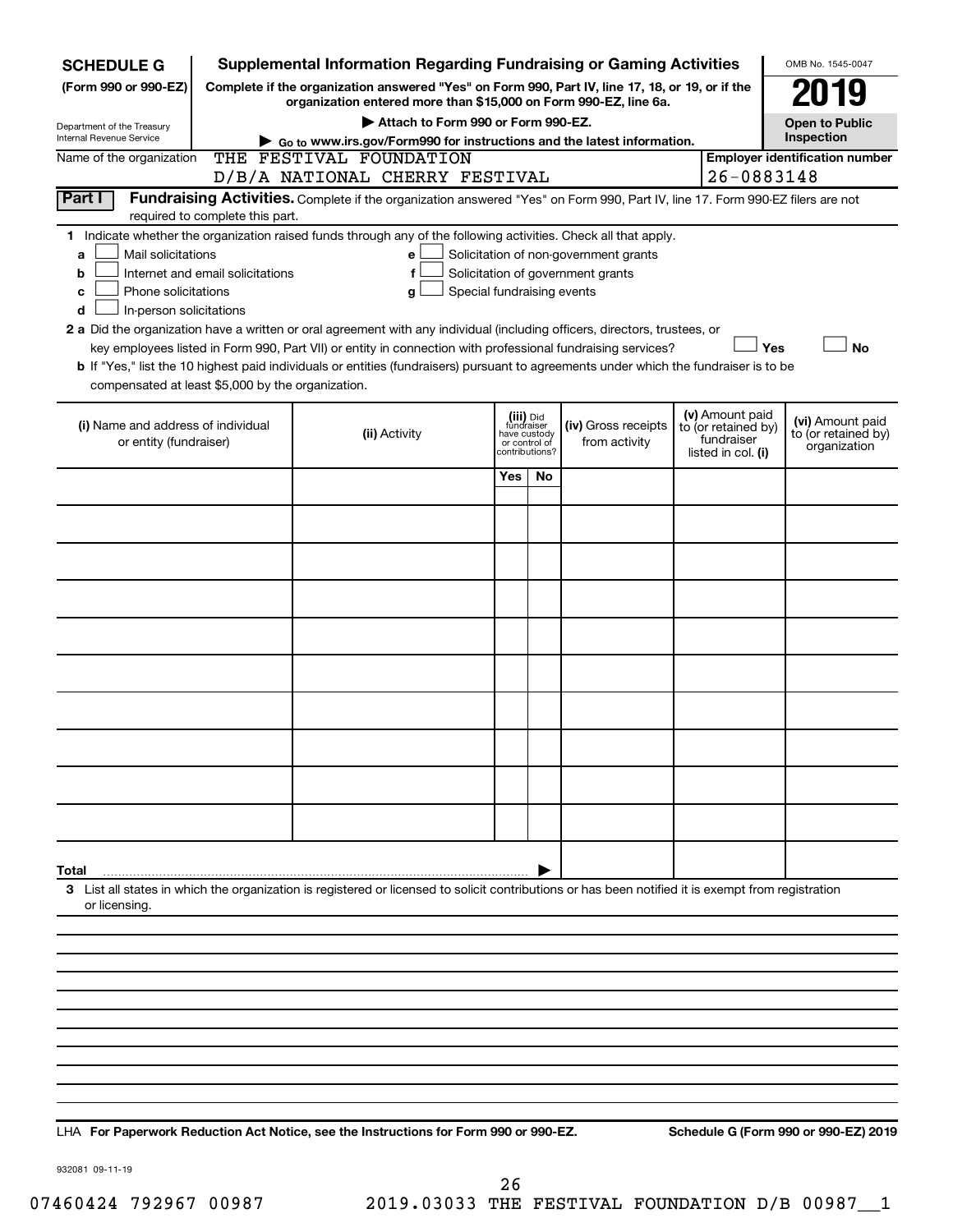|                    | Part II  | Fundraising Events. Complete if the organization answered "Yes" on Form 990, Part IV, line 18, or reported more than \$15,000<br>of fundraising event contributions and gross income on Form 990-EZ, lines 1 and 6b. List events with gross receipts greater than \$5,000. |                |                                                  |                        |                                                       |
|--------------------|----------|----------------------------------------------------------------------------------------------------------------------------------------------------------------------------------------------------------------------------------------------------------------------------|----------------|--------------------------------------------------|------------------------|-------------------------------------------------------|
|                    |          |                                                                                                                                                                                                                                                                            | (a) Event $#1$ | (b) Event #2                                     | (c) Other events       | (d) Total events<br>(add col. (a) through             |
|                    |          |                                                                                                                                                                                                                                                                            | (event type)   | (event type)                                     | (total number)         | col. (c)                                              |
| Revenue            | 1.       |                                                                                                                                                                                                                                                                            |                |                                                  |                        |                                                       |
|                    |          |                                                                                                                                                                                                                                                                            |                |                                                  |                        |                                                       |
|                    | 3        | Gross income (line 1 minus line 2)                                                                                                                                                                                                                                         |                |                                                  |                        |                                                       |
|                    |          |                                                                                                                                                                                                                                                                            |                |                                                  |                        |                                                       |
|                    | 5        |                                                                                                                                                                                                                                                                            |                |                                                  |                        |                                                       |
|                    | 6        |                                                                                                                                                                                                                                                                            |                |                                                  |                        |                                                       |
| Direct Expenses    | 7        |                                                                                                                                                                                                                                                                            |                |                                                  |                        |                                                       |
|                    | 8        |                                                                                                                                                                                                                                                                            |                |                                                  |                        |                                                       |
|                    | 9        |                                                                                                                                                                                                                                                                            |                |                                                  |                        |                                                       |
|                    | Part III | Gaming. Complete if the organization answered "Yes" on Form 990, Part IV, line 19, or reported more than                                                                                                                                                                   |                |                                                  |                        |                                                       |
|                    |          | \$15,000 on Form 990-EZ, line 6a.                                                                                                                                                                                                                                          |                |                                                  |                        |                                                       |
| Revenue            |          |                                                                                                                                                                                                                                                                            | (a) Bingo      | (b) Pull tabs/instant<br>bingo/progressive bingo | (c) Other gaming       | (d) Total gaming (add<br>col. (a) through col. (c))   |
|                    |          |                                                                                                                                                                                                                                                                            |                |                                                  |                        |                                                       |
|                    |          |                                                                                                                                                                                                                                                                            |                |                                                  | 94,144.                |                                                       |
|                    |          |                                                                                                                                                                                                                                                                            |                |                                                  |                        |                                                       |
|                    | 3        |                                                                                                                                                                                                                                                                            |                |                                                  |                        |                                                       |
|                    | 4        |                                                                                                                                                                                                                                                                            |                |                                                  |                        |                                                       |
| Expenses<br>Direct |          |                                                                                                                                                                                                                                                                            |                |                                                  | 950.                   | 94,144.<br>950.                                       |
|                    |          | 6 Volunteer labor                                                                                                                                                                                                                                                          | Yes<br>No      | Yes<br>%<br>%<br>No                              | $X$ Yes 100.00 %<br>No |                                                       |
|                    | 7        | Direct expense summary. Add lines 2 through 5 in column (d)                                                                                                                                                                                                                |                |                                                  |                        |                                                       |
|                    |          |                                                                                                                                                                                                                                                                            |                |                                                  |                        | 950.                                                  |
|                    |          |                                                                                                                                                                                                                                                                            |                |                                                  |                        |                                                       |
|                    |          | Enter the state(s) in which the organization conducts gaming activities: $\texttt{MI}$                                                                                                                                                                                     |                |                                                  |                        | $X$ Yes                                               |
|                    |          |                                                                                                                                                                                                                                                                            |                |                                                  |                        |                                                       |
| 9                  |          | 10a Were any of the organization's gaming licenses revoked, suspended, or terminated during the tax year?                                                                                                                                                                  |                |                                                  |                        | 93,194.<br><b>No</b><br>$\lfloor x \rfloor$ No<br>Yes |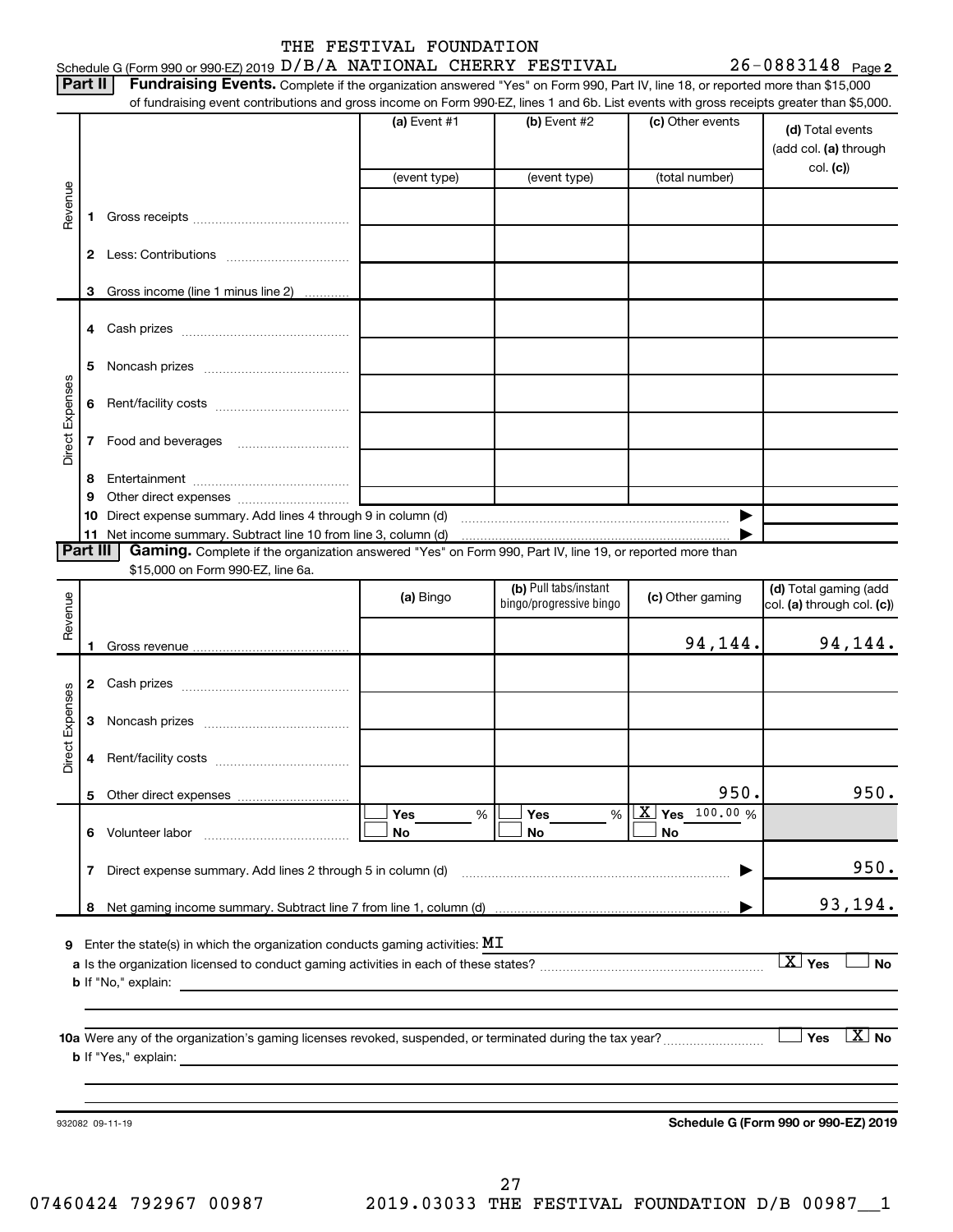| THE FESTIVAL FOUNDATION                                                                                                                                                                                                                                     |
|-------------------------------------------------------------------------------------------------------------------------------------------------------------------------------------------------------------------------------------------------------------|
| 26-0883148 Page 3<br>Schedule G (Form 990 or 990-EZ) 2019 D/B/A NATIONAL CHERRY FESTIVAL                                                                                                                                                                    |
| $ X $ No<br>Yes                                                                                                                                                                                                                                             |
| 12 Is the organization a grantor, beneficiary or trustee of a trust, or a member of a partnership or other entity formed<br>$\Box$ Yes $\boxed{\text{X}}$ No                                                                                                |
| 13 Indicate the percentage of gaming activity conducted in:                                                                                                                                                                                                 |
| 13а<br>℅                                                                                                                                                                                                                                                    |
| $13b$ 100.00 %<br><b>b</b> An outside facility <b>contained and the contract of the contract of the contract of the contract of the contract of the contract of the contract of the contract of the contract of the contract of the contract of the con</b> |
| 14 Enter the name and address of the person who prepares the organization's gaming/special events books and records:                                                                                                                                        |
| $Name \triangleright BRENDA PROUGH$                                                                                                                                                                                                                         |
| Address > 732 HANNAH ST. - TRAVERSE CITY, MI 49686                                                                                                                                                                                                          |
|                                                                                                                                                                                                                                                             |
| of gaming revenue retained by the third party $\triangleright$ \$<br>c If "Yes," enter name and address of the third party:                                                                                                                                 |
| <u> 1989 - Johann John Stone, Amerikaansk politiker (</u><br>Name $\blacktriangleright$                                                                                                                                                                     |
|                                                                                                                                                                                                                                                             |
| <b>16</b> Gaming manager information:                                                                                                                                                                                                                       |
| Name $\blacktriangleright$                                                                                                                                                                                                                                  |
| Gaming manager compensation > \$                                                                                                                                                                                                                            |
| Description of services provided states and the contract of the contract of the contract of the contract of the contract of the contract of the contract of the contract of the contract of the contract of the contract of th                              |
|                                                                                                                                                                                                                                                             |
| Director/officer<br>Employee<br>Independent contractor                                                                                                                                                                                                      |
| 17 Mandatory distributions:                                                                                                                                                                                                                                 |
| a Is the organization required under state law to make charitable distributions from the gaming proceeds to<br>Yes $\boxed{\mathbf{X}}$ No                                                                                                                  |
| retain the state gaming license?<br><b>b</b> Enter the amount of distributions required under state law to be distributed to other exempt organizations or spent in the                                                                                     |
| organization's own exempt activities during the tax year $\triangleright$ \$                                                                                                                                                                                |
| <b>Part IV</b><br>Supplemental Information. Provide the explanations required by Part I, line 2b, columns (iii) and (v); and Part III, lines 9, 9b, 10b,                                                                                                    |
| 15b, 15c, 16, and 17b, as applicable. Also provide any additional information. See instructions.                                                                                                                                                            |
|                                                                                                                                                                                                                                                             |
|                                                                                                                                                                                                                                                             |
|                                                                                                                                                                                                                                                             |
|                                                                                                                                                                                                                                                             |
|                                                                                                                                                                                                                                                             |
|                                                                                                                                                                                                                                                             |
|                                                                                                                                                                                                                                                             |
|                                                                                                                                                                                                                                                             |
|                                                                                                                                                                                                                                                             |
|                                                                                                                                                                                                                                                             |
|                                                                                                                                                                                                                                                             |
|                                                                                                                                                                                                                                                             |
|                                                                                                                                                                                                                                                             |
| Schedule G (Form 990 or 990-EZ) 2019<br>932083 09-11-19                                                                                                                                                                                                     |
| 28                                                                                                                                                                                                                                                          |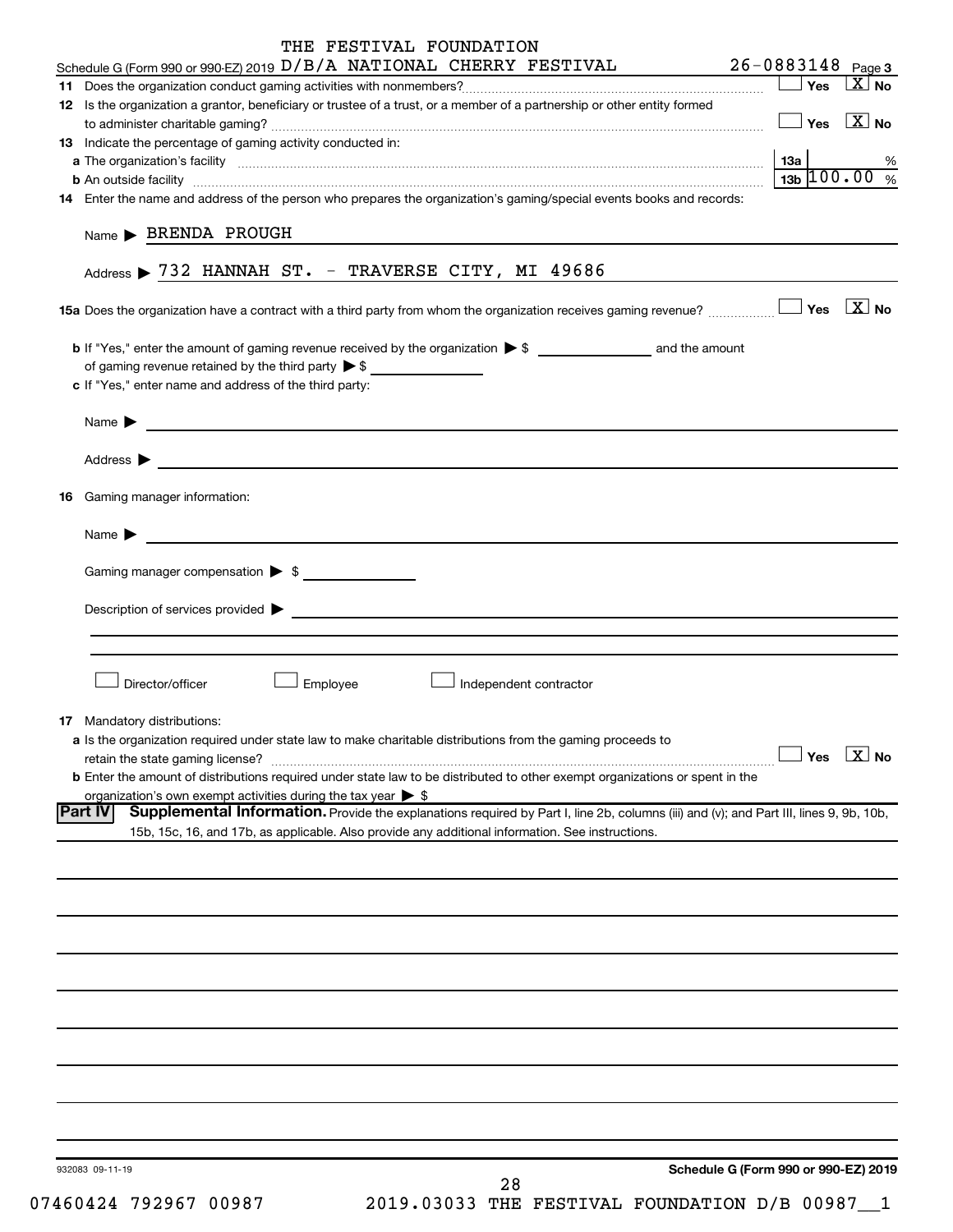|                                 | FOUNDATION<br>FESTIVAL<br>THE           |                      |
|---------------------------------|-----------------------------------------|----------------------|
| Schedule G (Form 990 or 990-EZ) | NATIONAL<br>CHERRY<br>FESTIVAL<br>D/B/A | 26-0883148<br>Page 4 |
| .                               |                                         |                      |

| <b>Part IV   Supplemental Information (continued)</b> |                                 |
|-------------------------------------------------------|---------------------------------|
|                                                       |                                 |
|                                                       |                                 |
|                                                       |                                 |
|                                                       |                                 |
|                                                       |                                 |
|                                                       |                                 |
|                                                       |                                 |
|                                                       |                                 |
|                                                       |                                 |
|                                                       |                                 |
|                                                       |                                 |
|                                                       |                                 |
|                                                       |                                 |
|                                                       |                                 |
|                                                       |                                 |
|                                                       |                                 |
|                                                       |                                 |
|                                                       |                                 |
|                                                       |                                 |
|                                                       |                                 |
|                                                       |                                 |
|                                                       |                                 |
|                                                       |                                 |
|                                                       |                                 |
|                                                       |                                 |
|                                                       |                                 |
|                                                       |                                 |
|                                                       |                                 |
| 932084 04-01-19                                       | Schedule G (Form 990 or 990-EZ) |
|                                                       | 29                              |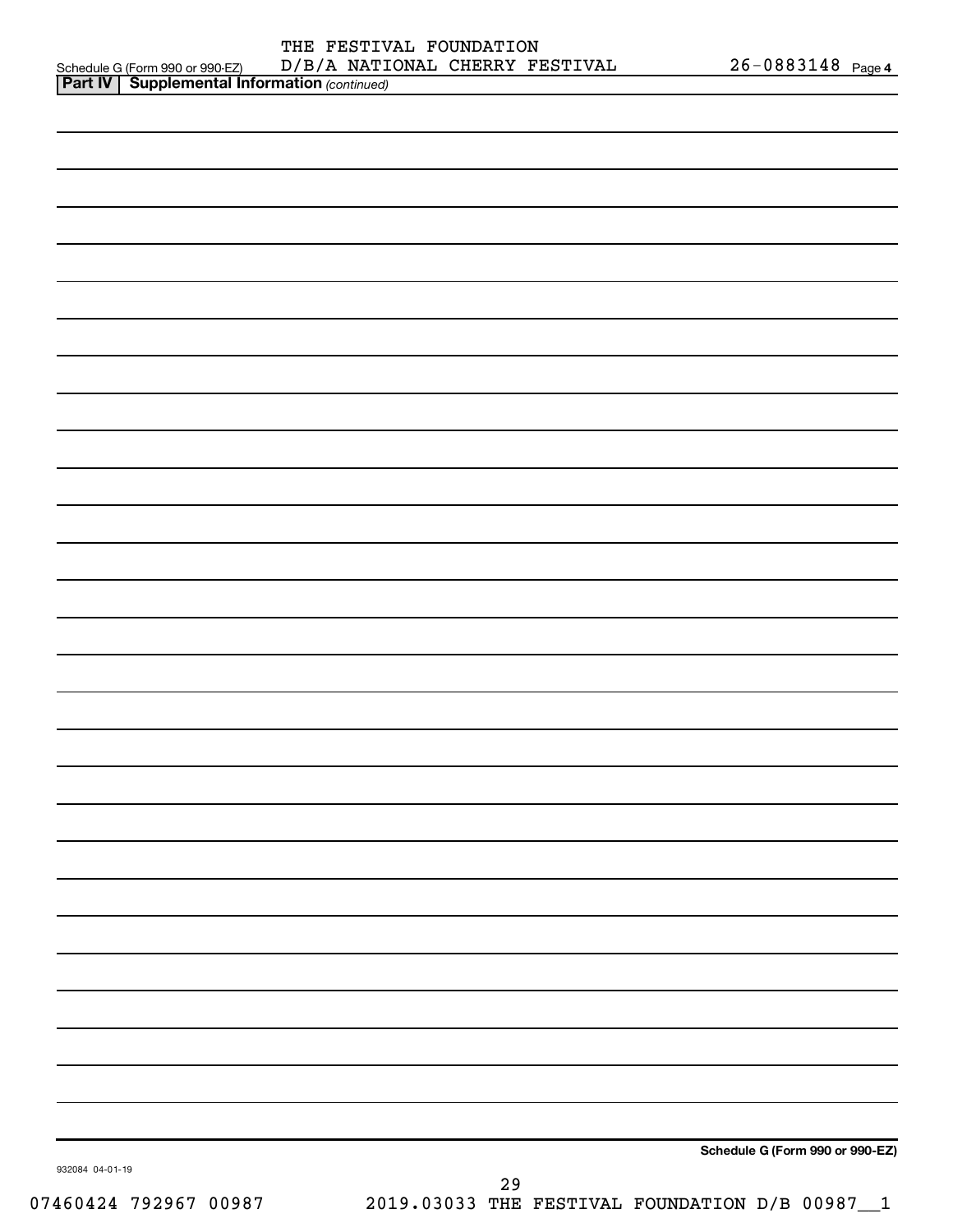| <b>SCHEDULE I</b><br>(Form 990)                                                                                                |                                                                                                                                                                                                                                                                                           |           | <b>Grants and Other Assistance to Organizations,</b><br>Governments, and Individuals in the United States |                                                                              |                                         |                                                                |                                          |                        | OMB No. 1545-0047<br>2019             |  |
|--------------------------------------------------------------------------------------------------------------------------------|-------------------------------------------------------------------------------------------------------------------------------------------------------------------------------------------------------------------------------------------------------------------------------------------|-----------|-----------------------------------------------------------------------------------------------------------|------------------------------------------------------------------------------|-----------------------------------------|----------------------------------------------------------------|------------------------------------------|------------------------|---------------------------------------|--|
| Department of the Treasury<br><b>Internal Revenue Service</b>                                                                  |                                                                                                                                                                                                                                                                                           |           | Complete if the organization answered "Yes" on Form 990, Part IV, line 21 or 22.                          | Attach to Form 990.<br>Go to www.irs.gov/Form990 for the latest information. |                                         |                                                                |                                          |                        | <b>Open to Public</b><br>Inspection   |  |
| THE FESTIVAL FOUNDATION<br><b>Employer identification number</b><br>Name of the organization<br>D/B/A NATIONAL CHERRY FESTIVAL |                                                                                                                                                                                                                                                                                           |           |                                                                                                           |                                                                              |                                         |                                                                |                                          |                        |                                       |  |
| Part I                                                                                                                         | General Information on Grants and Assistance                                                                                                                                                                                                                                              |           |                                                                                                           |                                                                              |                                         |                                                                |                                          |                        |                                       |  |
| $\mathbf 1$<br>$\mathbf{2}$                                                                                                    | Does the organization maintain records to substantiate the amount of the grants or assistance, the grantees' eligibility for the grants or assistance, and the selection<br>Describe in Part IV the organization's procedures for monitoring the use of grant funds in the United States. |           |                                                                                                           |                                                                              |                                         |                                                                |                                          | $\boxed{\text{X}}$ Yes | $\overline{\phantom{a}}$ No           |  |
| Part II                                                                                                                        | Grants and Other Assistance to Domestic Organizations and Domestic Governments. Complete if the organization answered "Yes" on Form 990, Part IV, line 21, for any                                                                                                                        |           |                                                                                                           |                                                                              |                                         |                                                                |                                          |                        |                                       |  |
|                                                                                                                                | recipient that received more than \$5,000. Part II can be duplicated if additional space is needed.                                                                                                                                                                                       |           |                                                                                                           |                                                                              |                                         |                                                                |                                          |                        |                                       |  |
|                                                                                                                                | 1 (a) Name and address of organization<br>or government                                                                                                                                                                                                                                   | $(b)$ EIN | (c) IRC section<br>(if applicable)                                                                        | (d) Amount of<br>cash grant                                                  | (e) Amount of<br>non-cash<br>assistance | (f) Method of<br>valuation (book,<br>FMV, appraisal,<br>other) | (g) Description of<br>noncash assistance |                        | (h) Purpose of grant<br>or assistance |  |
|                                                                                                                                |                                                                                                                                                                                                                                                                                           |           |                                                                                                           |                                                                              |                                         |                                                                |                                          |                        |                                       |  |
|                                                                                                                                |                                                                                                                                                                                                                                                                                           |           |                                                                                                           |                                                                              |                                         |                                                                |                                          |                        |                                       |  |
|                                                                                                                                |                                                                                                                                                                                                                                                                                           |           |                                                                                                           |                                                                              |                                         |                                                                |                                          |                        |                                       |  |
|                                                                                                                                |                                                                                                                                                                                                                                                                                           |           |                                                                                                           |                                                                              |                                         |                                                                |                                          |                        |                                       |  |
|                                                                                                                                |                                                                                                                                                                                                                                                                                           |           |                                                                                                           |                                                                              |                                         |                                                                |                                          |                        |                                       |  |
|                                                                                                                                |                                                                                                                                                                                                                                                                                           |           |                                                                                                           |                                                                              |                                         |                                                                |                                          |                        |                                       |  |
| $\mathbf{2}$                                                                                                                   | 3 Enter total number of other organizations listed in the line 1 table                                                                                                                                                                                                                    |           |                                                                                                           |                                                                              |                                         |                                                                |                                          |                        |                                       |  |
|                                                                                                                                |                                                                                                                                                                                                                                                                                           |           |                                                                                                           |                                                                              |                                         |                                                                |                                          |                        |                                       |  |

**For Paperwork Reduction Act Notice, see the Instructions for Form 990. Schedule I (Form 990) (2019)** LHA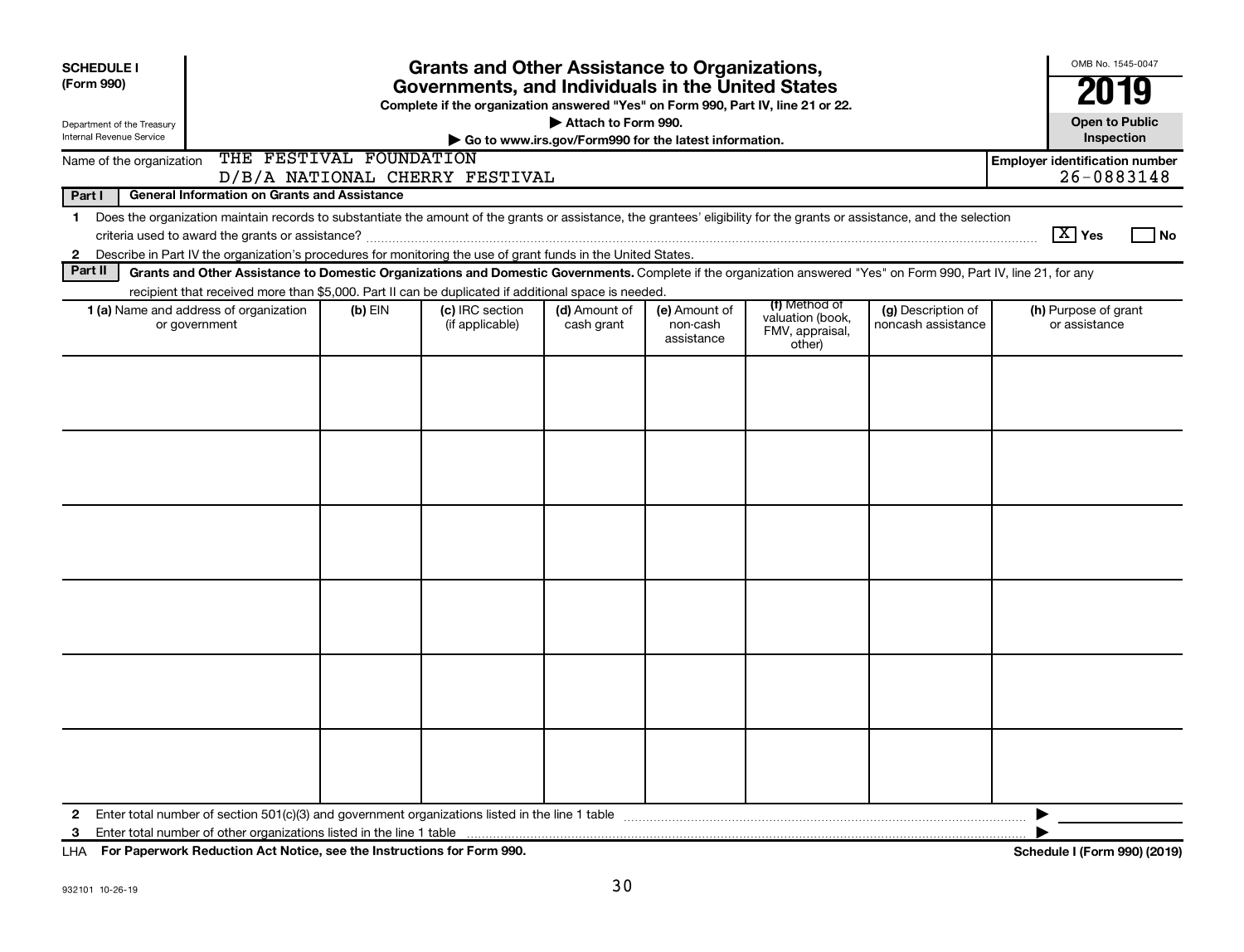## Schedule I (Form 990) (2019) D/B/A NATIONAL CHERRY FESTIVAL Page

**2**

Part III | Grants and Other Assistance to Domestic Individuals. Complete if the organization answered "Yes" on Form 990, Part IV, line 22. Part III can be duplicated if additional space is needed.

| (a) Type of grant or assistance    | (b) Number of<br>recipients | (c) Amount of<br>cash grant | (d) Amount of non-<br>cash assistance | (e) Method of valuation<br>(book, FMV, appraisal, other) | (f) Description of noncash assistance |
|------------------------------------|-----------------------------|-----------------------------|---------------------------------------|----------------------------------------------------------|---------------------------------------|
|                                    |                             |                             |                                       |                                                          |                                       |
| QUEENS SCHOLARSHIPS                |                             | 7,639.                      | 0.                                    |                                                          |                                       |
|                                    |                             |                             |                                       |                                                          |                                       |
| MICHIGAN YOUTH CYCLING SCHOLARSHIP |                             | 5,000.                      | 0.                                    |                                                          |                                       |
|                                    |                             |                             |                                       |                                                          |                                       |
|                                    |                             |                             |                                       |                                                          |                                       |
|                                    |                             |                             |                                       |                                                          |                                       |
|                                    |                             |                             |                                       |                                                          |                                       |
|                                    |                             |                             |                                       |                                                          |                                       |
|                                    |                             |                             |                                       |                                                          |                                       |

Part IV | Supplemental Information. Provide the information required in Part I, line 2; Part III, column (b); and any other additional information.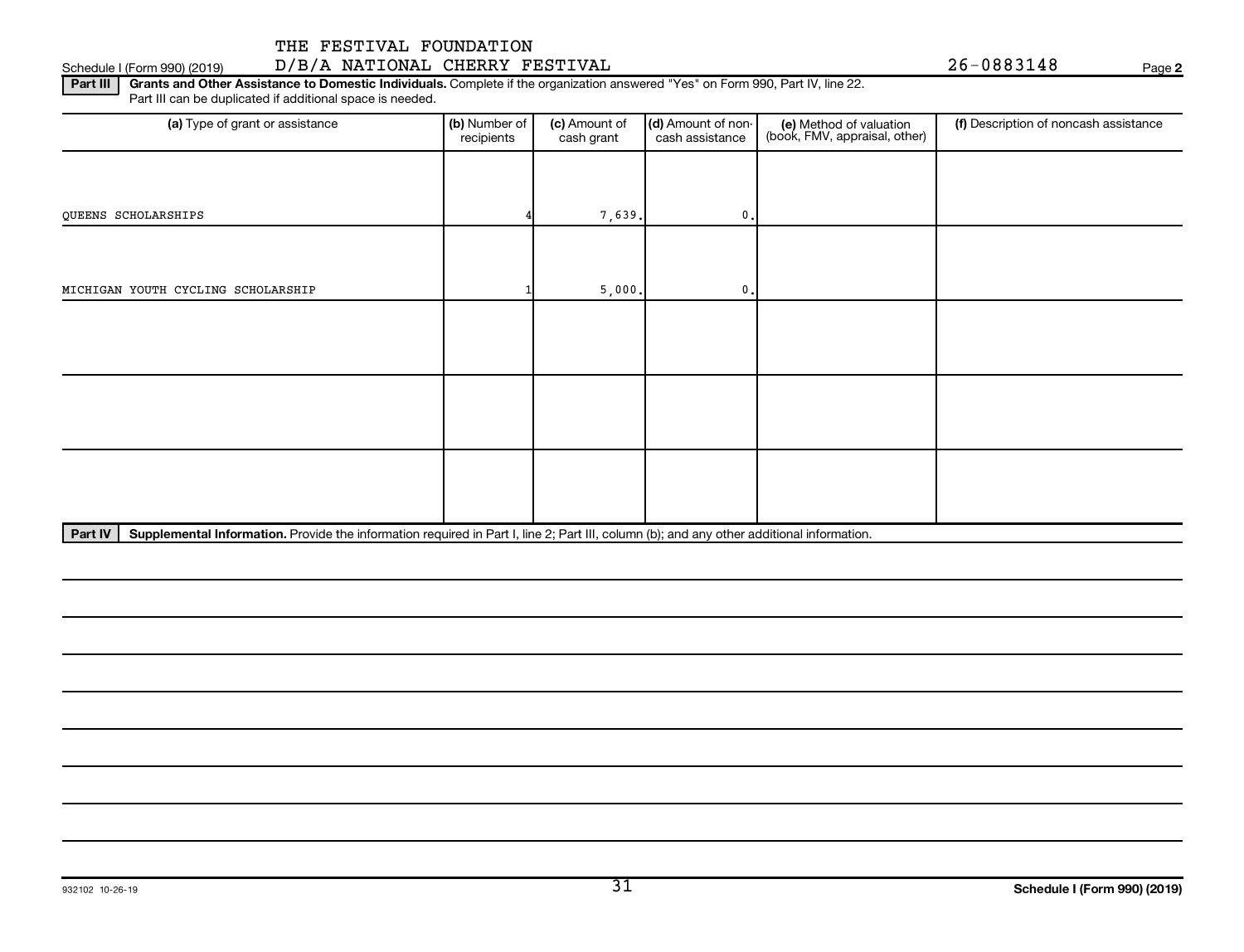|        | <b>SCHEDULE M</b>                                                                                                                                                      |                          |                                |                         |  |                               | <b>Noncash Contributions</b>                                                                   |                        |  |  |  |                                                       | OMB No. 1545-0047                   |    |
|--------|------------------------------------------------------------------------------------------------------------------------------------------------------------------------|--------------------------|--------------------------------|-------------------------|--|-------------------------------|------------------------------------------------------------------------------------------------|------------------------|--|--|--|-------------------------------------------------------|-------------------------------------|----|
|        | (Form 990)                                                                                                                                                             |                          |                                |                         |  |                               | ▶ Complete if the organizations answered "Yes" on Form 990, Part IV, lines 29 or 30.           |                        |  |  |  |                                                       | 2019                                |    |
|        | Department of the Treasury<br><b>Internal Revenue Service</b>                                                                                                          |                          | Attach to Form 990.            |                         |  |                               |                                                                                                |                        |  |  |  |                                                       | <b>Open to Public</b><br>Inspection |    |
|        | Go to www.irs.gov/Form990 for instructions and the latest information.<br>THE FESTIVAL FOUNDATION<br><b>Employer identification number</b><br>Name of the organization |                          |                                |                         |  |                               |                                                                                                |                        |  |  |  |                                                       |                                     |    |
|        |                                                                                                                                                                        |                          | D/B/A NATIONAL CHERRY FESTIVAL |                         |  |                               |                                                                                                |                        |  |  |  | 26-0883148                                            |                                     |    |
| Part I |                                                                                                                                                                        | <b>Types of Property</b> |                                |                         |  |                               |                                                                                                |                        |  |  |  |                                                       |                                     |    |
|        |                                                                                                                                                                        |                          |                                | (a)                     |  | (b)                           |                                                                                                | (c)                    |  |  |  | (d)                                                   |                                     |    |
|        |                                                                                                                                                                        |                          |                                | Check if<br>applicable  |  | Number of<br>contributions or | Noncash contribution<br>amounts reported on<br>litems contributed Form 990, Part VIII, line 1g |                        |  |  |  | Method of determining<br>noncash contribution amounts |                                     |    |
| 1      |                                                                                                                                                                        |                          |                                |                         |  |                               |                                                                                                |                        |  |  |  |                                                       |                                     |    |
| 2      |                                                                                                                                                                        |                          |                                |                         |  |                               |                                                                                                |                        |  |  |  |                                                       |                                     |    |
| з      |                                                                                                                                                                        |                          |                                |                         |  |                               |                                                                                                |                        |  |  |  |                                                       |                                     |    |
| 4      |                                                                                                                                                                        |                          |                                |                         |  |                               |                                                                                                |                        |  |  |  |                                                       |                                     |    |
| 5      | Clothing and household goods                                                                                                                                           |                          |                                |                         |  |                               |                                                                                                |                        |  |  |  |                                                       |                                     |    |
| 6      |                                                                                                                                                                        |                          |                                |                         |  |                               |                                                                                                |                        |  |  |  |                                                       |                                     |    |
| 7      |                                                                                                                                                                        |                          |                                |                         |  |                               |                                                                                                |                        |  |  |  |                                                       |                                     |    |
| 8      |                                                                                                                                                                        |                          |                                |                         |  |                               |                                                                                                |                        |  |  |  |                                                       |                                     |    |
| 9      |                                                                                                                                                                        |                          |                                |                         |  |                               |                                                                                                |                        |  |  |  |                                                       |                                     |    |
| 10     | Securities - Closely held stock                                                                                                                                        |                          |                                |                         |  |                               |                                                                                                |                        |  |  |  |                                                       |                                     |    |
| 11     | Securities - Partnership, LLC, or<br>trust interests                                                                                                                   |                          |                                |                         |  |                               |                                                                                                |                        |  |  |  |                                                       |                                     |    |
| 12     | Securities - Miscellaneous                                                                                                                                             |                          |                                |                         |  |                               |                                                                                                |                        |  |  |  |                                                       |                                     |    |
| 13     | Qualified conservation contribution -                                                                                                                                  |                          |                                |                         |  |                               |                                                                                                |                        |  |  |  |                                                       |                                     |    |
|        |                                                                                                                                                                        |                          |                                |                         |  |                               |                                                                                                |                        |  |  |  |                                                       |                                     |    |
| 14     | Qualified conservation contribution - Other                                                                                                                            |                          |                                |                         |  |                               |                                                                                                |                        |  |  |  |                                                       |                                     |    |
| 15     | Real estate - Residential                                                                                                                                              |                          |                                |                         |  |                               |                                                                                                |                        |  |  |  |                                                       |                                     |    |
| 16     | Real estate - Commercial                                                                                                                                               |                          |                                |                         |  |                               |                                                                                                |                        |  |  |  |                                                       |                                     |    |
| 17     |                                                                                                                                                                        |                          |                                |                         |  |                               |                                                                                                |                        |  |  |  |                                                       |                                     |    |
| 18     |                                                                                                                                                                        |                          |                                |                         |  |                               |                                                                                                |                        |  |  |  |                                                       |                                     |    |
| 19     |                                                                                                                                                                        |                          |                                |                         |  |                               |                                                                                                |                        |  |  |  |                                                       |                                     |    |
| 20     |                                                                                                                                                                        |                          |                                |                         |  |                               |                                                                                                |                        |  |  |  |                                                       |                                     |    |
| 21     |                                                                                                                                                                        |                          |                                |                         |  |                               |                                                                                                |                        |  |  |  |                                                       |                                     |    |
| 22     |                                                                                                                                                                        |                          |                                |                         |  |                               |                                                                                                |                        |  |  |  |                                                       |                                     |    |
| 23     |                                                                                                                                                                        |                          |                                |                         |  |                               |                                                                                                |                        |  |  |  |                                                       |                                     |    |
| 24     | Archeological artifacts                                                                                                                                                |                          |                                |                         |  |                               |                                                                                                |                        |  |  |  |                                                       |                                     |    |
| 25     | Other $\blacktriangleright$                                                                                                                                            | OPERATION SUP,           |                                | $\overline{\mathbf{X}}$ |  | $\overline{0}$                |                                                                                                | 254,700.FMV            |  |  |  |                                                       |                                     |    |
| 26     | Other                                                                                                                                                                  | WAREHOUSE LEA,           |                                | $\overline{\mathbf{x}}$ |  | 0                             |                                                                                                | 31,975.FMV             |  |  |  |                                                       |                                     |    |
| 27     | Other                                                                                                                                                                  | PROFESSIONAL             |                                | $\overline{\mathbf{X}}$ |  | $\overline{0}$                |                                                                                                | 7,000.FMV<br>2,000.FMV |  |  |  |                                                       |                                     |    |
| 28     | Other                                                                                                                                                                  | PRIZES                   |                                | x                       |  | 0                             |                                                                                                |                        |  |  |  |                                                       |                                     |    |
| 29     | Number of Forms 8283 received by the organization during the tax year for contributions                                                                                |                          |                                |                         |  |                               |                                                                                                |                        |  |  |  |                                                       |                                     |    |
|        | for which the organization completed Form 8283, Part IV, Donee Acknowledgement                                                                                         |                          |                                |                         |  |                               |                                                                                                | 29                     |  |  |  |                                                       |                                     |    |
|        |                                                                                                                                                                        |                          |                                |                         |  |                               |                                                                                                |                        |  |  |  |                                                       | Yes                                 | No |
|        | 30a During the year, did the organization receive by contribution any property reported in Part I, lines 1 through 28, that it                                         |                          |                                |                         |  |                               |                                                                                                |                        |  |  |  |                                                       |                                     |    |
|        | must hold for at least three years from the date of the initial contribution, and which isn't required to be used for                                                  |                          |                                |                         |  |                               |                                                                                                |                        |  |  |  |                                                       |                                     | x  |
|        | <b>b</b> If "Yes," describe the arrangement in Part II.                                                                                                                |                          |                                |                         |  |                               |                                                                                                |                        |  |  |  | <b>30a</b>                                            |                                     |    |
| 31     | Does the organization have a gift acceptance policy that requires the review of any nonstandard contributions?                                                         |                          |                                |                         |  |                               |                                                                                                |                        |  |  |  | 31                                                    |                                     | х  |
|        | 32a Does the organization hire or use third parties or related organizations to solicit, process, or sell noncash                                                      |                          |                                |                         |  |                               |                                                                                                |                        |  |  |  |                                                       |                                     |    |
|        | contributions?                                                                                                                                                         |                          |                                |                         |  |                               |                                                                                                |                        |  |  |  | <b>32a</b>                                            |                                     | x  |
|        | <b>b</b> If "Yes," describe in Part II.                                                                                                                                |                          |                                |                         |  |                               |                                                                                                |                        |  |  |  |                                                       |                                     |    |
| 33     | If the organization didn't report an amount in column (c) for a type of property for which column (a) is checked,                                                      |                          |                                |                         |  |                               |                                                                                                |                        |  |  |  |                                                       |                                     |    |
|        | describe in Part II.                                                                                                                                                   |                          |                                |                         |  |                               |                                                                                                |                        |  |  |  |                                                       |                                     |    |
| LHA    | For Paperwork Reduction Act Notice, see the Instructions for Form 990.                                                                                                 |                          |                                |                         |  |                               |                                                                                                |                        |  |  |  | Schedule M (Form 990) 2019                            |                                     |    |
|        |                                                                                                                                                                        |                          |                                |                         |  |                               |                                                                                                |                        |  |  |  |                                                       |                                     |    |

932141 09-27-19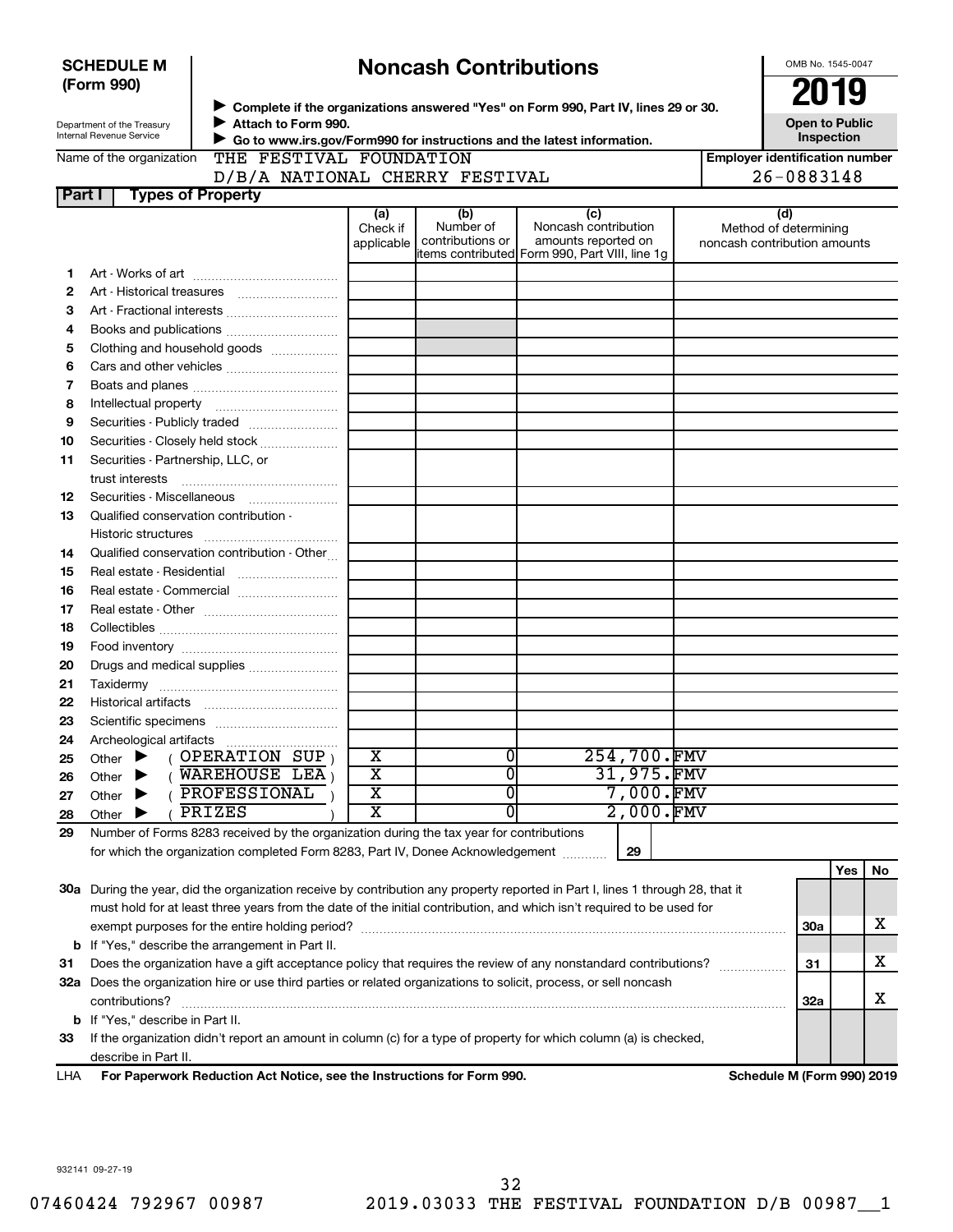|                 |                                                                                                                                                                                          | THE FESTIVAL FOUNDATION |  |    |                                                | 26-0883148 |                            |
|-----------------|------------------------------------------------------------------------------------------------------------------------------------------------------------------------------------------|-------------------------|--|----|------------------------------------------------|------------|----------------------------|
| Part II         | Schedule M (Form 990) 2019  D/B/A NATIONAL CHERRY FESTIVAL<br>Supplemental Information. Provide the information required by Part I, lines 30b, 32b, and 33, and whether the organization |                         |  |    |                                                |            | Page 2                     |
|                 | is reporting in Part I, column (b), the number of contributions, the number of items received, or a combination of both. Also complete this part for any additional information.         |                         |  |    |                                                |            |                            |
|                 |                                                                                                                                                                                          |                         |  |    |                                                |            |                            |
|                 |                                                                                                                                                                                          |                         |  |    |                                                |            |                            |
|                 |                                                                                                                                                                                          |                         |  |    |                                                |            |                            |
|                 |                                                                                                                                                                                          |                         |  |    |                                                |            |                            |
|                 |                                                                                                                                                                                          |                         |  |    |                                                |            |                            |
|                 |                                                                                                                                                                                          |                         |  |    |                                                |            |                            |
|                 |                                                                                                                                                                                          |                         |  |    |                                                |            |                            |
|                 |                                                                                                                                                                                          |                         |  |    |                                                |            |                            |
|                 |                                                                                                                                                                                          |                         |  |    |                                                |            |                            |
|                 |                                                                                                                                                                                          |                         |  |    |                                                |            |                            |
|                 |                                                                                                                                                                                          |                         |  |    |                                                |            |                            |
|                 |                                                                                                                                                                                          |                         |  |    |                                                |            |                            |
|                 |                                                                                                                                                                                          |                         |  |    |                                                |            |                            |
|                 |                                                                                                                                                                                          |                         |  |    |                                                |            |                            |
|                 |                                                                                                                                                                                          |                         |  |    |                                                |            |                            |
|                 |                                                                                                                                                                                          |                         |  |    |                                                |            |                            |
|                 |                                                                                                                                                                                          |                         |  |    |                                                |            |                            |
|                 |                                                                                                                                                                                          |                         |  |    |                                                |            |                            |
|                 |                                                                                                                                                                                          |                         |  |    |                                                |            |                            |
|                 |                                                                                                                                                                                          |                         |  |    |                                                |            |                            |
|                 |                                                                                                                                                                                          |                         |  |    |                                                |            |                            |
|                 |                                                                                                                                                                                          |                         |  |    |                                                |            |                            |
|                 |                                                                                                                                                                                          |                         |  |    |                                                |            |                            |
|                 |                                                                                                                                                                                          |                         |  |    |                                                |            |                            |
|                 |                                                                                                                                                                                          |                         |  |    |                                                |            |                            |
|                 |                                                                                                                                                                                          |                         |  |    |                                                |            |                            |
|                 |                                                                                                                                                                                          |                         |  |    |                                                |            |                            |
|                 |                                                                                                                                                                                          |                         |  |    |                                                |            |                            |
|                 |                                                                                                                                                                                          |                         |  |    |                                                |            |                            |
|                 |                                                                                                                                                                                          |                         |  |    |                                                |            |                            |
| 932142 09-27-19 |                                                                                                                                                                                          |                         |  |    |                                                |            | Schedule M (Form 990) 2019 |
|                 |                                                                                                                                                                                          |                         |  | 33 |                                                |            |                            |
|                 | 07460424 792967 00987                                                                                                                                                                    |                         |  |    | 2019.03033 THE FESTIVAL FOUNDATION D/B 00987_1 |            |                            |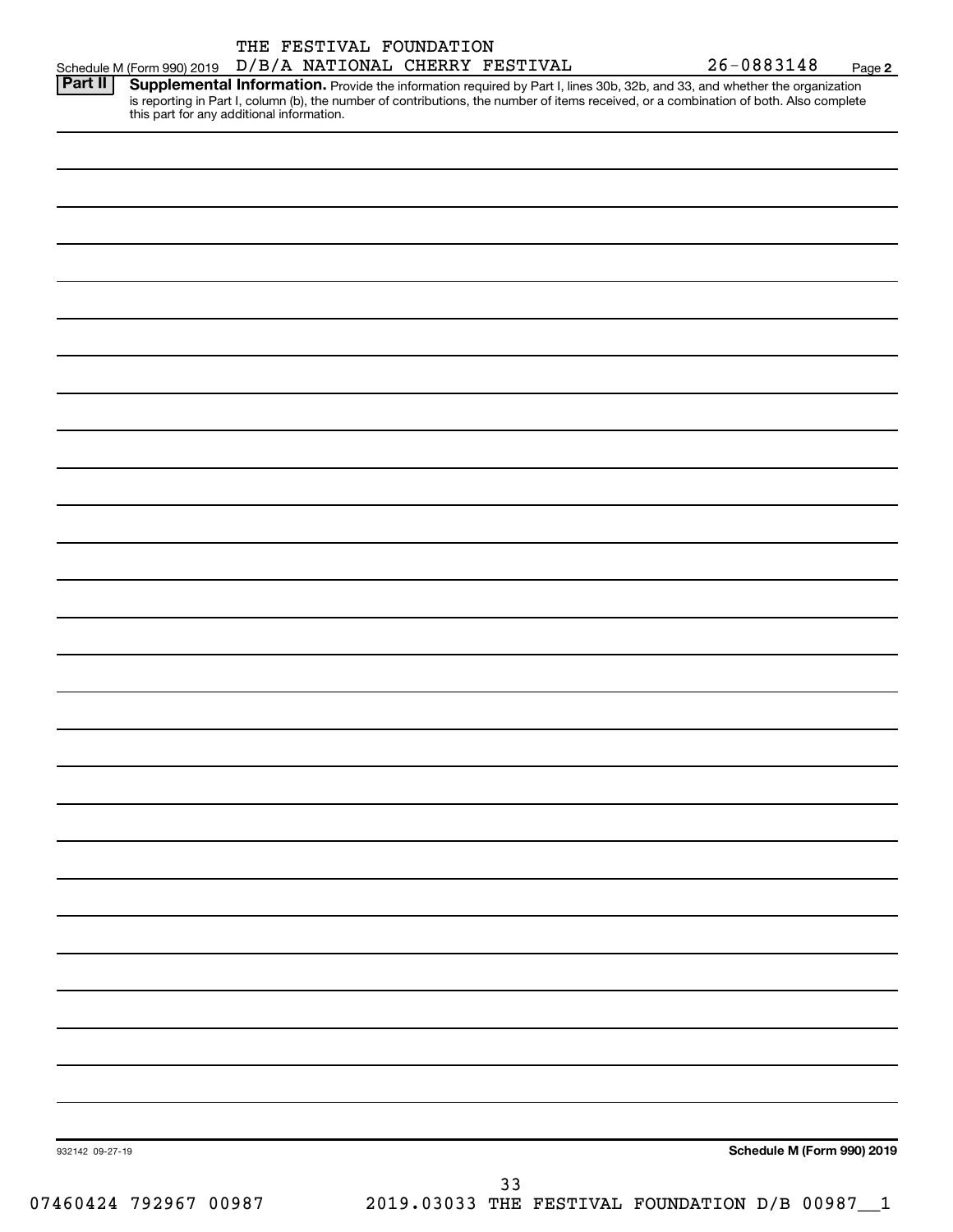**(Form 990 or 990-EZ)**

**Complete to provide information for responses to specific questions on Form 990 or 990-EZ or to provide any additional information. | Attach to Form 990 or 990-EZ. | Go to www.irs.gov/Form990 for the latest information. SCHEDULE O Supplemental Information to Form 990 or 990-EZ 2019** 

Department of the Treasury Internal Revenue Service Name of the organization

D/B/A NATIONAL CHERRY FESTIVAL 26-0883148

**Employer identification number**

OMB No. 1545-0047

**Open to Public Inspection**

FORM 990, PART III, LINE 1, DESCRIPTION OF ORGANIZATION MISSION:

THE FESTIVAL FOUNDATION

GRAND TRAVERSE REGION.

FORM 990, PART VI, SECTION B, LINE 11B:

THE FESTIVAL FOUNDATION FORM 990 AND SCHEDULES ARE REVIEWED INITIALLY BY

THE FOUNDATION'S EXECUTIVE DIRECTOR AND ACCOUNTANT FOLLOWED BY THE

TREASURER AND FINANCE COMMITTEE. UPON APPROVAL BY THE FINANCE COMMITTEE,

THE TAX RETURN IS AVAILABLE FOR REVIEW BY THE FULL BOARD OF DIRECTORS.

OUTSIDE PUBLIC ACCOUNTING AND LEGAL SERVICES ARE RETAINED TO ADDRESS

SPECIFIC TAX ISSUES.

FORM 990, PART VI, SECTION B, LINE 12C:

THE FESTIVAL FOUNDATION'S CONFLICT OF INTEREST POLICY OUTLINES POTENTIAL

AREAS OF CONFLICT, PROCEDURES TO ADDRESS VIOLATIONS ALONG WITH ANNUAL

STATEMENTS OF COMPLIANCE AND PERIODIC REVIEWS. ADHERENCE TO THIS POLICY IS

THE RESPONSIBILITY OF THE EXECUTIVE DIRECTOR AND THE BOARD OF DIRECTORS.

FORM 990, PART VI, SECTION B, LINE 15:

THE HIRING AND SETTING OF THE COMPENSATION OF THE EXECUTIVE DIRECTOR IS THE RESPONSIBILITY OF THE FESTIVAL FOUNDATION'S BOARD OF DIRECTORS. IF NEEDED, OUTSIDE INFORMATION IS OBTAINED FOR REVIEW OF COMPENSATION LEVELS.

FORM 990, PART VI, SECTION C, LINE 19:

EACH REQUEST WILL BE REVIEWED ON AN INDIVIDUAL BASIS BY THE EXECUTIVE

DIRECTOR.

932211 09-06-19 LHA For Paperwork Reduction Act Notice, see the Instructions for Form 990 or 990-EZ. Schedule O (Form 990 or 990-EZ) (2019)

34

07460424 792967 00987 2019.03033 THE FESTIVAL FOUNDATION D/B 00987\_\_1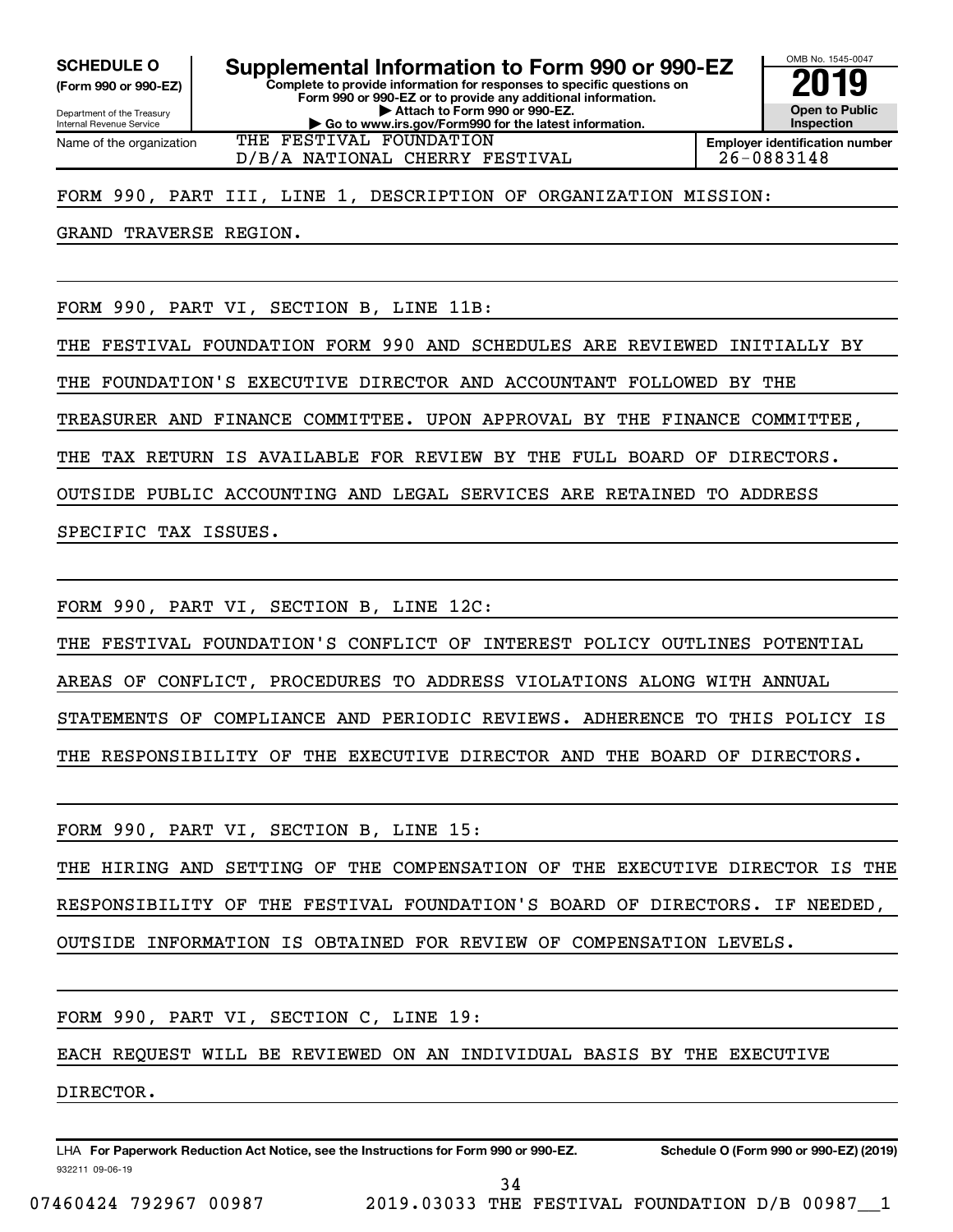|                                 |                         |                                                                             |                                | Page 2                                              |
|---------------------------------|-------------------------|-----------------------------------------------------------------------------|--------------------------------|-----------------------------------------------------|
|                                 |                         |                                                                             |                                | <b>Employer identification number</b><br>26-0883148 |
|                                 |                         |                                                                             |                                |                                                     |
|                                 |                         |                                                                             |                                |                                                     |
|                                 |                         |                                                                             |                                | 1,100.                                              |
| MANAGEMENT AND GENERAL EXPENSES |                         |                                                                             |                                | 110.                                                |
|                                 |                         |                                                                             |                                | 0.                                                  |
|                                 |                         |                                                                             |                                | 1,210.                                              |
|                                 |                         |                                                                             |                                |                                                     |
|                                 |                         |                                                                             |                                | 12,419.                                             |
| MANAGEMENT AND GENERAL EXPENSES |                         |                                                                             |                                | 3,742.                                              |
|                                 |                         |                                                                             |                                | 0.                                                  |
|                                 |                         |                                                                             |                                | 16,161.                                             |
|                                 |                         |                                                                             |                                |                                                     |
|                                 |                         |                                                                             |                                | 4,800.                                              |
| MANAGEMENT AND GENERAL EXPENSES |                         |                                                                             |                                | 0.                                                  |
|                                 |                         |                                                                             |                                | 0.                                                  |
|                                 |                         |                                                                             |                                | 4,800.                                              |
|                                 |                         |                                                                             |                                |                                                     |
|                                 |                         |                                                                             |                                | 122,014.                                            |
| MANAGEMENT AND GENERAL EXPENSES |                         |                                                                             |                                | 1,040.                                              |
|                                 |                         |                                                                             |                                | 0.                                                  |
|                                 |                         |                                                                             |                                | 123,054.                                            |
|                                 |                         |                                                                             |                                |                                                     |
|                                 |                         |                                                                             |                                | 114,000.                                            |
|                                 |                         |                                                                             |                                | 2,358.                                              |
|                                 |                         |                                                                             |                                | Schedule O (Form 990 or 990-EZ) (2019)              |
|                                 | THE FESTIVAL FOUNDATION | FORM 990, PART IX, LINE 11G, OTHER FEES:<br>MANAGEMENT AND GENERAL EXPENSES | D/B/A NATIONAL CHERRY FESTIVAL |                                                     |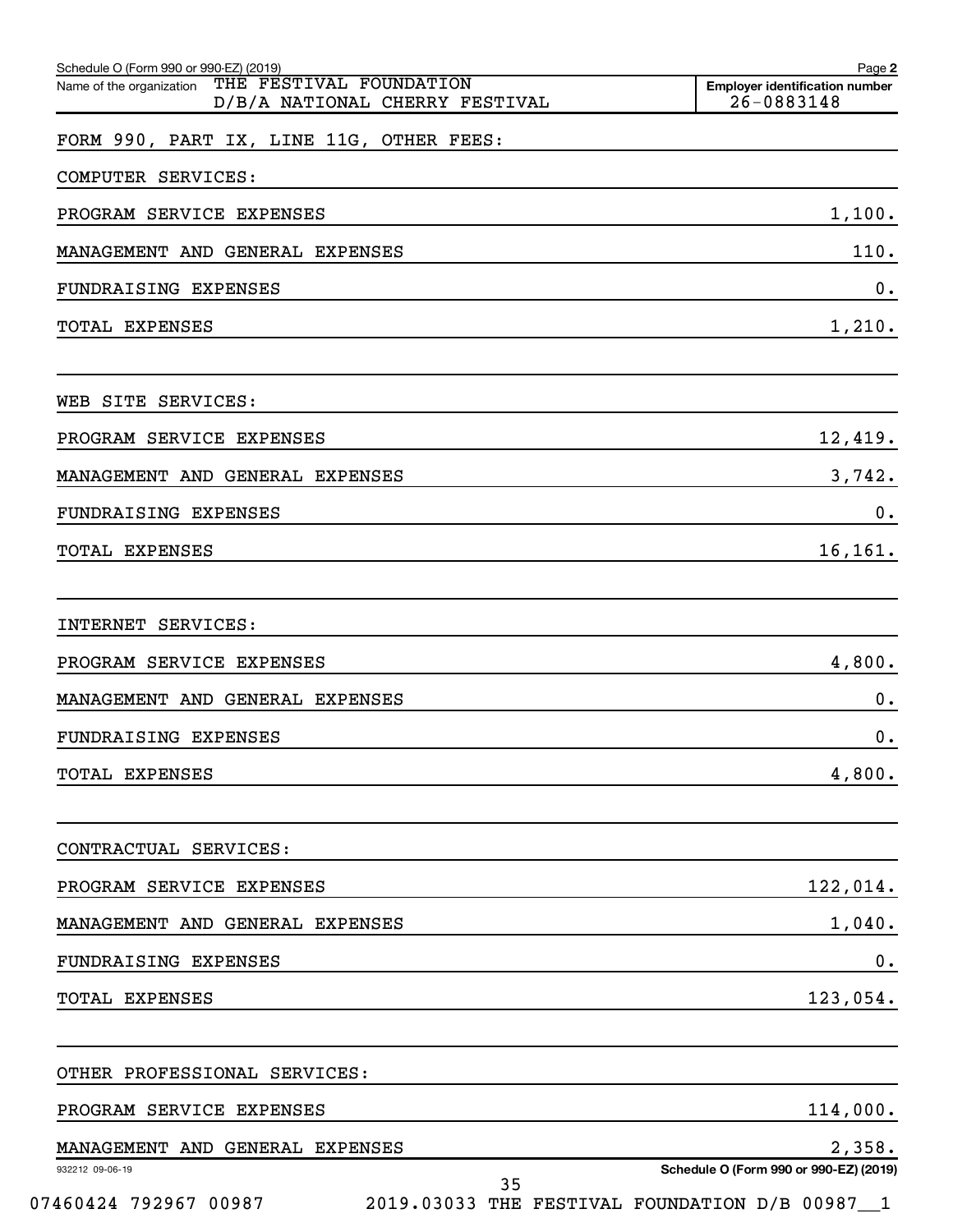| Schedule O (Form 990 or 990-EZ) (2019)                                                | Page 2                                              |
|---------------------------------------------------------------------------------------|-----------------------------------------------------|
| THE FESTIVAL FOUNDATION<br>Name of the organization<br>D/B/A NATIONAL CHERRY FESTIVAL | <b>Employer identification number</b><br>26-0883148 |
| FUNDRAISING EXPENSES                                                                  | 0.                                                  |
| TOTAL EXPENSES                                                                        | 116,358.                                            |
|                                                                                       |                                                     |
| MARKETING SERVICES:                                                                   |                                                     |
| PROGRAM SERVICE EXPENSES                                                              | 82,088.                                             |
| MANAGEMENT AND GENERAL EXPENSES                                                       | 0.                                                  |
| FUNDRAISING EXPENSES                                                                  | 0.                                                  |
| TOTAL EXPENSES                                                                        | 82,088.                                             |
|                                                                                       |                                                     |
| BOOKING AGENT:                                                                        |                                                     |
| PROGRAM SERVICE EXPENSES                                                              | 53,344.                                             |
| MANAGEMENT AND GENERAL EXPENSES                                                       | 0.                                                  |
| FUNDRAISING EXPENSES                                                                  | 0.                                                  |
| TOTAL EXPENSES                                                                        | 53,344.                                             |
|                                                                                       |                                                     |
| JUDGES:                                                                               |                                                     |
| PROGRAM SERVICE EXPENSES                                                              | 1,175.                                              |
| MANAGEMENT AND GENERAL EXPENSES                                                       | 0.                                                  |
| FUNDRAISING EXPENSES                                                                  | $\mathbf 0$ .                                       |
| TOTAL EXPENSES                                                                        | 1,175.                                              |
|                                                                                       |                                                     |
| JENTEES CONTRACT:                                                                     |                                                     |
| PROGRAM SERVICE EXPENSES                                                              | 64,241.                                             |
| MANAGEMENT AND GENERAL EXPENSES                                                       | 0.                                                  |
| FUNDRAISING EXPENSES                                                                  | $\mathbf 0$ .                                       |
| TOTAL EXPENSES                                                                        | 64,241.                                             |
| TOTAL OTHER FEES ON FORM 990, PART IX, LINE 11G, COL A                                | 462,431.                                            |
|                                                                                       |                                                     |

932212 09-06-19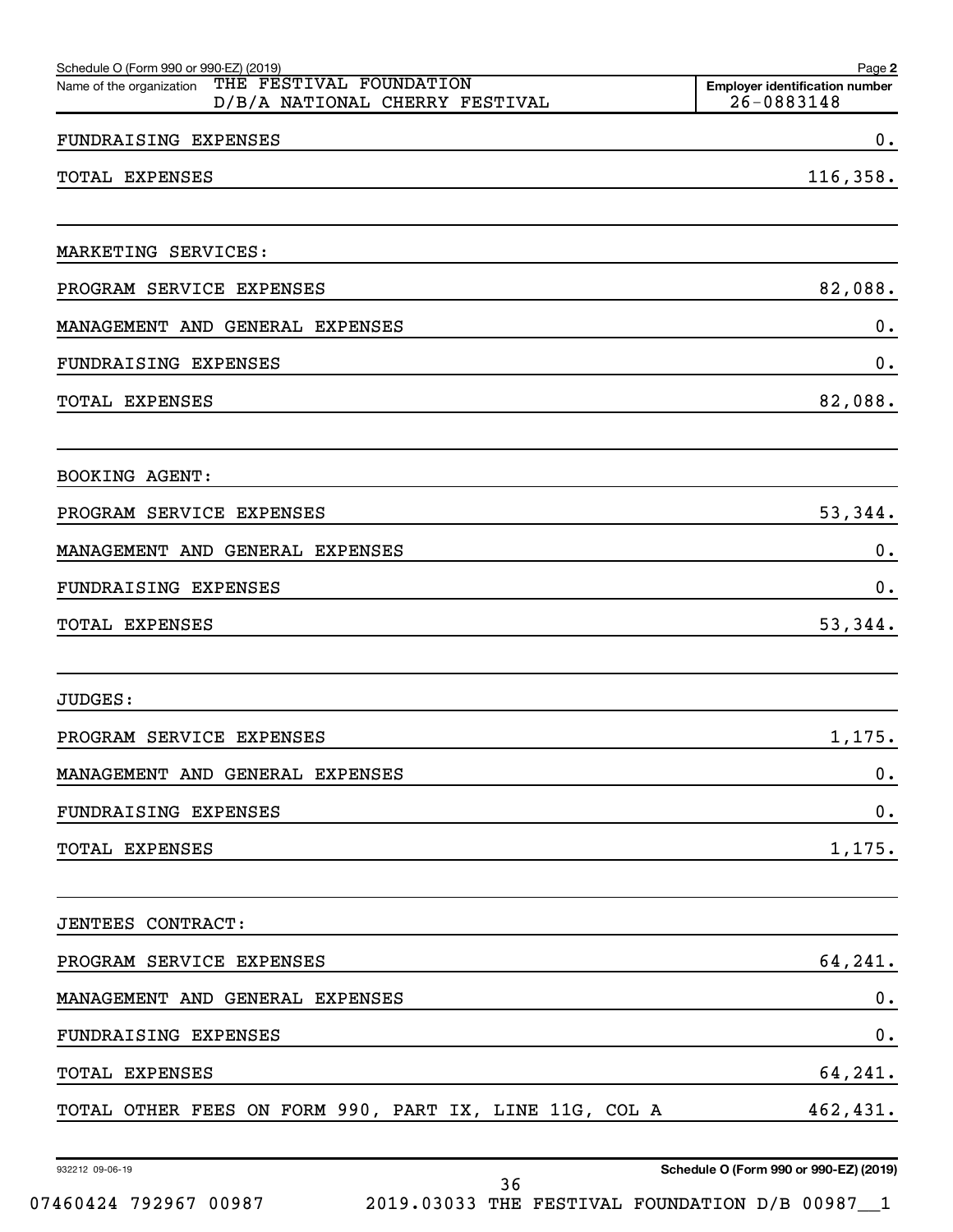| Schedule O (Form 990 or 990-EZ) (2019)<br>THE FESTIVAL FOUNDATION<br>Name of the organization | Page 2<br><b>Emplover identification number</b> |
|-----------------------------------------------------------------------------------------------|-------------------------------------------------|
| D/B/A NATIONAL CHERRY FESTIVAL                                                                | 26-0883148                                      |
| FORM 990, PART IX, LINE 24E, ALL OTHER FUNCTIONAL EXPENSES:                                   |                                                 |
| <b>DONATIONS:</b>                                                                             |                                                 |
| PROGRAM SERVICE EXPENSES                                                                      | 112,546.                                        |
| MANAGEMENT AND GENERAL EXPENSES                                                               | 4, 263.                                         |
| FUNDRAISING EXPENSES                                                                          | 0.                                              |
| TOTAL EXPENSES                                                                                | 116,809.                                        |
| AWARDS AND PRIZES:                                                                            |                                                 |
| PROGRAM SERVICE EXPENSES                                                                      | 92,327.                                         |
| MANAGEMENT AND GENERAL EXPENSES                                                               | 2,195.                                          |
| FUNDRAISING EXPENSES                                                                          | 0.                                              |
| TOTAL EXPENSES                                                                                | 94,522.                                         |
| CITY FEE:                                                                                     |                                                 |
| PROGRAM SERVICE EXPENSES                                                                      | 69,734.                                         |
| MANAGEMENT AND GENERAL EXPENSES                                                               | 120.                                            |
| FUNDRAISING EXPENSES                                                                          | 0.                                              |
| TOTAL EXPENSES                                                                                | 69,854.                                         |
| TRANSPORTATION:                                                                               |                                                 |
| PROGRAM SERVICE EXPENSES                                                                      | 63,327.                                         |
| MANAGEMENT AND GENERAL EXPENSES                                                               | 1,420.                                          |
| FUNDRAISING EXPENSES                                                                          | 0.                                              |
| TOTAL EXPENSES                                                                                | 64,747.                                         |
| SECURITY:                                                                                     |                                                 |
| PROGRAM SERVICE EXPENSES                                                                      | 58,967.                                         |
| MANAGEMENT AND GENERAL EXPENSES                                                               | 0.                                              |
| 932212 09-06-19<br>37                                                                         | Schedule O (Form 990 or 990-EZ) (2019)          |
| 07460424 792967 00987<br>2019.03033 THE FESTIVAL FOUNDATION D/B 00987_1                       |                                                 |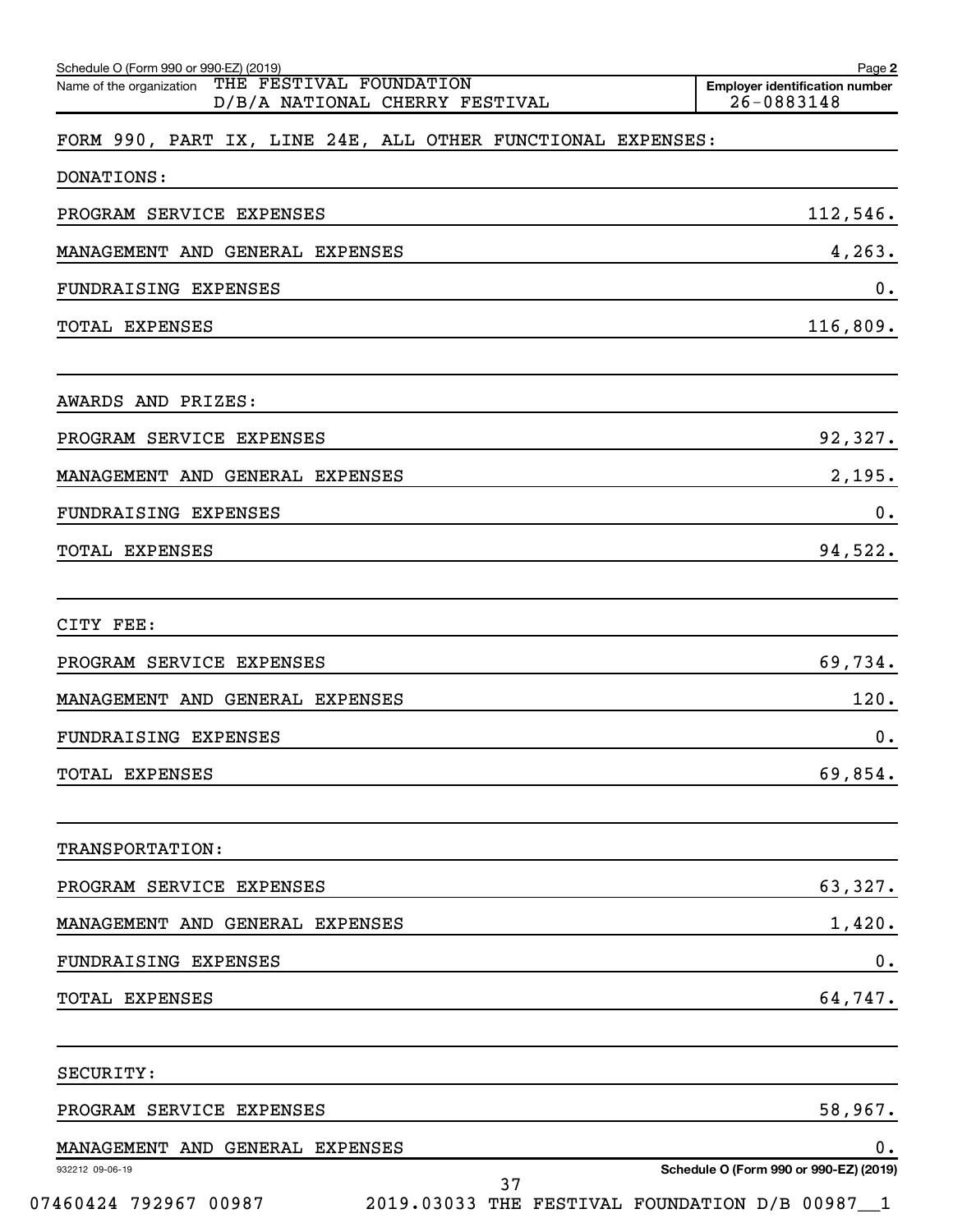| Schedule O (Form 990 or 990-EZ) (2019)                                                | Page 2                                              |
|---------------------------------------------------------------------------------------|-----------------------------------------------------|
| THE FESTIVAL FOUNDATION<br>Name of the organization<br>D/B/A NATIONAL CHERRY FESTIVAL | <b>Employer identification number</b><br>26-0883148 |
| FUNDRAISING EXPENSES                                                                  | 0.                                                  |
| TOTAL EXPENSES                                                                        | 58,967.                                             |
| BANK AND CREDIT CARD FEES:                                                            |                                                     |
| PROGRAM SERVICE EXPENSES                                                              | 49,283.                                             |
| MANAGEMENT AND GENERAL EXPENSES                                                       | 8,109.                                              |
| FUNDRAISING EXPENSES                                                                  | 0.                                                  |
| TOTAL EXPENSES                                                                        | 57,392.                                             |
| HOSTING:                                                                              |                                                     |
| PROGRAM SERVICE EXPENSES                                                              | 49,605.                                             |
| MANAGEMENT AND GENERAL EXPENSES                                                       | 6, 361.                                             |
| FUNDRAISING EXPENSES                                                                  | 0.                                                  |
| TOTAL EXPENSES                                                                        | 55,966.                                             |
| UTILITIES:                                                                            |                                                     |
| PROGRAM SERVICE EXPENSES                                                              | 35,657.                                             |
| MANAGEMENT AND GENERAL EXPENSES                                                       | 14,056.                                             |
| FUNDRAISING EXPENSES                                                                  | $\boldsymbol{0}$ .                                  |
| TOTAL EXPENSES                                                                        | 49,713.                                             |
| DUES & LICENSES:                                                                      |                                                     |
| PROGRAM SERVICE EXPENSES                                                              | 30, 211.                                            |
| MANAGEMENT AND GENERAL EXPENSES                                                       | 5,067.                                              |
| FUNDRAISING EXPENSES                                                                  | $\boldsymbol{0}$ .                                  |
| TOTAL EXPENSES                                                                        | 35,278.                                             |
|                                                                                       |                                                     |

PRINTING & COPYING:

932212 09-06-19

**Schedule O (Form 990 or 990-EZ) (2019)**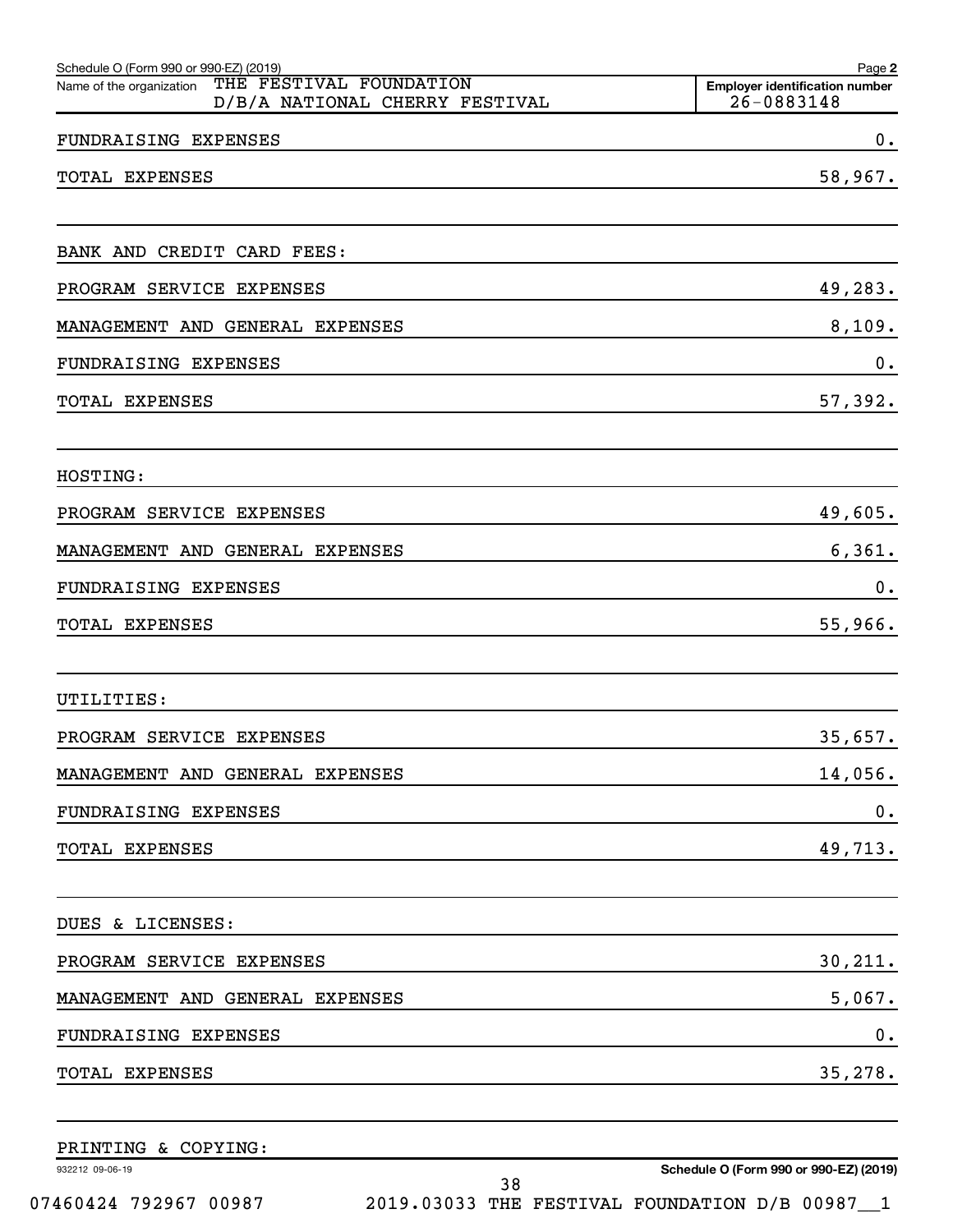| 26-0883148                                     |
|------------------------------------------------|
| 29,088.                                        |
| 761.                                           |
| 0.                                             |
| 29,849.                                        |
|                                                |
| 2,988.                                         |
| 9,788.                                         |
| 0.                                             |
| 12,776.                                        |
|                                                |
| 5,218.                                         |
| 1,249.                                         |
| 0.                                             |
| 6,467.                                         |
|                                                |
| $0$ .                                          |
| 3,786.                                         |
| $\mathbf 0$ .                                  |
| 3,786.                                         |
|                                                |
| 3,090.                                         |
| 0.                                             |
| 0.                                             |
| 3,090.                                         |
| Schedule O (Form 990 or 990-EZ) (2019)         |
| 2019.03033 THE FESTIVAL FOUNDATION D/B 00987 1 |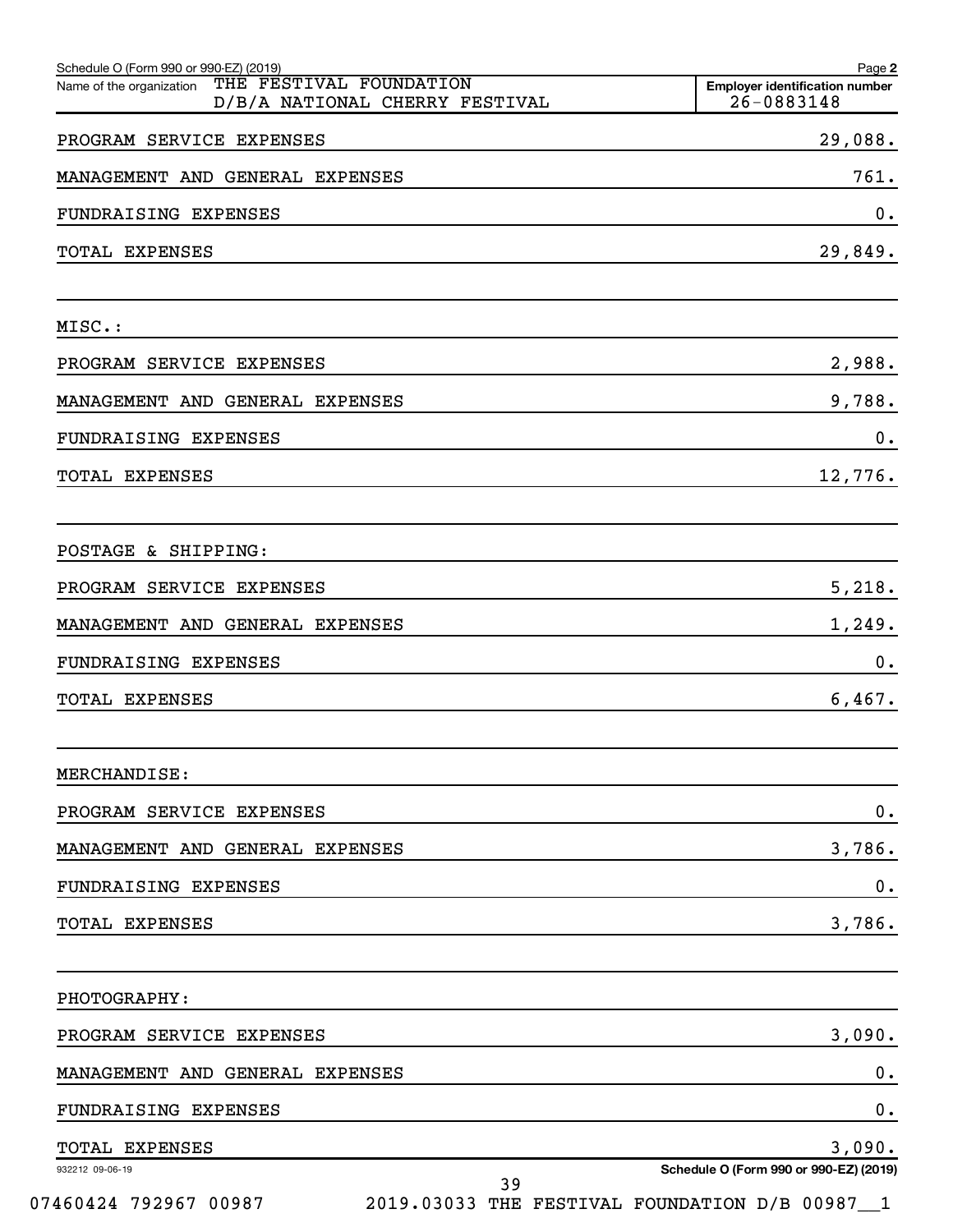| Schedule O (Form 990 or 990-EZ) (2019)                                                | Page 2                                                  |
|---------------------------------------------------------------------------------------|---------------------------------------------------------|
| THE FESTIVAL FOUNDATION<br>Name of the organization<br>D/B/A NATIONAL CHERRY FESTIVAL | <b>Employer identification number</b><br>$26 - 0883148$ |
|                                                                                       |                                                         |
| MAINTENANCE AND REPAIRS:                                                              |                                                         |
| PROGRAM SERVICE EXPENSES                                                              | 0.                                                      |
| MANAGEMENT AND GENERAL EXPENSES                                                       | 668.                                                    |
| FUNDRAISING EXPENSES                                                                  | 0.                                                      |
| TOTAL EXPENSES                                                                        | 668.                                                    |
| FOOD & BEVERAGE:                                                                      |                                                         |
| PROGRAM SERVICE EXPENSES                                                              | 0.                                                      |
| MANAGEMENT AND GENERAL EXPENSES                                                       | 587.                                                    |
| FUNDRAISING EXPENSES                                                                  | $0$ .                                                   |
| <b>TOTAL EXPENSES</b>                                                                 | 587.                                                    |
| TOTAL OTHER EXPENSES ON FORM 990, PART IX, LINE 24E, COL A                            | 660,471.                                                |
| FORM 990, PART XII, LINE 2C                                                           |                                                         |
| NO PROCESS CHANGES FROM THE PRIOR YEAR.                                               |                                                         |
|                                                                                       |                                                         |
|                                                                                       |                                                         |
|                                                                                       |                                                         |
|                                                                                       |                                                         |
|                                                                                       |                                                         |
|                                                                                       |                                                         |
|                                                                                       |                                                         |
|                                                                                       |                                                         |

932212 09-06-19

**Schedule O (Form 990 or 990-EZ) (2019)**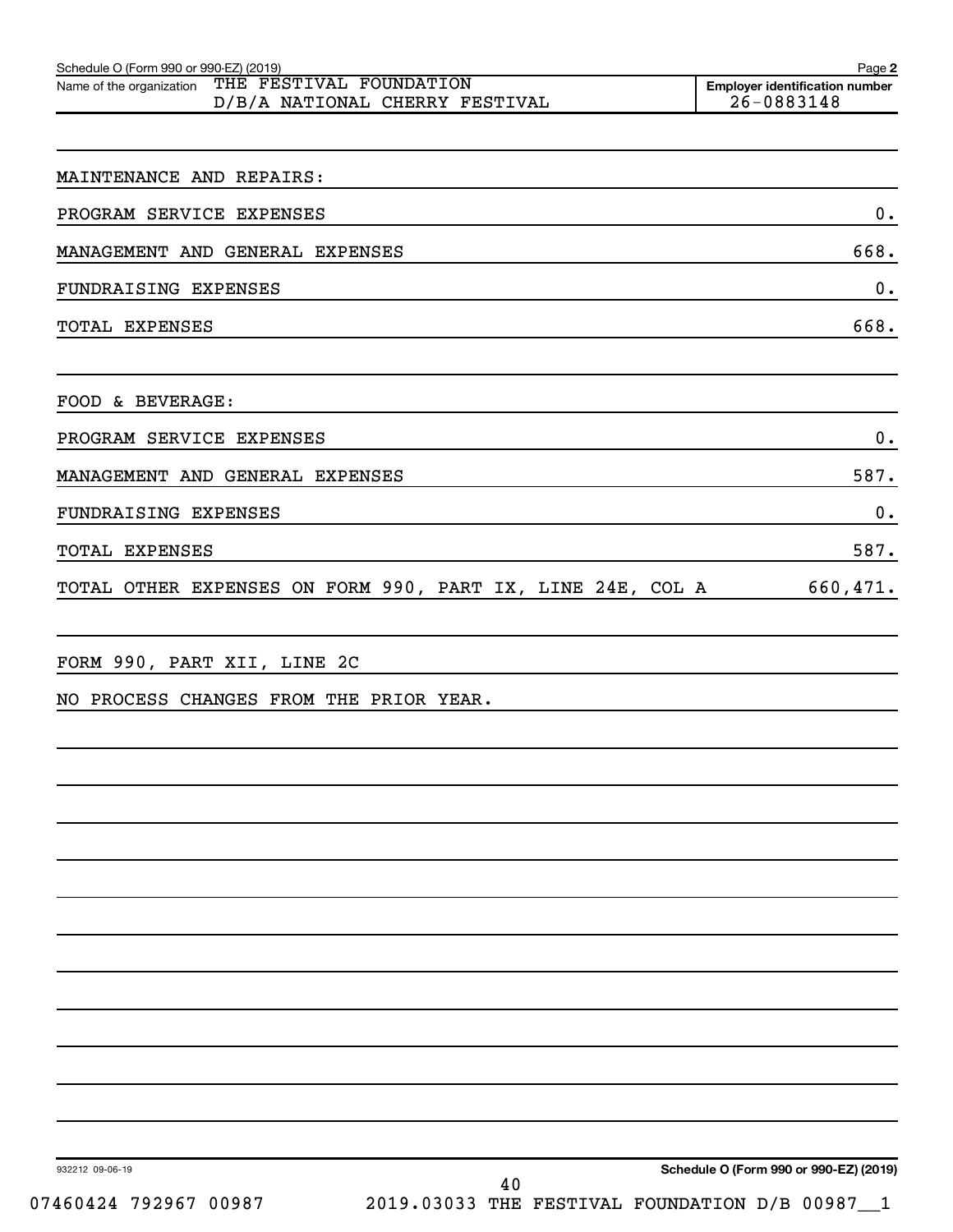| <b>Related Organizations and Unrelated Partnerships</b><br><b>SCHEDULE R</b> |                                                                                                                                                                                                                    |                                                                                                          |                                                     |                                      |                                                          |                                     |                                                     |                                                            |  |
|------------------------------------------------------------------------------|--------------------------------------------------------------------------------------------------------------------------------------------------------------------------------------------------------------------|----------------------------------------------------------------------------------------------------------|-----------------------------------------------------|--------------------------------------|----------------------------------------------------------|-------------------------------------|-----------------------------------------------------|------------------------------------------------------------|--|
| (Form 990)<br>Department of the Treasury<br>Internal Revenue Service         | Complete if the organization answered "Yes" on Form 990, Part IV, line 33, 34, 35b, 36, or 37.                                                                                                                     |                                                                                                          | 2019<br><b>Open to Public</b><br>Inspection         |                                      |                                                          |                                     |                                                     |                                                            |  |
| Name of the organization                                                     | THE FESTIVAL FOUNDATION                                                                                                                                                                                            | Go to www.irs.gov/Form990 for instructions and the latest information.<br>D/B/A NATIONAL CHERRY FESTIVAL |                                                     |                                      |                                                          |                                     | <b>Employer identification number</b><br>26-0883148 |                                                            |  |
| Part I                                                                       | Identification of Disregarded Entities. Complete if the organization answered "Yes" on Form 990, Part IV, line 33.                                                                                                 |                                                                                                          |                                                     |                                      |                                                          |                                     |                                                     |                                                            |  |
| (a)<br>Name, address, and EIN (if applicable)<br>of disregarded entity       |                                                                                                                                                                                                                    | (b)<br>Primary activity                                                                                  | (c)<br>Legal domicile (state or<br>foreign country) | (d)<br>Total income                  | (e)<br>End-of-year assets                                |                                     | (f)<br>Direct controlling<br>entity                 |                                                            |  |
|                                                                              |                                                                                                                                                                                                                    |                                                                                                          |                                                     |                                      |                                                          |                                     |                                                     |                                                            |  |
|                                                                              |                                                                                                                                                                                                                    |                                                                                                          |                                                     |                                      |                                                          |                                     |                                                     |                                                            |  |
| Part II                                                                      | Identification of Related Tax-Exempt Organizations. Complete if the organization answered "Yes" on Form 990, Part IV, line 34, because it had one or more related tax-exempt<br>organizations during the tax year. |                                                                                                          |                                                     |                                      |                                                          |                                     |                                                     |                                                            |  |
|                                                                              | (a)<br>Name, address, and EIN<br>of related organization                                                                                                                                                           | (b)<br>Primary activity                                                                                  | (c)<br>Legal domicile (state or<br>foreign country) | (d)<br><b>Exempt Code</b><br>section | (e)<br>Public charity<br>status (if section<br>501(c)(3) | (f)<br>Direct controlling<br>entity | Yes                                                 | $(g)$<br>Section 512(b)(13)<br>controlled<br>entity?<br>No |  |
| 521 S UNION STREET<br>TRAVERSE CITY, MI 49684                                | NCF TRANSITION, INC. - 38-1319574                                                                                                                                                                                  |                                                                                                          | MICHIGAN                                            | 501(C)(4)                            |                                                          | FESTIVAL<br>FOUNDATION              |                                                     | X                                                          |  |
|                                                                              |                                                                                                                                                                                                                    |                                                                                                          |                                                     |                                      |                                                          |                                     |                                                     |                                                            |  |
|                                                                              |                                                                                                                                                                                                                    |                                                                                                          |                                                     |                                      |                                                          |                                     |                                                     |                                                            |  |
|                                                                              | For Paperwork Reduction Act Notice, see the Instructions for Form 990.                                                                                                                                             |                                                                                                          |                                                     |                                      |                                                          |                                     | <b>Schedule R (Form 990) 2019</b>                   |                                                            |  |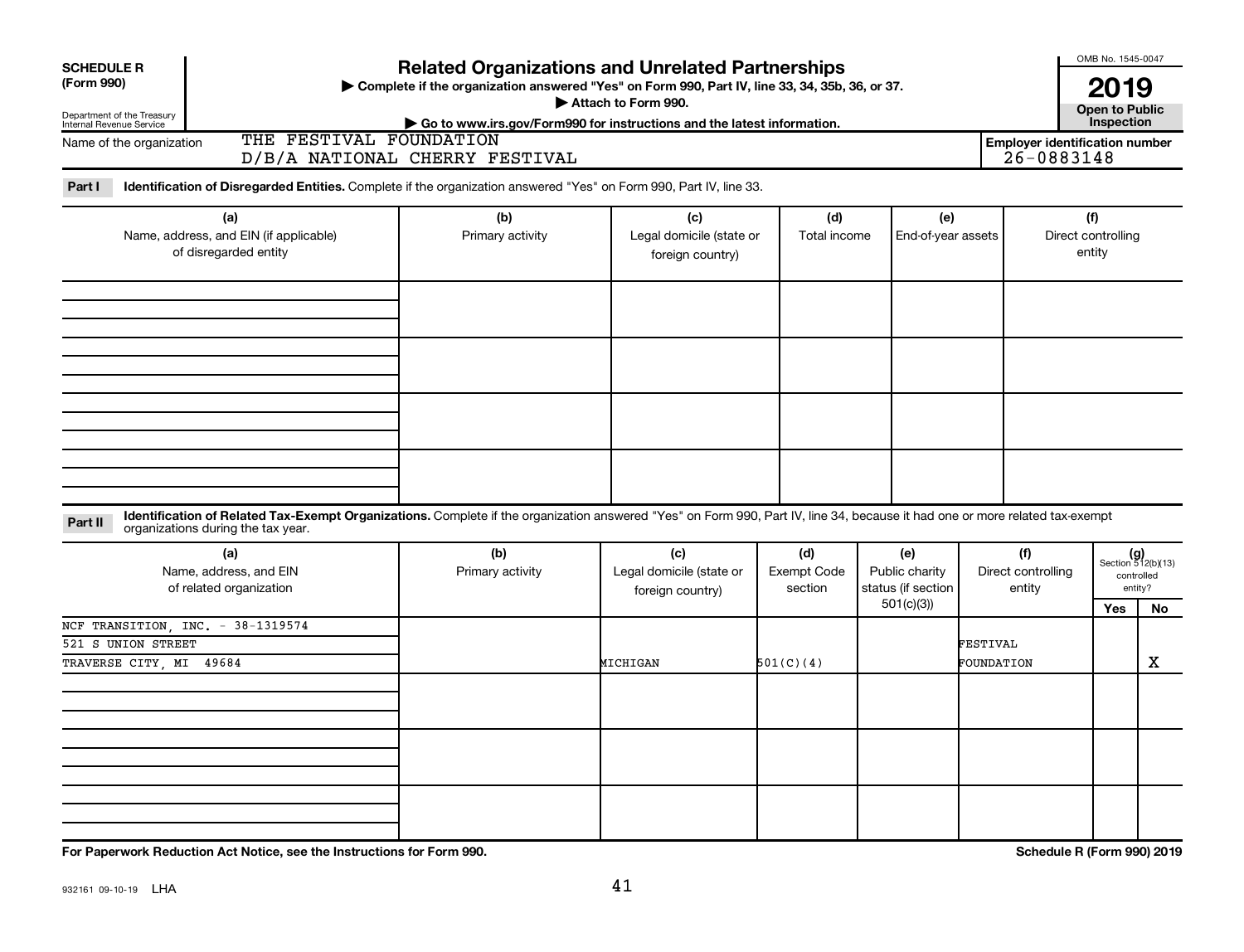#### $S$ chedule R (Form 990) 2019  $D/B/A$   $NATIONAL$   $CHERRY$   $FESTIVAL$   $26-0883148$   $Page$ THE FESTIVAL FOUNDATION

foreign country) **2**

**Yes No Yes No** K-1 (Form 1065)

20 of Schedule

assets

Disproportionate allocations? Legal domicile (state or General or Percentage managing partner? Part III Identification of Related Organizations Taxable as a Partnership. Complete if the organization answered "Yes" on Form 990, Part IV, line 34, because it had one or more related<br>Read to the organizations tracted as **(a) (b) (c) (d) (e) (f) (g) (h) (i) (j) (k)** Predominant income (related, unrelated, excluded from tax under organizations treated as a partnership during the tax year. Name, address, and EIN of related organization Primary activity  $\left| \begin{array}{c} \text{Legal} \\ \text{diamial} \end{array} \right|$  Direct controlling entity Share of total income Share of end-of-year Code V-UBI<br>amount in box ownership

sections 512-514)

| . The contract of the contract of the contract of the contract of the contract of the contract of the contract of the contract of the contract of the contract of the contract of the contract of the contract of the contrac |  |  |  |  |  | $\sim$ $\sim$ $\sim$ $\sim$ $\sim$ |
|-------------------------------------------------------------------------------------------------------------------------------------------------------------------------------------------------------------------------------|--|--|--|--|--|------------------------------------|

Part IV Identification of Related Organizations Taxable as a Corporation or Trust. Complete if the organization answered "Yes" on Form 990, Part IV, line 34, because it had one or more related organizations treated as a corporation or trust during the tax year.

| (a)<br>Name, address, and EIN<br>of related organization | (b)<br>Primary activity | (c)<br>Legal domicile<br>state or<br>foreign | (d)<br>Direct controlling<br>entity | (e)<br>Type of entity<br>(C corp, S corp,<br>or trust) | (f)<br>Share of total<br>income | (g)<br>Share of<br>end-of-year<br>assets | (h)<br>Percentage<br>ownership | $\begin{array}{c} \textbf{(i)}\\ \text{Section}\\ 512 \textcolor{black}{(b)} \textcolor{black}{(13)}\\ \text{controlled} \\ \text{entity?} \end{array}$ |
|----------------------------------------------------------|-------------------------|----------------------------------------------|-------------------------------------|--------------------------------------------------------|---------------------------------|------------------------------------------|--------------------------------|---------------------------------------------------------------------------------------------------------------------------------------------------------|
|                                                          |                         | country)                                     |                                     |                                                        |                                 |                                          |                                | Yes   $No$                                                                                                                                              |
|                                                          |                         |                                              |                                     |                                                        |                                 |                                          |                                |                                                                                                                                                         |
|                                                          |                         |                                              |                                     |                                                        |                                 |                                          |                                |                                                                                                                                                         |
|                                                          |                         |                                              |                                     |                                                        |                                 |                                          |                                |                                                                                                                                                         |
|                                                          |                         |                                              |                                     |                                                        |                                 |                                          |                                |                                                                                                                                                         |
|                                                          |                         |                                              |                                     |                                                        |                                 |                                          |                                |                                                                                                                                                         |
|                                                          |                         |                                              |                                     |                                                        |                                 |                                          |                                |                                                                                                                                                         |
|                                                          |                         |                                              |                                     |                                                        |                                 |                                          |                                |                                                                                                                                                         |
|                                                          |                         |                                              |                                     |                                                        |                                 |                                          |                                |                                                                                                                                                         |
|                                                          |                         |                                              |                                     |                                                        |                                 |                                          |                                |                                                                                                                                                         |
|                                                          |                         |                                              |                                     |                                                        |                                 |                                          |                                |                                                                                                                                                         |
|                                                          |                         |                                              |                                     |                                                        |                                 |                                          |                                |                                                                                                                                                         |
|                                                          |                         |                                              |                                     |                                                        |                                 |                                          |                                |                                                                                                                                                         |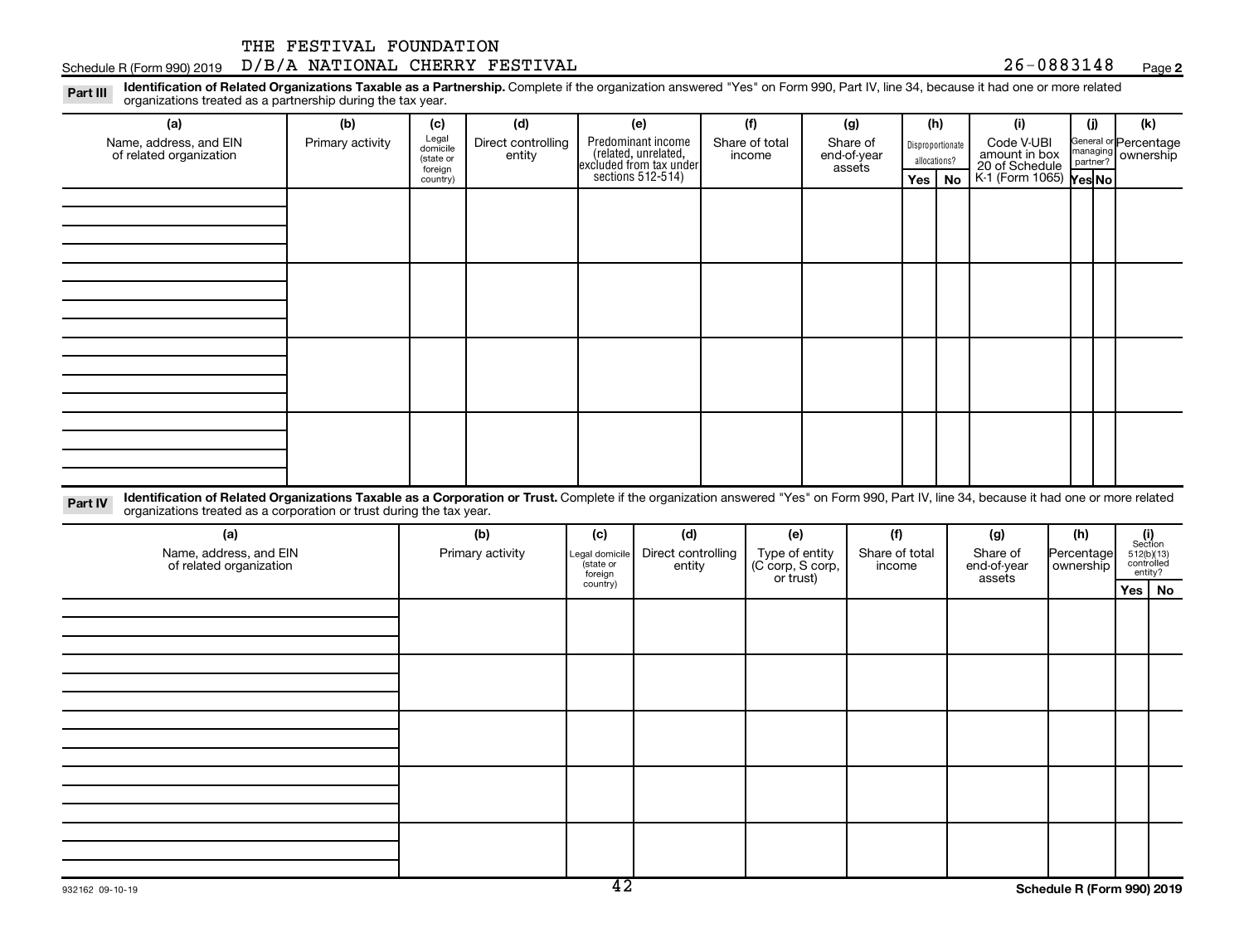| 26-<br>$-0883148$<br>D/B/A<br><b>NATIONAL</b><br>CHERRY FESTIVAL<br>Schedule R (Form 990) 2019<br>Paqe |
|--------------------------------------------------------------------------------------------------------|
|--------------------------------------------------------------------------------------------------------|

| Note: Complete line 1 if any entity is listed in Parts II, III, or IV of this schedule.                                                                                                                                        |                 | Yes | No                      |
|--------------------------------------------------------------------------------------------------------------------------------------------------------------------------------------------------------------------------------|-----------------|-----|-------------------------|
| 1 During the tax year, did the organization engage in any of the following transactions with one or more related organizations listed in Parts II-IV?                                                                          |                 |     |                         |
|                                                                                                                                                                                                                                | 1a              |     | $\overline{\mathbf{x}}$ |
|                                                                                                                                                                                                                                | 1 <sub>b</sub>  |     | $\overline{\mathbf{x}}$ |
|                                                                                                                                                                                                                                | 1 <sub>c</sub>  |     | $\overline{\mathbf{x}}$ |
| d Loans or loan guarantees to or for related organization(s) www.communities.com/www.communities.com/www.communities.com/www.communities.com/www.communities.com/www.communities.com/www.communities.com/www.communities.com/w | 1 <sub>d</sub>  |     | $\overline{\mathbf{x}}$ |
|                                                                                                                                                                                                                                | 1e              |     | $\overline{\texttt{x}}$ |
| f Dividends from related organization(s) manufactured and contract and contract or contract and contract and contract and contract and contract and contract and contract and contract and contract and contract and contract  | 1f              |     | х                       |
|                                                                                                                                                                                                                                | 1 <sub>q</sub>  |     | $\overline{\texttt{x}}$ |
| h Purchase of assets from related organization(s) manufactured manufactured manufactured manufactured manufactured manufactured manufactured manufactured manufactured manufactured manufactured manufactured manufactured man | 1 <sub>h</sub>  |     | $\overline{\texttt{x}}$ |
| Exchange of assets with related organization(s) www.array.com/www.array.com/www.array.com/www.array.com/www.array.com/www.array.com/www.array.com/www.array.com/www.array.com/www.array.com/www.array.com/www.array.com/www.ar | 11              |     | $\overline{\texttt{x}}$ |
|                                                                                                                                                                                                                                | 1j              |     | $\overline{\mathbf{x}}$ |
|                                                                                                                                                                                                                                | 1k              |     | х                       |
|                                                                                                                                                                                                                                | 11              |     | $\overline{\texttt{x}}$ |
|                                                                                                                                                                                                                                | 1 <sub>m</sub>  |     | $\overline{\texttt{x}}$ |
|                                                                                                                                                                                                                                | 1n              |     | $\overline{\texttt{x}}$ |
| o Sharing of paid employees with related organization(s) manufactured content to the state of paid employees with related organization(s) manufactured content to the state of the state of the state of the state of the stat | 10 <sub>o</sub> |     | $\overline{\texttt{x}}$ |
|                                                                                                                                                                                                                                | 1p              |     | х                       |
|                                                                                                                                                                                                                                | 1a              |     | $\overline{\texttt{x}}$ |
|                                                                                                                                                                                                                                | 1r              |     | х                       |
|                                                                                                                                                                                                                                | 1s              | X   |                         |

| (a)<br>Name of related organization | (b)<br>Transaction<br>type (a-s) | (c)<br>Amount involved | (d)<br>Method of determining amount involved |
|-------------------------------------|----------------------------------|------------------------|----------------------------------------------|
| $(1)$ NCF TRANSITION, INC.          | S                                | $2,344$ . $COST$       |                                              |
| (2)                                 |                                  |                        |                                              |
| (3)                                 |                                  |                        |                                              |
| (4)                                 |                                  |                        |                                              |
| (5)                                 |                                  |                        |                                              |
| (6)                                 |                                  |                        |                                              |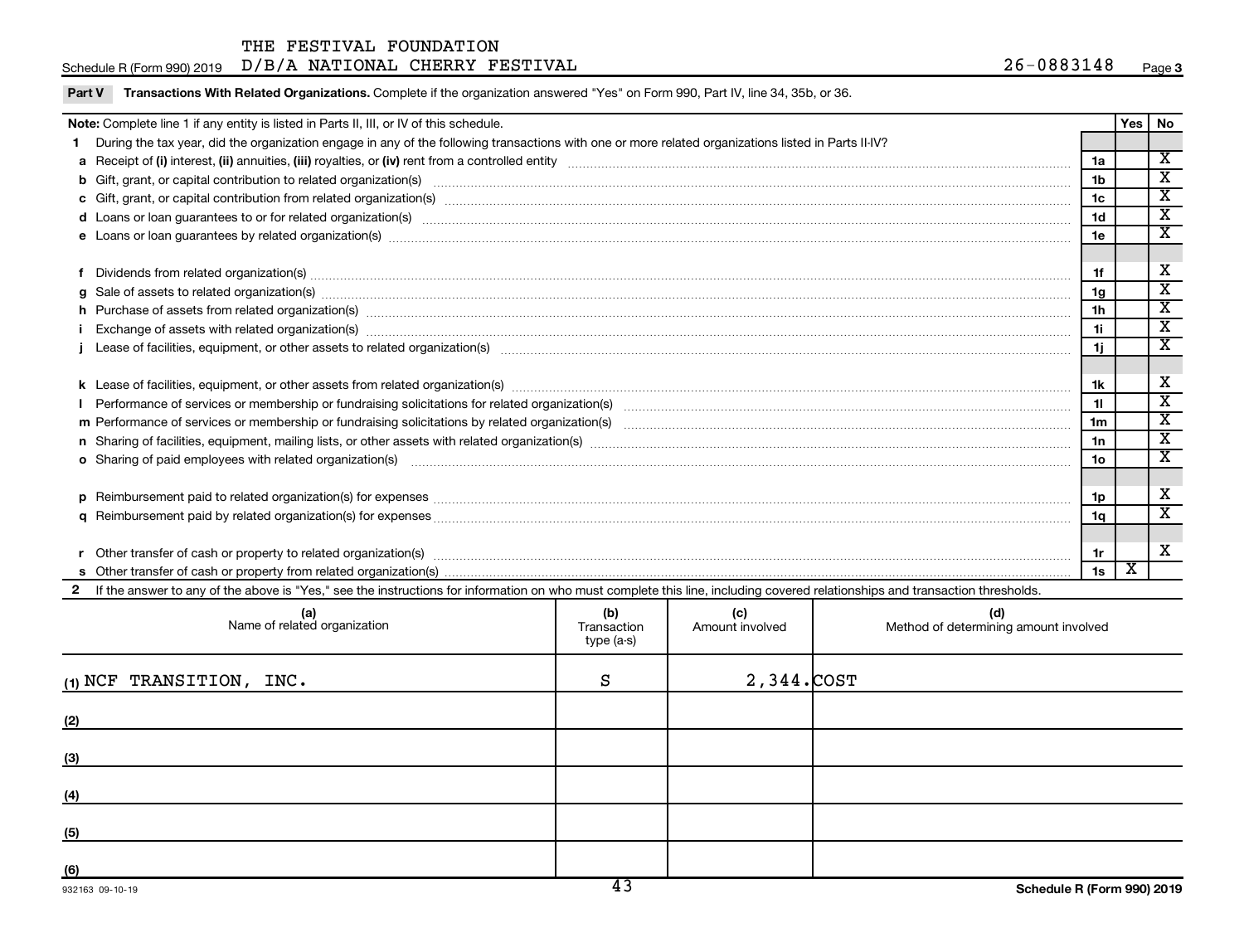#### $S$ chedule R (Form 990) 2019  $D/B/A$   $NATIONAL$   $CHERRY$   $FESTIVAL$   $26-0883148$   $Page$ THE FESTIVAL FOUNDATION

#### Part VI Unrelated Organizations Taxable as a Partnership. Complete if the organization answered "Yes" on Form 990, Part IV, line 37.

Provide the following information for each entity taxed as a partnership through which the organization conducted more than five percent of its activities (measured by total assets or gross revenue) that was not a related organization. See instructions regarding exclusion for certain investment partnerships.

| hat neo hot a rolatod organization. Ooo inotraotiono rogaranty oxolaolon for oortain invootmont partnolompo.<br>(a)<br>Name, address, and EIN | (b)<br>Primary activity | (c)<br>Legal domicile         | (d)                                                                                        | (e)<br>Are all<br>partners sec.<br>$501(c)(3)$<br>orgs.? | (f)<br>Share of | (g)<br>Share of       | (h)     |                                                                                          | (i)                                                                                                | (i)    | (k) |
|-----------------------------------------------------------------------------------------------------------------------------------------------|-------------------------|-------------------------------|--------------------------------------------------------------------------------------------|----------------------------------------------------------|-----------------|-----------------------|---------|------------------------------------------------------------------------------------------|----------------------------------------------------------------------------------------------------|--------|-----|
| of entity                                                                                                                                     |                         | (state or foreign<br>country) | Predominant income<br>(related, unrelated,<br>excluded from tax under<br>sections 512-514) | Yes No                                                   | total<br>income | end-of-year<br>assets | Yes│No│ | $\begin{array}{c} \text{Disproper} \\ \text{tionate} \\ \text{allocations?} \end{array}$ | Code V-UBI<br>amount in box 20 managing<br>of Schedule K-1<br>(Form 1065)<br>$\overline{V}$ ves No | Yes NO |     |
|                                                                                                                                               |                         |                               |                                                                                            |                                                          |                 |                       |         |                                                                                          |                                                                                                    |        |     |
|                                                                                                                                               |                         |                               |                                                                                            |                                                          |                 |                       |         |                                                                                          |                                                                                                    |        |     |
|                                                                                                                                               |                         |                               |                                                                                            |                                                          |                 |                       |         |                                                                                          |                                                                                                    |        |     |
|                                                                                                                                               |                         |                               |                                                                                            |                                                          |                 |                       |         |                                                                                          |                                                                                                    |        |     |
|                                                                                                                                               |                         |                               |                                                                                            |                                                          |                 |                       |         |                                                                                          |                                                                                                    |        |     |
|                                                                                                                                               |                         |                               |                                                                                            |                                                          |                 |                       |         |                                                                                          |                                                                                                    |        |     |
|                                                                                                                                               |                         |                               |                                                                                            |                                                          |                 |                       |         |                                                                                          |                                                                                                    |        |     |
|                                                                                                                                               |                         |                               |                                                                                            |                                                          |                 |                       |         |                                                                                          |                                                                                                    |        |     |
|                                                                                                                                               |                         |                               |                                                                                            |                                                          |                 |                       |         |                                                                                          |                                                                                                    |        |     |
|                                                                                                                                               |                         |                               |                                                                                            |                                                          |                 |                       |         |                                                                                          |                                                                                                    |        |     |
|                                                                                                                                               |                         |                               |                                                                                            |                                                          |                 |                       |         |                                                                                          |                                                                                                    |        |     |
|                                                                                                                                               |                         |                               |                                                                                            |                                                          |                 |                       |         |                                                                                          |                                                                                                    |        |     |
|                                                                                                                                               |                         |                               |                                                                                            |                                                          |                 |                       |         |                                                                                          |                                                                                                    |        |     |
|                                                                                                                                               |                         |                               |                                                                                            |                                                          |                 |                       |         |                                                                                          |                                                                                                    |        |     |
|                                                                                                                                               |                         |                               |                                                                                            |                                                          |                 |                       |         |                                                                                          |                                                                                                    |        |     |
|                                                                                                                                               |                         |                               |                                                                                            |                                                          |                 |                       |         |                                                                                          |                                                                                                    |        |     |
|                                                                                                                                               |                         |                               |                                                                                            |                                                          |                 |                       |         |                                                                                          |                                                                                                    |        |     |
|                                                                                                                                               |                         |                               |                                                                                            |                                                          |                 |                       |         |                                                                                          |                                                                                                    |        |     |
|                                                                                                                                               |                         |                               |                                                                                            |                                                          |                 |                       |         |                                                                                          |                                                                                                    |        |     |
|                                                                                                                                               |                         |                               |                                                                                            |                                                          |                 |                       |         |                                                                                          |                                                                                                    |        |     |
|                                                                                                                                               |                         |                               |                                                                                            |                                                          |                 |                       |         |                                                                                          |                                                                                                    |        |     |
|                                                                                                                                               |                         |                               |                                                                                            |                                                          |                 |                       |         |                                                                                          |                                                                                                    |        |     |
|                                                                                                                                               |                         |                               |                                                                                            |                                                          |                 |                       |         |                                                                                          |                                                                                                    |        |     |
|                                                                                                                                               |                         |                               |                                                                                            |                                                          |                 |                       |         |                                                                                          |                                                                                                    |        |     |
|                                                                                                                                               |                         |                               |                                                                                            |                                                          |                 |                       |         |                                                                                          |                                                                                                    |        |     |
|                                                                                                                                               |                         |                               |                                                                                            |                                                          |                 |                       |         |                                                                                          |                                                                                                    |        |     |
|                                                                                                                                               |                         |                               |                                                                                            |                                                          |                 |                       |         |                                                                                          |                                                                                                    |        |     |

**Schedule R (Form 990) 2019**